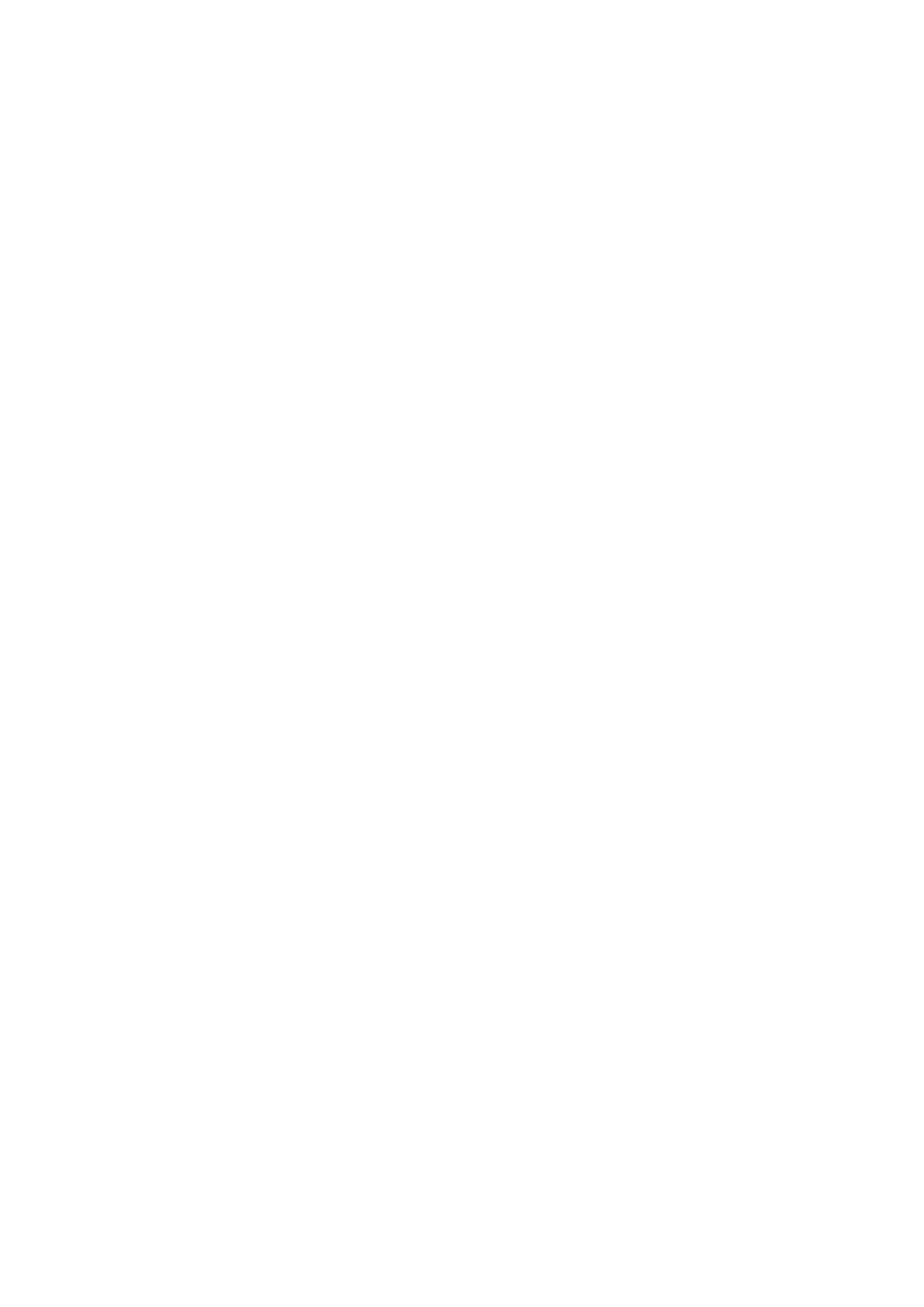### **Preface**

AIDS was declared an economic development crisis by the World Bank in 2000. It is been estimated that per capita growth in some of the countries in sub-Saharan Africa has fallen by 0.5%-1.2% each year as a direct result of AIDS. By 2010, per capita GDPin some of the hardest-hit countries may drop by 8%. Health care systems in many countries have also been overwhelmed by growing numbers of HIV/AIDS patients.

The Millennium Development Goal (MDG) 6 calls for the halting and reversing of the spread of HIV/AIDS by 2015, while Goal 8 on global partnership, especially the need for financing development are the basis upon which Goal 6 can become a reality. More often than not the costs and value addition of combating the HIV pandemic are underestimated, although the great question of what to prioritize between reducing human misery and enhancing economic growth has been on the table for some time. Ironically developing countries (which have more than 90% of the World population who are HIV positive) are the most affected by the pandemic yet they have fewer resources to combat the disease.

It is now an open secret that IMF policies regulating macroeconomic and monetary policies undermine developing nations' ability to social services delivery and spending. Despite many promises for reform each year, the relevant policy documents from the IMF continue to prioritize overly conservative stability conditionalities over pro-poor and development policies, including investments in health and education sectors critical to the creation and preservation of human capital. This has thus hindered universal access to HIV treatment, care and prevention in most developing countries especially in Sub-Saharan Africa.

The IMF role as gatekeeper and its signaling role to other donors when countries miss certain targets of the macroeconomic conditionalities have not only exacerbated poverty and suffering but has in a way denied many people access to health- HIV treatment and care. There is basically no logic in funding the access to HIV treatment especially availing anti-retroviral (ARVs) and other related drugs in situations where proper and future counseling due to inadequate health personnel is not available to ensure proper guides in the use of the drugs. Thus, there is need for the Bretton woods institutions to revisit their macroeconomic policies in developing countries if sustainable development is to be achieved. This is mandatory especially with issues such as the wage ceilings put on recipient governments, restrictive foreign exchange reserves, mounting domestic debt among many others.

Studies conducted by AFRODAD, including this one demonstrate that safeguarding macroeconomic growth and stability at the expense of halting HIV/AIDS has been disastrous for poor countries as this further exacerbates macroeconomic instability. The pandemic is a huge threat to human well-being and debating economic growth is of secondary importance in this regard. The HIV/AID pandemic is an urgent human tragedy that demands immediate and concerted response from all stakeholders in all societies. The Bretton Woods institutions need to move with caution, exercise flexibility and not restrict the policy space for policy makers in developing countries. Abandoning the usual insatiable hunger for macroeconomic stability 'at all cost' and removing conditionalities will mean that the Bank and Fund will not stand in the way of developing countries' efforts to combat the disease. Concentrating investments in capacity development-increase personnel and better remuneration should be a priority for any HIV/AIDS strategy in developing countries especially in Sub-Saharan Africa.

Jutata

Charles Mutasa Executive Director AFRODAD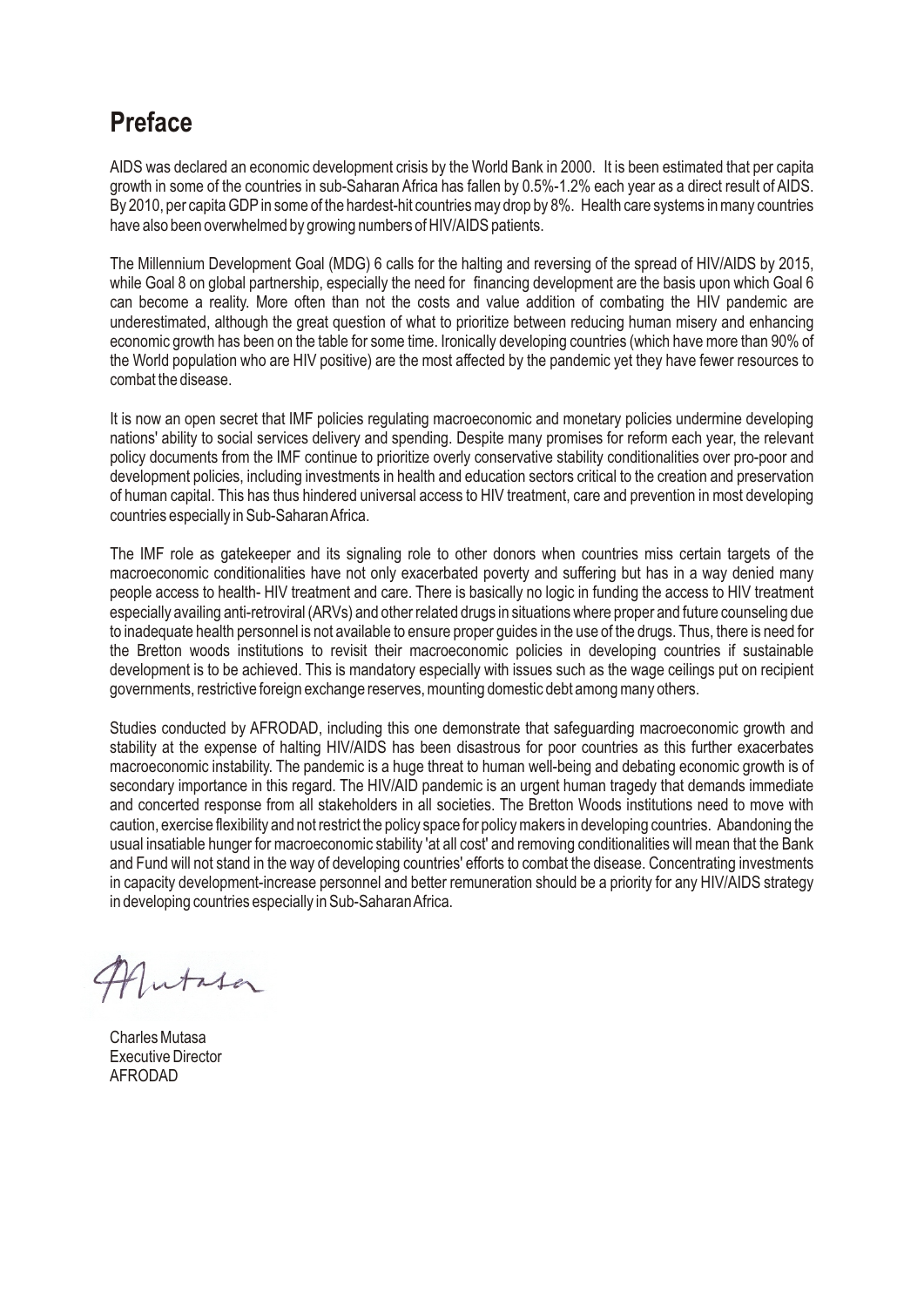### **Acknowledgements**

AFRODAD would like to thank Dr. Yakubu Zakaria at the Centre for African Research and Development and his research team for investing considerable time on this research project. I n a similar manner our thanks go to his major points of contact and in particular the Ghana AIDS Commission, USAIDS, Ghana Health Service (GHS), Ministry of Finance, the UNDP, WHO, the Bank of Ghana, World Bank, FAO, Ghana Education Service, PLWHA, CSOs, FBOs, and CBOs for providing useful information, and insights to make the compilation of the study possible.

We also would like to thank all our AFRODAD staff for providing insightful comments and in helping to edit the paper. Many thanks go to the Research Director, Dr Nancy Dubosse, and Mr. Mandla Hadebe who is in charge of our Communication and publications department.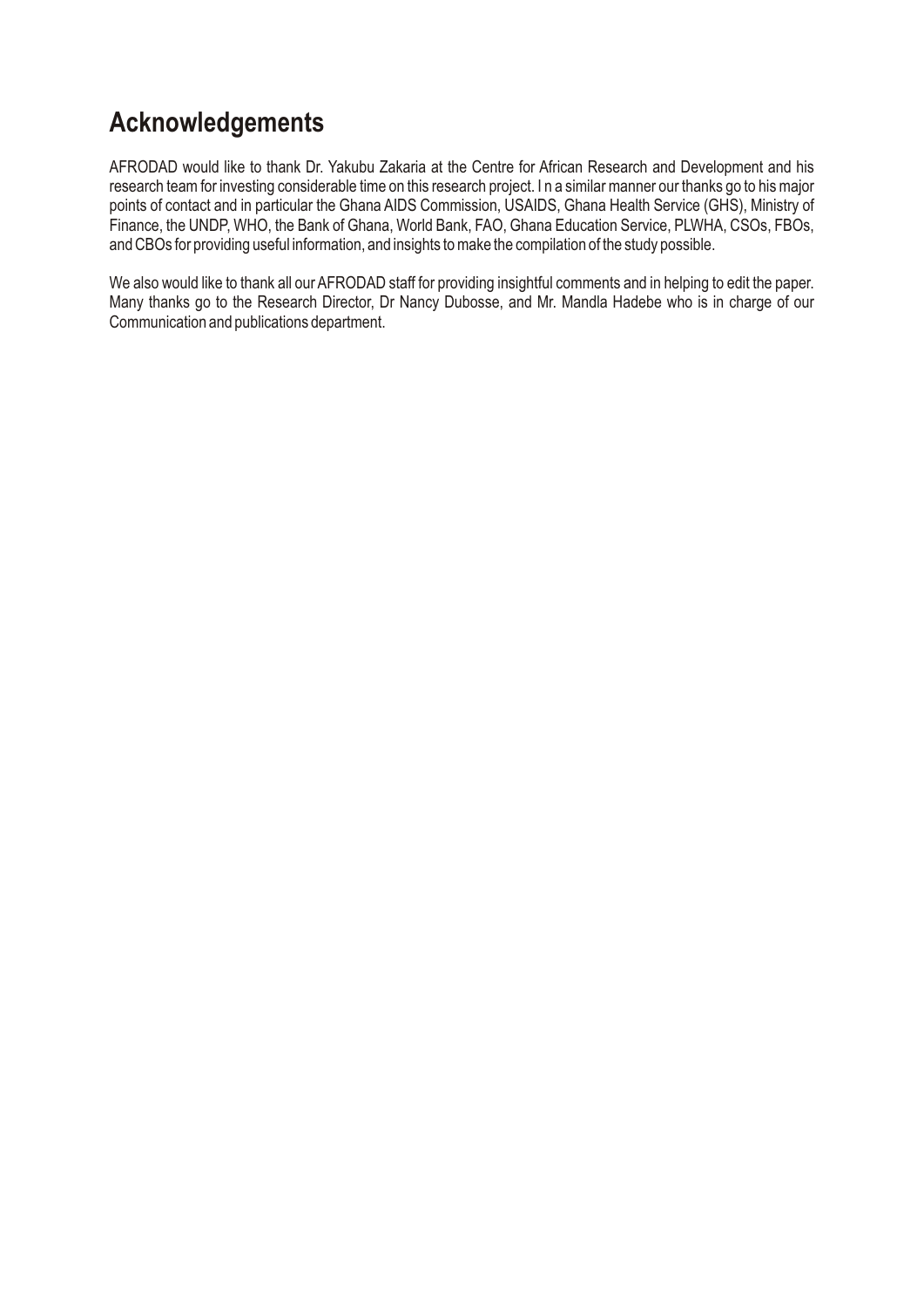# **Table of Contents**

|     | <b>Executive Summary</b>                                                         | 8  |
|-----|----------------------------------------------------------------------------------|----|
| 1.0 | <b>Introduction and Background</b>                                               | 10 |
| 1.1 | Extent and Depth of HIV/AIDS Pandemic in Ghana                                   | 10 |
| 1.2 | Research Objectives and Methodology                                              | 11 |
| 2.0 | <b>National Strategy To Fight HIV/AIDS</b>                                       | 13 |
| 2.1 | National Strategic Framework I (2001 2005)                                       | 13 |
| 2.2 | Ghana's Second Generation PRSP: the Growth and Poverty Reduction Strategy II     | 14 |
| 2.3 | National Strategy Framework II (2006 2010)                                       | 14 |
| 3.0 | <b>Financing the Fight Against HIV/AIDS</b>                                      | 16 |
| 3.1 | Government Expenditures in Health Sector                                         | 16 |
| 3.2 | <b>Health Sector Funding</b>                                                     | 17 |
| 4.0 | Impacts on Public Expenditure Frameworks and the Macroeconomy                    | 21 |
| 4.1 | Some Handicaps to Government Planned Interventions                               | 22 |
| 4.2 | Share of Donor off Budget Funding of HIV/AIDS and its Impacts                    | 28 |
| 4.3 | Mechanism by which HIV/AIDS has affected Service Delivery and Public Expenditure | 29 |
| 4.4 | Assessing the Link between Achieving the MDGs and Indebtedness                   | 29 |
| 5.0 | <b>Evaluation of Fiscal Space</b>                                                | 33 |
| 5.1 | Government Expenditures and Priority Differences with IFIs                       | 34 |
| 5.2 | The Poverty Reduction and Growth Facility                                        | 35 |
| 6.0 | <b>Conclusion</b>                                                                | 37 |
| 6.1 | Recommendations                                                                  | 37 |
| 6.2 | Conclusions                                                                      | 39 |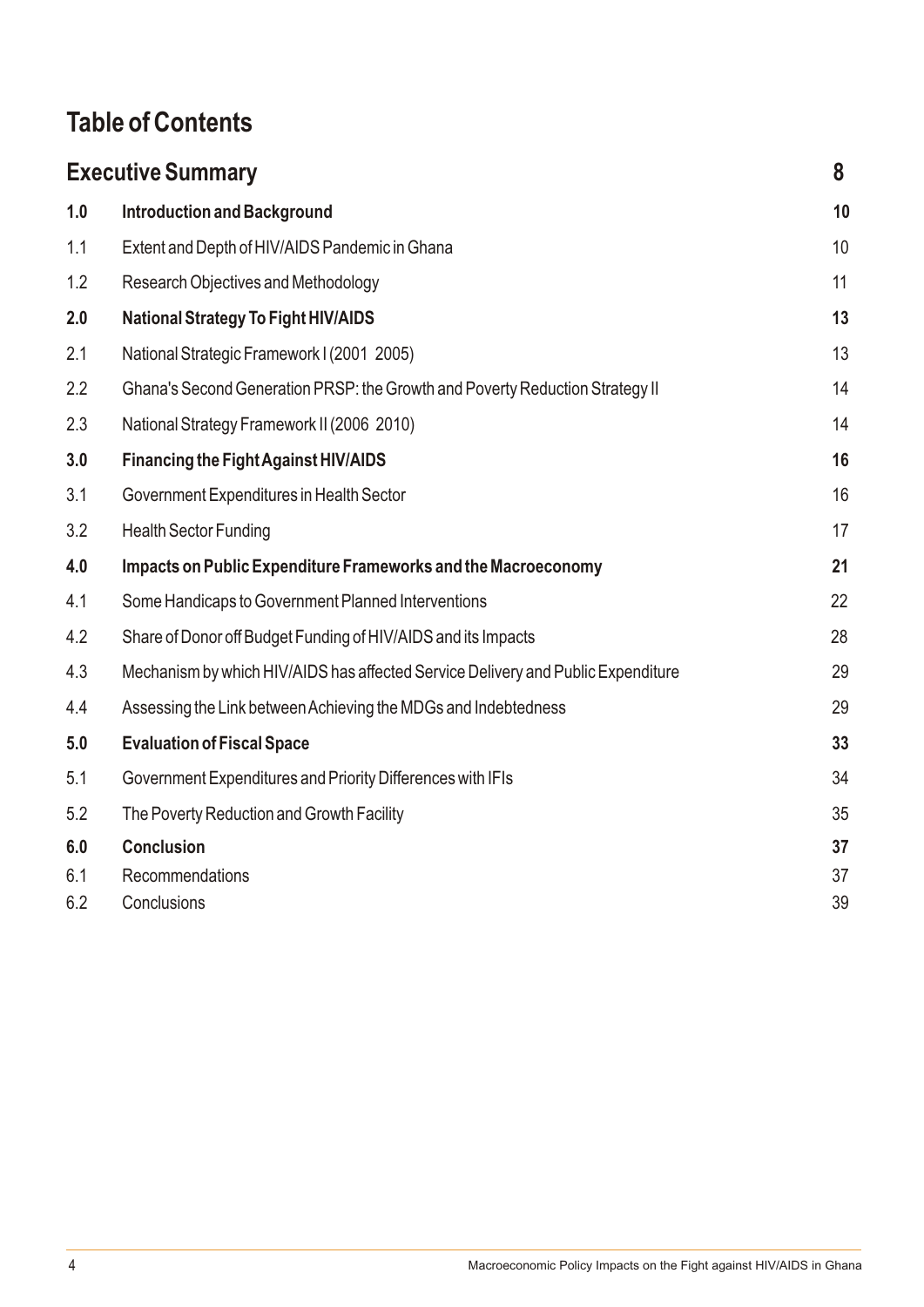# **List of Tables**

| Chart 2.1 | Actual and Projection of AIDS Cases in Ghana                  | 11 |
|-----------|---------------------------------------------------------------|----|
| Table 1.1 | Ghana HIV/AIDS Profile                                        | 12 |
| Table 3.1 | National Health Budget Indicators                             | 16 |
| Table 3.2 | Share of health sector funding, by source, 2002-6             | 17 |
| Table 3.3 | Percentage change in revenue, by source, 2005-6               | 17 |
| Table 3.4 | Resource Requirement of the NSF II by Thematic Areas of Focus | 19 |
| Table 3.5 | Projected Aid Disbursements to Ghana                          | 20 |
| Table 4.1 | Macroeconomic Indicators for Ghana                            | 21 |
| Table 4.2 | Medium Term Expenditure Framework (2005-2009)                 | 22 |
| Table 4.3 | Expected Number of ART Sites and Clients for 2006 and 2007    | 24 |
| Table 4.4 | HIV/AIDS Related Services in the Ten Regions of Ghana 2006    | 25 |
| Table 4.5 | Brain Drain of Health Workers, 1999 2004                      | 26 |
| Table 4.6 | Sectoral Resource Allocations (2004 2006) (¢000, 000)         | 29 |
| Table 4.7 | Key Debt Sustainability Indicators                            | 30 |
| Table 4.8 | Financial Relations with the World Bank Group                 | 31 |
| Table 5.1 | Financial Relations with the IMF                              | 35 |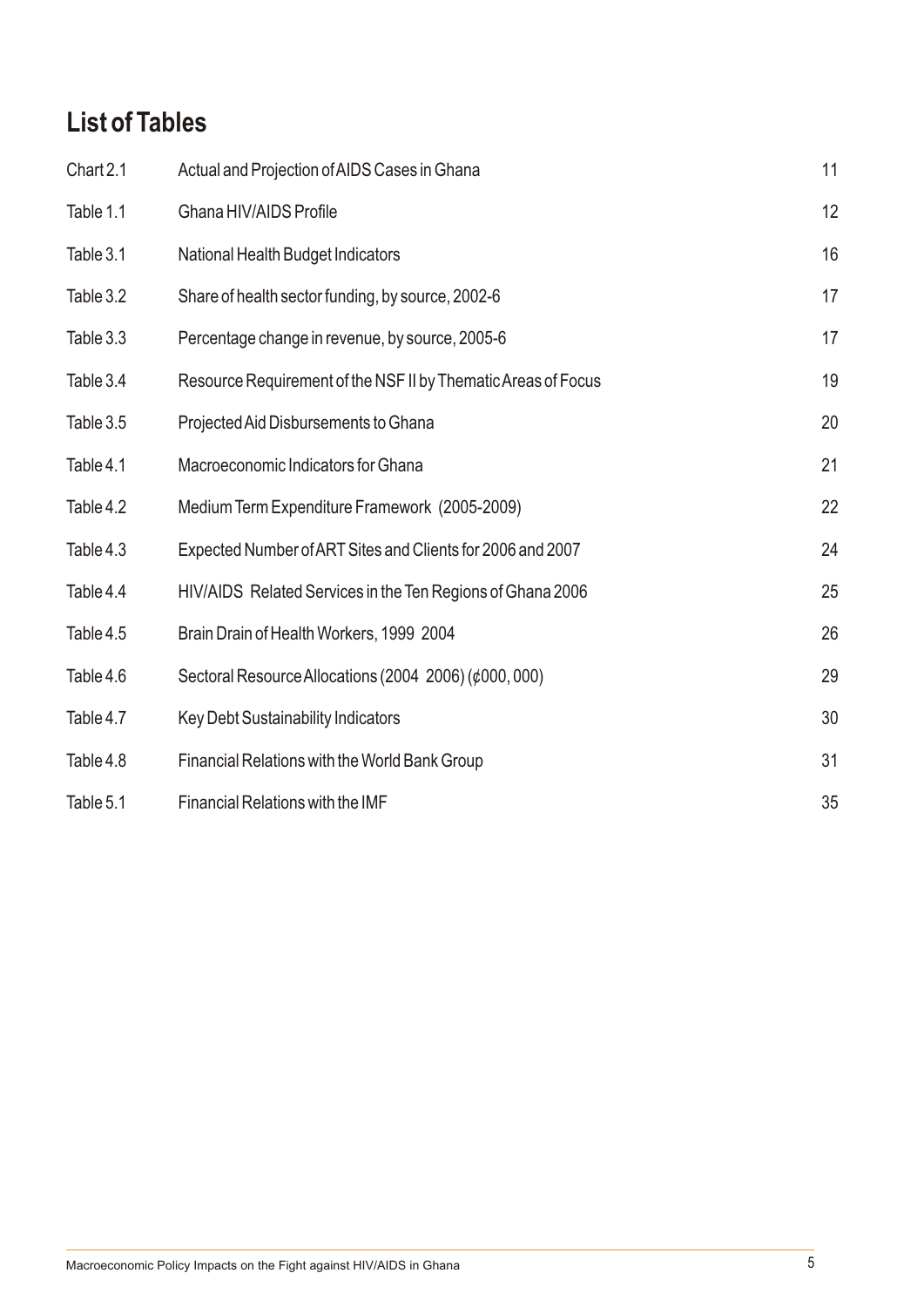# **Acronyms and Abbreviations**

| AGI                    | Association of Ghana Industries                          |
|------------------------|----------------------------------------------------------|
| <b>AIDS</b>            | Acquired Immune Deficiency Syndrome                      |
| <b>APOW</b>            | Annual Programme of Work                                 |
| <b>ART</b>             | <b>Antiretroviral Therapy</b>                            |
| <b>ARVS</b>            | <b>Antiretroviral Drugs</b>                              |
| <b>BCC</b>             | <b>Behaviour Change Communication</b>                    |
| <b>BoG</b>             | <b>Bank of Ghana</b>                                     |
| <b>CEM</b>             | <b>Country Economic Memorandum</b>                       |
| CD4                    | Immune/Helper Cells                                      |
| <b>CID</b>             | Centre for International Development                     |
| <b>CBOs</b>            | <b>Community Based Organizations</b>                     |
| <b>CGD</b>             | Centre for Global Development                            |
| <b>CHO</b>             | <b>Community Health Officers</b>                         |
| <b>CHPS</b>            | <b>Community Based Health Planning Services</b>          |
| <b>CSO<sub>s</sub></b> | <b>Civil Society Organizations</b>                       |
| <b>DANIDA</b>          | Danish International Development Agency                  |
| DAs                    | <b>District Assemblies</b>                               |
| <b>DFID</b>            | Department for International Development                 |
| <b>FAO</b>             | Food and Agricultural Organization of the United Nations |
| <b>FBO</b>             | <b>Faith Based Organizations</b>                         |
| <b>GAC</b>             | <b>Ghana AIDS Commission</b>                             |
| <b>GAPP</b>            | Ghana AIDS Partnership Programmes                        |
| <b>GBCAs</b>           | Ghana Business Coalition against AIDS                    |
| <b>GCM</b>             | <b>Ghana Chamber of Mines</b>                            |
| GDP                    | <b>Gross Domestic Product</b>                            |
| <b>GEA</b>             | Ghana Employers Association                              |
| <b>GES</b>             | <b>Ghana Education Service</b>                           |
| <b>GFAMT</b>           | Global Fund for AIDS, Malaria and Tuberculosis           |
| GoG                    | Government of Ghana                                      |
| <b>GPRS</b>            | <b>Ghana Poverty Reduction Strategies</b>                |
| <b>HAART</b>           | <b>Highly Active Anti-retroviral Therapy</b>             |
| <b>HIPC</b>            | <b>Highly Indebted Poor Country</b>                      |
| <b>IDRC</b>            | International Development Research Centre                |
| <b>IFIs</b>            | International Financial Institutions                     |
| <b>IMF</b>             | <b>International Monetary Fund</b>                       |
| <b>ISODEC</b>          | <b>Integrated Social Development Centre</b>              |
| <b>ISSER</b>           | Institute of Statistical, Social and Economic Research   |
| KII                    | Key Informant Interviews                                 |
| <b>MDAs</b>            | Ministries Departments and Agencies                      |
| <b>MDBS</b>            | Multi-Donor Budget Support                               |
| <b>MDGs</b>            | Millennium Development Goals                             |
| <b>MOF</b>             | Ministry of Finance                                      |
| <b>MOFA</b>            | Ministry of Food and Agriculture                         |
| <b>MOFEP</b>           | Ministry of Finance and Economic Planning                |
| <b>MSHAP</b>           | Multi-Sectoral HIV/AIDS Programme                        |
| <b>NACP</b>            | National STD/AIDS/STI Control Programme                  |
| <b>NFS</b>             | <b>National Strategic Framework</b>                      |
| <b>NIPMGs</b>          | National Inter Agency on Poverty Monitoring Groups       |
| <b>NDPC</b>            | National Development Planning Commission                 |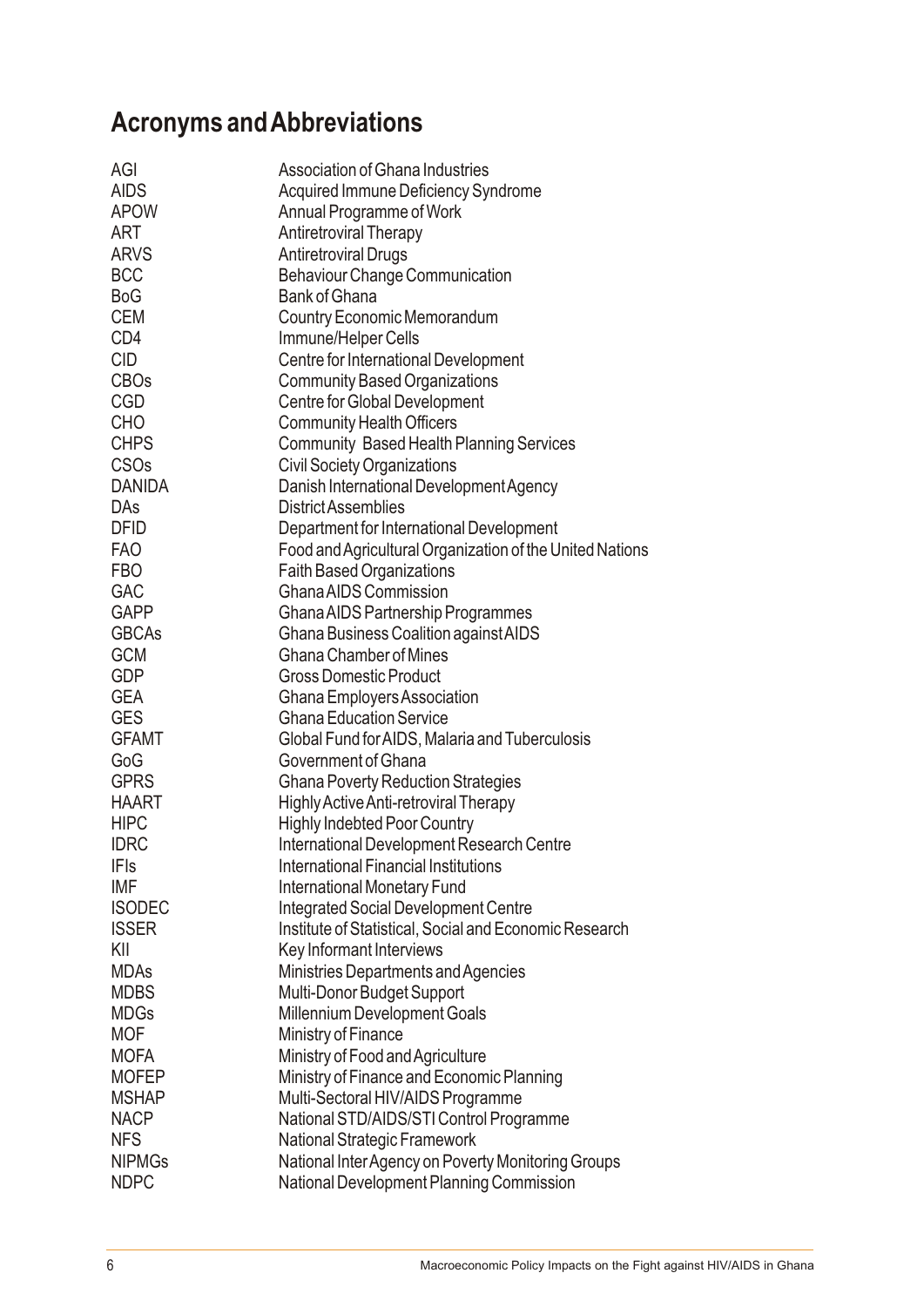| Noguchi Memorial Institute for Medical Research |
|-------------------------------------------------|
|                                                 |
|                                                 |
|                                                 |
| Prevention of Mother to Child Transmission      |
|                                                 |
|                                                 |
|                                                 |
|                                                 |
| Social Security and National Insurance Trust    |
|                                                 |
|                                                 |
|                                                 |
|                                                 |
|                                                 |
| U.S. Agency for International Development       |
|                                                 |
|                                                 |
|                                                 |
|                                                 |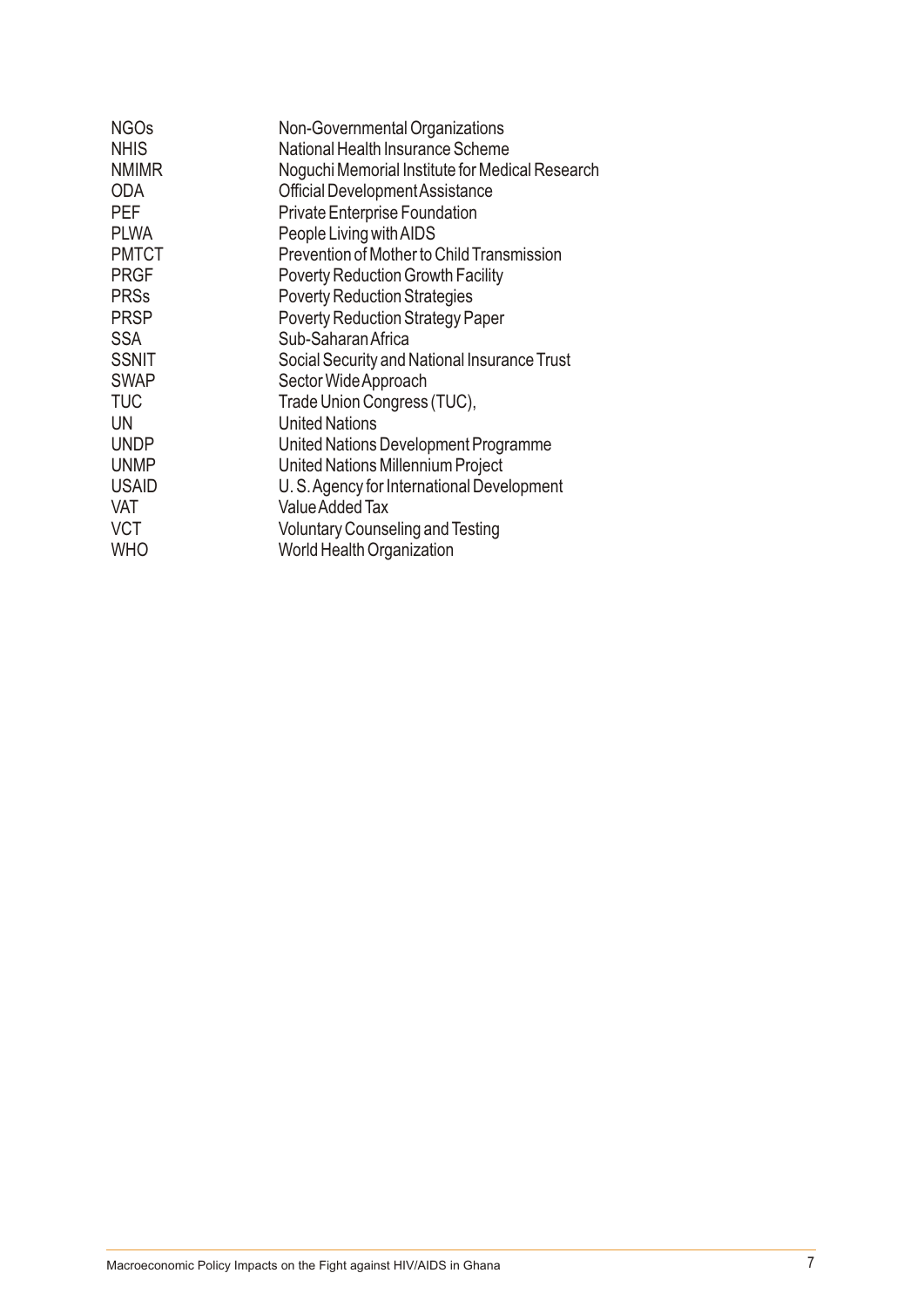### **Executive Summary**

The HIV/AIDS pandemic has been perhaps the worst health challenge in recent history killing approximately 22 million people. In 2005, 3.1 million people died of AIDSrelated illnesses; an estimated 2 million come from Sub-Saharan Africa. Significantly, 65 percent of all infected cases come from Sub-Saharan Africa (SSA).

The epidemic has had a devastating impact on the African continent. Most of those afflicted are young people within the age category 15 49 years. HIV/AIDS is not only a public health concern, it is a development issue; as it has struck Africa's most productive core. The implication is that fighting HIV/AIDS requires a broad socio-economic and political framework, requiring the input of all line ministries and all levels of political administration.

Development partners must also recognize that addressing this state of emergency requires non-traditional aid modalities; that traditional restrictive macroeconomic policies and budget ceilings have constricted some recipient governments from giving HIV/AIDS the attention it deserves.

This study attempts to provide fundamental evidence of macroeconomic policy constraints to HIV/AID spending in Ghana by examining the roles of International Financial Institutions (IFIs), donor agencies, local policy makers and the citizenry.

In what follows is a description of the extent and depth of the HIV/AIDS epidemic in Ghana and an examination of the national strategy to combat it. There is a description of the GoG financing strategy and an assessment of the finance gaps. There is then an examination of the macroeconomic implications of increased fiscal spending in this regard as well as an assessment as to whether fiscal space has been constricted by financing partners, namely international financial institutions. In the final section, there are key observations and a conclusion.

# **Key Findings**

HIV/AIDS had initially been treated as a disease in Ghana. After realizing that the virus was attacking productive segments of the population, Ghana re-evaluated its national strategy. In its Growth and Poverty Reduction Strategy II, Ghana places HIV/AIDS in the broader category of Human Resource Development; along with all other health issues, gender, and education. The underlying theme being that the development of a knowledgeable, well-trained, and healthy population are fundamental to meeting the Millennium Development goals and economic growth. The HR Development pillar of the GPRS cites among its main constraints poor road networks, lack of facilities and their poor location and communications technology.

The National Strategic Framework II, which operationalizes the HIV/AIDS part of the GPRS II, created a bi-modal aid delivery mechanism. Donor partners may engage directly with either the national government via the Ghana AIDS Commission or the District AIDS Committees. However, in seeking to comply with the Paris Declaration, donor partners have increasingly directed funds to the GAC and programme budget. The switch to general budget support notwithstanding, the NSF II has a resource gap of approximately US\$82 million; the years 2009 and 2010 being grossly under-funded.

Donor partners have discouraged the growing domestic debt stock, but have not curbed their own lending to Ghana. New loans to Ghana are four times the amount of debt relief in the form of HIPC assistance.

Ghana is currently under an IMF facility, the PRGF, which entails a number of benchmarks. The IMF has expressed concerns over the government's wage bill, citing high opportunity costs; though payments going to external debt service (approximately 3 trillion cedis) are greater than pension, social security, gratuities and the national health fund combined. Furthermore, despite graduation from the HIPC programme, the volume of Ghana's debt stock has increased. The higher opportunity costs of external debt service payments constrain the fiscal space available for social development planning. Lastly, the IMF has identified investments in large infrastructural projects as potentially being the cause of future inflationary trends and cautions Ghana not to undertake additional non-concessional loans. The linking of inflationary trends to fiscal spending has not taken into consideration price volatilities of leading export commodities and the high volume of remittances spurring domestic consumption.

The paper recommends that donor agencies and development partners should support without conditions macroeconomic policies targeting the attainment of the MDGs and pro-poor programmes. Timely and regular release of funds by donor agencies will go a long way in assisting policy makers to achieve these dreams. There is however,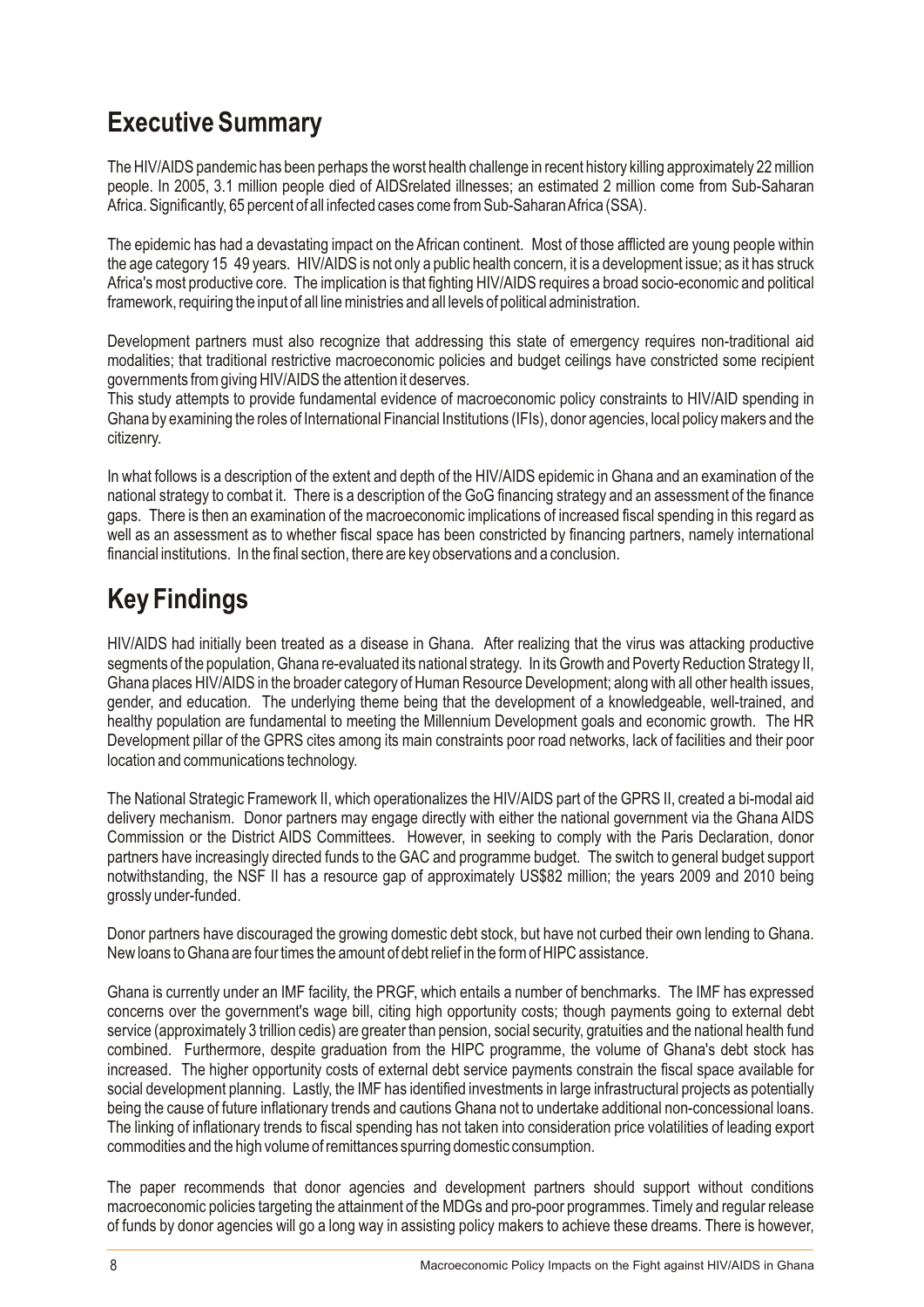the need for government to increase its revenue base through effective taxes to reduce dependence on donors for health care support. The research suggests the need to decentralize HIV/AIDS treatment so that rural communities can have access to treatment and reduce barriers to health care delivery. Above all, the paper recommends multistakeholder strategies in planning the fight against HIV/AIDS. The paper also recommends the need for active involvement of civil society organization in advocacy matters, in order to effect changes in macroeconomic policy for the benefit of the poor and vulnerable members of the society.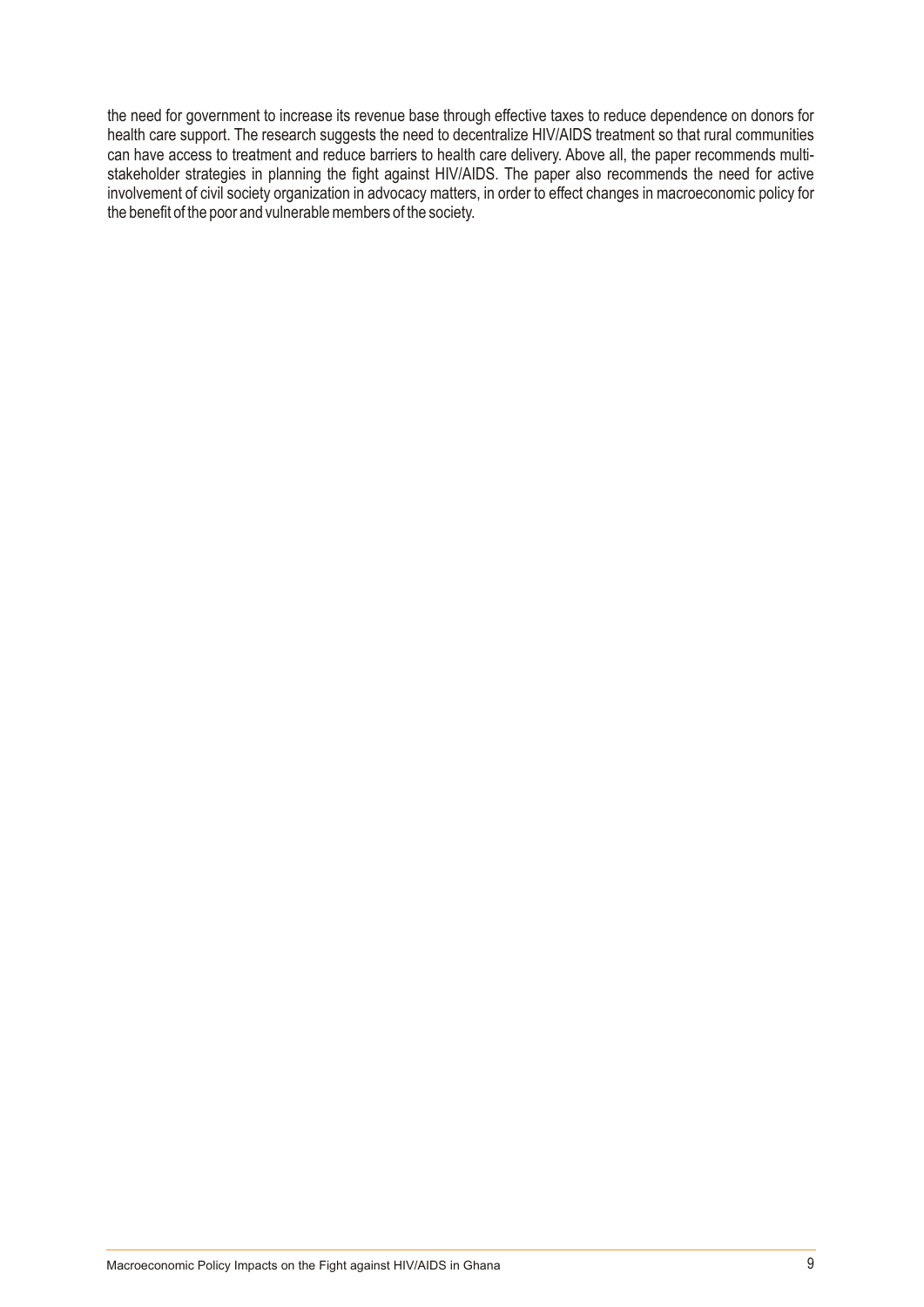# **1 Introduction And Background**

The HIV/AIDS pandemic has been perhaps the worst health challenge in recent history killing approximately 22 million people and leaving behind 36 million more affected victims in its trail by the year 2001. Currently, over 40 million people are living with HIV globally. In 2005, 3.1 million people died of AIDSrelated illnesses; an estimated 2 million come from Sub-Saharan Africa with more than 500,000 being children $(1)$ . Since its discovery in the early 1980s, the majority of victims of the HIV/AIDS epidemic have come from developing countries constituting 95 percent.

Significantly, 65 percent of all infected cases come from Sub-Saharan Africa (SSA). Most of those afflicted are young and productive people within age category 15 49 years. This implies that HIV/AIDS constitutes a serious developmental challenge to policy makers. Thus, HIV/AIDS should be considered within the broader socioeconomic and political framework. Most African governments are signatories to the Abuja Declaration in April 2000, which considers HIV/AIDS as "a state of emergency" deserving high priority in national development planning. Behind the access to treatment, are restrictive macroeconomic policies and budget ceilings that have constricted health sectors from giving HIV/AIDS the attention it deserves.

The key challenge is putting HIV/AIDS at the centre of national poverty reduction strategy, in view of the fact that it represents significant challenge to development, stability, and growth of many developing countries. The spread erodes human capacity, through a reduction of human productivity, increase in private, public consumption through a reduction of incomes and savings especially in developing countries. AIDS strips families of income earners thereby impoverishing the poor and vulnerable of society. Economically, HIV/AIDS has brought an additional pressure to bear on the health sector of most developing countries $(2)$ . Effective curtailment of the pandemic requires unified effort and huge amounts of resources which are often lacking in many developing countries. In spite of the relative drop in prices of anti-viral drugs in recent times, health budgets in many developing countries including Ghana are less than \$10 per person which makes even discount drugs out of reach of those infected with HIV. Paradoxically, global funding for the pandemic has been less than satisfactory. The establishment of a global chest by industrialized nations in 2001 to fund HIV/AIDS attracted a US \$1.2 billion which even falls short of the United Nation's target of \$10 billion a year (Sternberg, 2001, p1)(3).

#### **1.1 Extent and Depth of HIV/AIDS Pandemic in Ghana**

The first case of AIDS in the country was diagnosed in 1986, and by the year 2004 an estimated 380,000 adults and 14,000 children were HIV-positive (UNAIDS, 2004a). By 2004, the cumulative number of people diagnosed with AIDS was 36,000 (Figure 3). Prevalence rates increased from an estimated 2.6 percent in 2000, to 3.6 percent in 2003, and 3.1 percent in 2004 (National AIDS/STD Control Programme, GHS, 2005)(4). The nature of the epidemic in the country has exhibited a different pattern from that found in Eastern and Southern Africa where prevalence rates have exceeded 25 percent within a short period (Ghana National AIDS Strategic Framework, 2005).

Nevertheless, the number of new AIDS cases has increased dramatically over the last 10 years from an estimated 5,500 in 1994 to 36,000 in 2004 (Figure 3). Both the annual number of new AIDS cases and the annual number of AIDS deaths are projected to increase to over 45,000 by 2015. In addition, the estimated number of AIDS orphans (children under the age of 15 who have lost one or both parents to AIDS related causes) is likely to double over the next 10 years increasing from 132,000 in 2004 to 291,000 by 2015 (NSF, 2005).

*<sup>(1)</sup> See especially, UNDP Annual Report (2006).* 

*<sup>(2)</sup> For further reading see report by Avert International (2004) titled "the Impact of HIV and AIDS on Africa".*

*<sup>(3)</sup> International organizations such as Global AIDS Alliance, the United Nations, the World Health Organisation (WHO) and Doctors without* 

*Boarders and a host of other civil society organizations have expressed their outrage over the inadequacy of resources to tackle a major global health problem. See for instance Centre for International Development Report (CID), Harvard University July, 2003.*

*<sup>(4)</sup>In contrast, prevalence rates in Southern and Eastern Africa expanded much more rapidly over the same period, exceeding 25 percent in some countries. Neighbouring Cote d'Ivoire has shown still another pattern, generally maintaining a rate between 10 and 15% for most of the period.*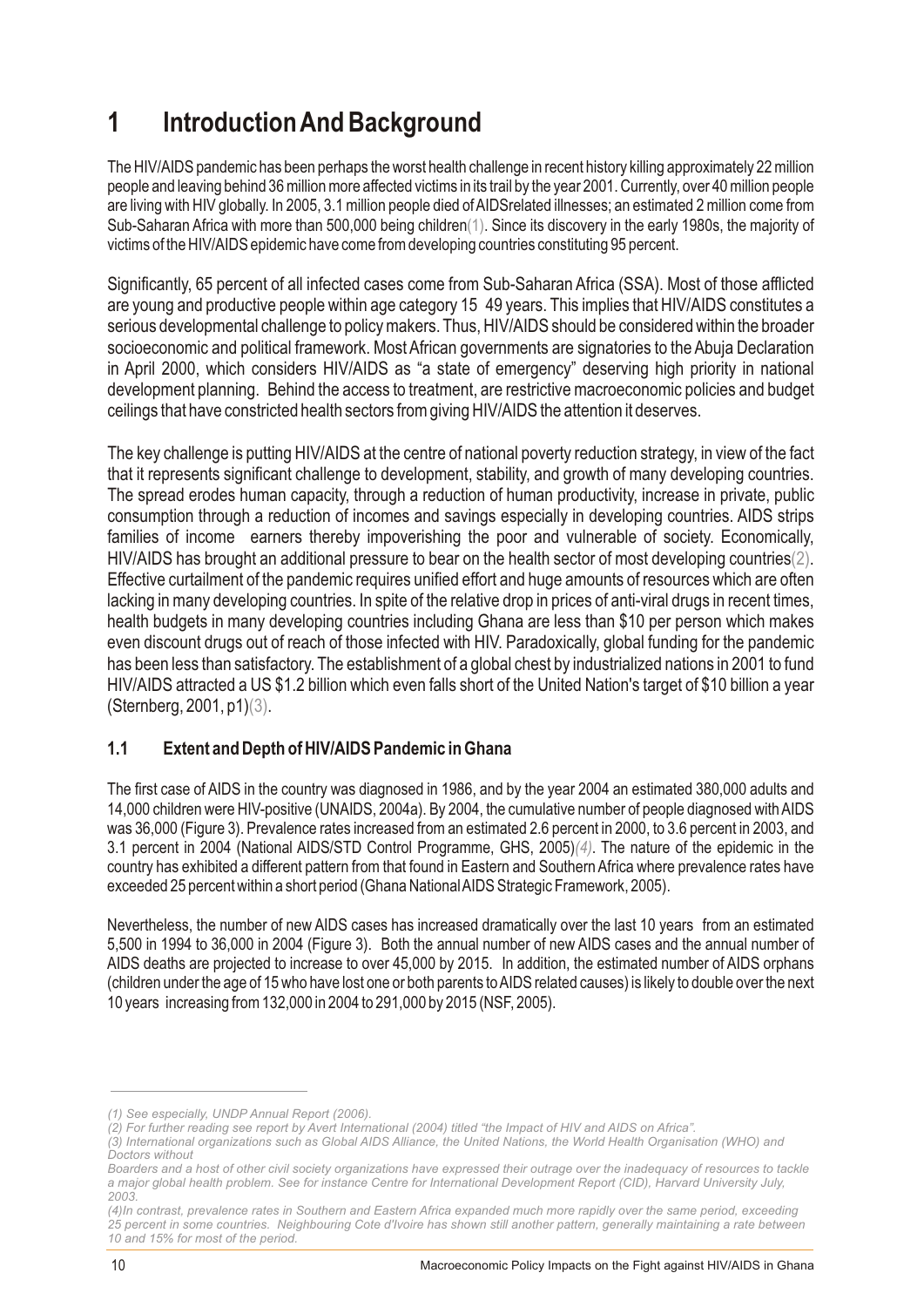

**Chart 2.1 Actual and Projection of AIDS Cases in Ghana**

Cote et al. (2004) have estimated that transactional sex accounts for about 84 per cent of HIV infections among males aged 1559 years in Accra. In addition to sex workers and their clients, other groups believed to have above-average prevalence rates include uniformed service personnel, teachers, and miners, prisoners, long-distance truck drivers, national service volunteers, cross-border traders, and female long-distance traders (Anarfi et al., 1997 cited in Ghana AIDS Commission, 2003, p. 9). Female STI clinic attendees at Adabraka (in Accra), a clinic that also serves sex workers in Greater Accra Region, had a prevalence rate of 39 percent in 1999, reinforcing the well documented close association between HIV and other sexually transmitted infections (UNAIDS, 2002).

The available evidence indicates that over 70 per cent of HIV/AIDS infected persons are aged 20-39 years due mostly to high sexual risk-taking behaviour by individuals or their partners/spouses. Results from the 2003 GDHS also points to a new pattern of infection. According to the results, employed, middle income persons and those with primary or junior secondary education were disproportionately infected (Ghana, 2004). These are people in their economically productive period, and HIV infection among this population has implications for the national economy. It will affect the proportion of the population available for work, training, and the pace of work. The economic costs of HIV/AIDS to employers in terms of care, absenteeism and retraining, are high and will continue to increase if the trend is not reduced. Thus, the current pattern of HIV/AIDS infection poses a threat to the economy of the country.

Unlike other public health crises, logistics and access to treatment are critical to stem the pandemic. In Ghana, aside from cultural rigidities and the social stigma of being infected with HIV, there are high costs associated with travelling to HIV treatment centres and costs of getting treatment of opportunistic infections. As such, there were 33,000 AIDSrelated deaths in 2004 (IRIN, 2006).

The cost of actually receiving treatment is also prohibitive. ARVs average US\$5 per course. The number of Ghanaians that need to be on ARVs, according to national estimates, is 71,000 (IRIN, 2006). The HIV prevalence rate is 3.4% of the total population (IRIN, 2007). In 2001, the GoG set up the National Health Insurance Scheme, which exempts the poor from making financial contributions to the system. The target in the PRSP is to devote 7% of total government expenditures to health, which is what is required to ensure a minimum of \$10 per capita on health care in 2005, while the internationally recommended level is \$30 - \$40 (Ghana PRSP II). Regarding health facilities specializing in HIV/AIDS, geographical coverage is not good. Ghana only had five treatment centres in 2005. The country has plans to increase that number to 32.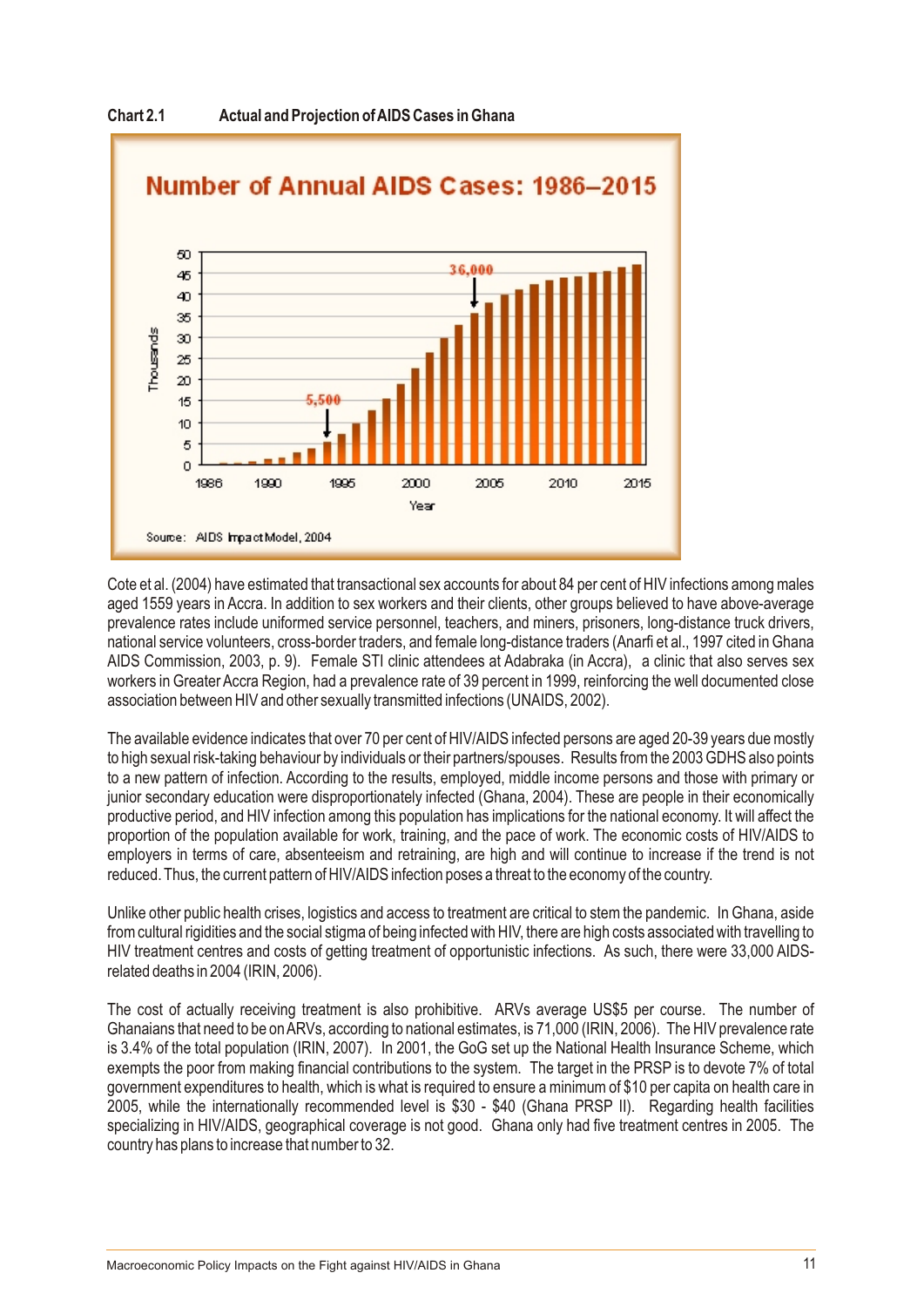#### **Table 1.1 Ghana HIV/AIDS Profile**

| Estimated Number of Adults and Children Living with HIV/AIDS (end 2004)               | 404,000*              |
|---------------------------------------------------------------------------------------|-----------------------|
| Total Population (2004)                                                               | 21,377,000**          |
| Adult HIV Prevalence (end 2003)                                                       | $3.1\%$ **            |
| Adult HIV Prevalence by HIV Sentinel Survey (end 2003)                                | $3.61\%$ *            |
| Estimated Adult HIV Prevalence and Projection Package Software (end 2003)             | $3.57\%$ *            |
| Number of AIDS -Related Orphans and Vulnerable Children (2004)                        | 132.000*              |
|                                                                                       |                       |
| HIV-1 Sero-prevalence in Urban Areas                                                  |                       |
| Population most at risk (i.e. sex workers and clients, patients seeking treatment for |                       |
| sexually transmitted infection, or others with known risk factors)                    |                       |
|                                                                                       | 47.0%**               |
| Population least at risk (i.e. pregnant women, blood donors, or others with no        |                       |
| known risk factors)                                                                   |                       |
|                                                                                       | $3.2\%$ <sup>**</sup> |
| Source: NACP Bulletin, January 2005 ** UNAIDS, US Census Bureau                       |                       |

#### **1.2 Research Objectives and Methodology**

This study attempts to provide fundamental evidence of macroeconomic policy constraints to HIV/AID spending in Ghana by examining the roles of International Financial Institutions (IFIs), donor agencies, local policy makers and the citizenry. The main objectives of the study include the following:

- Assessing the linkages between donor influence and domestic policy on HIV/AIDS management
- Examining the extent to which policy space is shared amongst International Financial Institutions (IFIs),policy makers and the citizenry
- Providing evidence of the interaction between macroeconomic policy framework and social spending, and in particular the fight against HIV/AIDS in Ghana
- Reviewing the major channels through which fiscal and monetary policies impact on public expenditurean policy regarding people living with HIV/AIDS (PLWA)

Following logically from the objectives outlined, this desk study of macroeconomic policy impact on the fight against HIV/AIDS in Ghana is largely qualitative, although materials from quantitative studies have also been used to strengthen the evidence provided. Key Informant Interviews (KII) were conducted on relevant themes with key persons including government officials, IFIs, Development partners, people living with HIV/AIDS (PLWHA), CSOs, CBOs and FBOs. The interviews were focused on budget ceilings in the Ghana health sector and their impact on HIV/AID financing. A bulk of the literature comes from a reanalysis of secondary materials from ministries, agencies and institutions working on HIV/AIDS, economic and financial matters in Ghana. The interviews were conducted in three geographical locations including Northern, Ashanti and Greater Accra regions.

In what follows is a description of the extent and depth of the HIV/AIDS epidemic in Ghana and an examination of the national strategy to combat it. There is a description of the GoG financing strategy and an assessment of the finance gaps. There is then an examination of the macroeconomic implications of increased fiscal spending in this regard as well as an assessment as to whether fiscal space has been constricted by financing partners, namely international financial institutions. In the final section, there are key observations and a conclusion.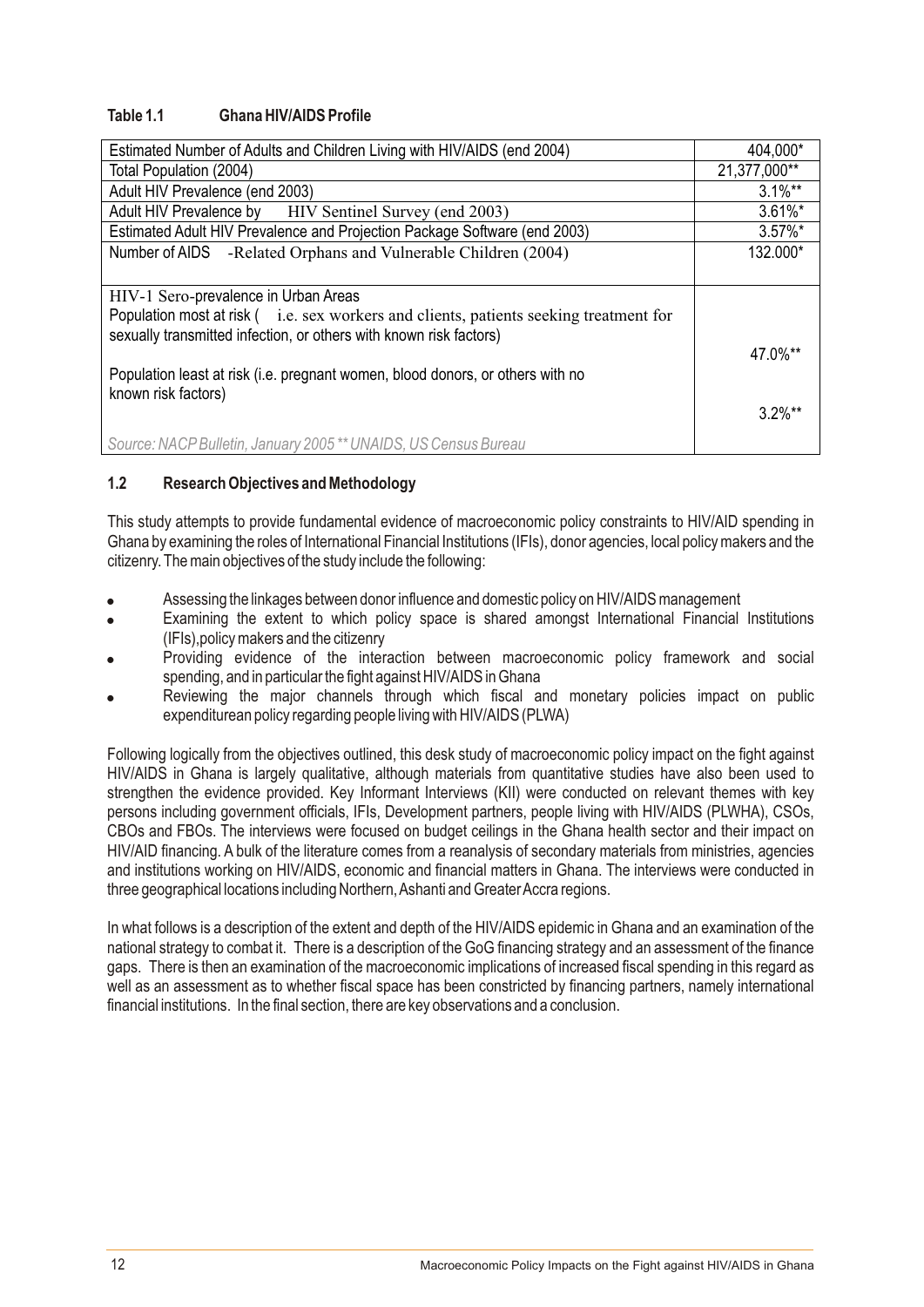# **2 National Strategy to Fight HIV/AIDS**

HIV/AIDS was first managed as a disease in Ghana. The national response was directed by the Ministry of Health. In 1985, the Advisory Commission on AIDS (NACA) was formed to advise the government on HIV/AIDS issues and was placed within the jurisdiction of the Ministry of Health.

Since then, it has become obvious that the complexity of the pandemic requires a developmental, holistic, coordinated, multisectoral approach to address the multi-faceted, multi-dimensional nature of the epidemic" (NSF I, 2000).

And so, the Ghana AIDS Commission (GAC) was established in 2002 by an act of Parliament. It is the highest policy decision-making body on all matters relating to HIV/AIDS and is charged with the following functions, as contained in the Act 613:

- Advise the Government on policy issues relating to HIV/AIDS;
- Provide high-level advocacy for HIV/AIDS;
- Expand and coordinate the total national response, including the formulation of national plans and guidelines;
- Monitor and evaluate all on-going HIV/AIDS activities; and
- Identify, mobilise and manage all funds and other resources for HIV/AIDS and related programmes.

Essentially, the GAC provides leadership in the management and coordination of the national response to HIV/AIDS, and the activities of the GAC are guided by the National HIV/AIDS Strategic Framework.

#### **2.1 National Strategic Framework I (2001 2005)**

The objectives of NSF I were to reduce new infections among the 15-49 age-group and other vulnerable groups, to improve service delivery and mitigate the impact of HIV/AIDS, to reduce individual and societal vulnerability and susceptibility to HIV/AIDS through the creation of an enabling environment for the implementation of the national response, and to establish a well-managed multi-sectoral and multi-disciplinary institutional framework for coordination and implementation of HIV/AIDS programmes in the country.

The NSF I identified five strategic interventions in the context of the above objectives:

- 1. To substantially reduce new infections, with a budget of US\$48.81 million
- 2. To improve service delivery and mitigate the impact of HIV/AIDS, with a budget of US\$43.98 million<br>3. To reduce vulnerability and susceptibility to HIV by creating enabling environments, with a budge
- 3. To reduce vulnerability and susceptibility to HIV by creating enabling environments, with a budget of \$1.14 million
- 4. To put in place effective and efficient coordinating mechanisms, with a budget of \$22.6 million
- 5. To implement the strategic framework, with a budget of \$2.4 million

The GoG had undertaken an evaluation of the NSF I and identified gaps in the national response to the epidemic. The role of the media and the need for promoting information sharing, dissemination and documentation were not adequately addressed in NSF I. Secondly, while the NSF I dealt with behaviour change directed toward the general public and specific vulnerable groups, the issue of the division of proportionate efforts was inadequate, and attention to specific targeted interventions required greater focus. The use of evidence-based interventions in guiding the response at various geographic levels was not as extensive as expected. Thirdly, the private health and business sectors were not adequately included in NSF I, although they account for a large proportion of employed persons. Fourthly, the increase in the number of infected people and developments in new prevention and treatment technologies created demand and the need for expanded care and support activities. Lastly, the NSF I was developed concurrently with some sectoral plans, a situation which did not make it possible for specific guidelines to be given to the stakeholders for sector-wide planning. Some sectoral plans did not adequately map out priority geographical areas and target populations. In addition, the skills for monitoring performance were limited. Further, the mechanisms for coordination of HIV/AIDS activities within and across ministries, departments, and agencies were also not adequately detailed in NSF I.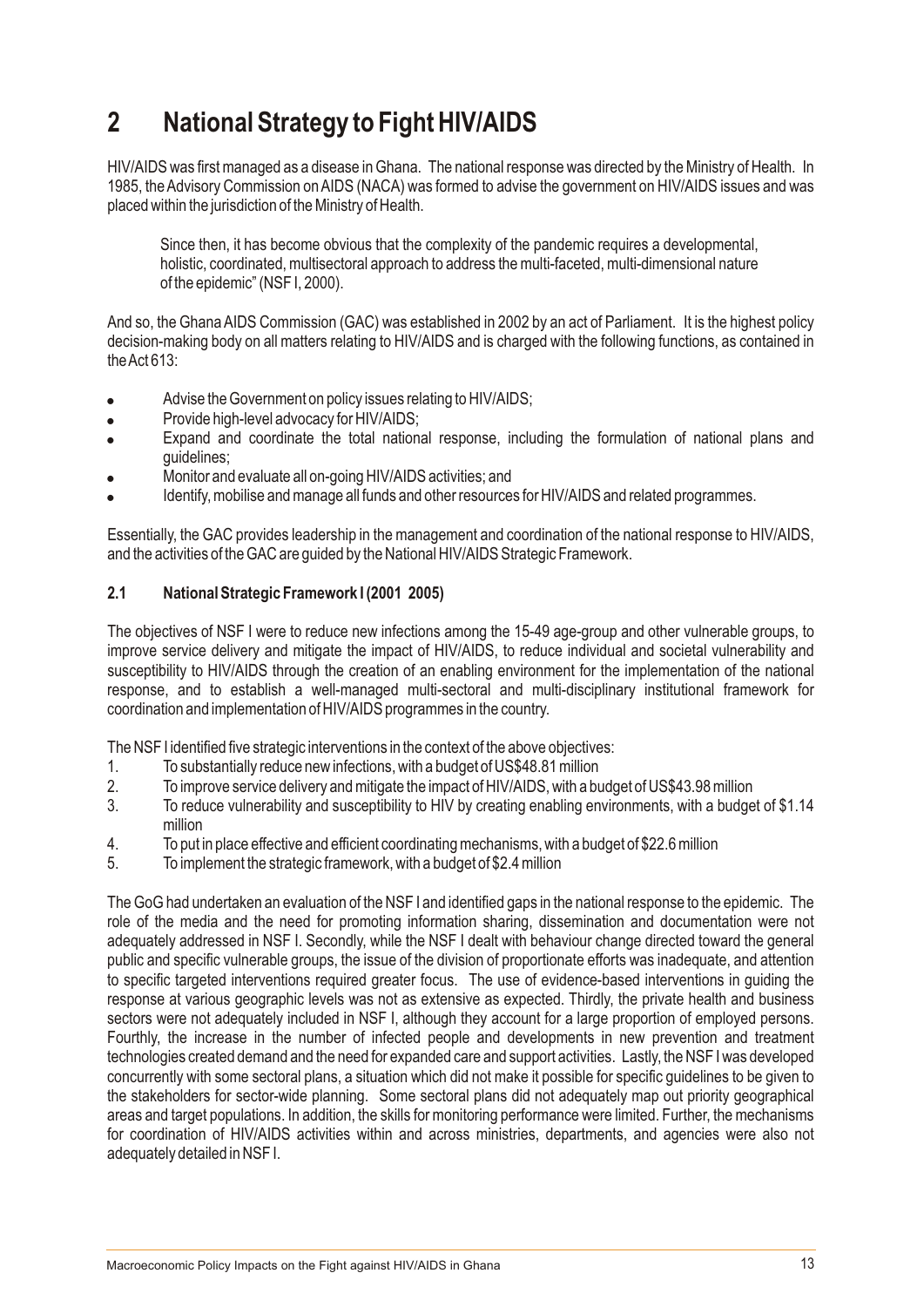#### **2.2 Ghana's Second Generation PRSP: the Growth and Poverty Reduction Strategy II**

In the Growth and Poverty Reduction Strategy (GPRS) II, HIV/AIDS is addressed along with other health issues (e.g. malaria), education and gender under the broader category of Human Resources Development. The GPRS II states candidly, that

"Whether Ghana realizes the higher or only the lower ends of her growth potential will depend on two factors; namely, (i) the implementation of a broad-based human resource development strategy including the measures envisaged in both the education and public sector reform programmes; and (ii) opening of the channels between Ghana and the global capital markets so that both loanable funds, and equity investment which carries in its train the skills of management, science and technology, will flow more freely into the economy".

The development of the human resources of the country is one of the three key pillars of the GPRS II, and all health, education and gender targets fall under that pillar. The main goal is to ensure the development of a knowledgeable, well-trained, disciplined and healthy population with the capacity to drive and sustain the private sector-led growth strategy. An essential component of the GPRS II is to ensure the right to basic social services such as health care, safe drinking water and sanitation and decent housing that improve the well being of all Ghanaians. An equally important aspect of the human resource development strategy is to ensure the protection of the rights of the vulnerable members of society, especially children, women, people with disabilities, the elderly and rural communities.

With respect to specifically addressing the HIV/AIDS pandemic, the main objectives are to prevent the spread of HIV/AIDS in order to keep the prevalence rate below 5%, reduce new HIV/STI transmission, reduce the impact of HIV/AIDS related vulnerability, morbidity and mortality; and enhance the coordination and management of the national HIV/AIDS response.

The HR Development pillar cites as its main constraints, which affect access to health care, as being geographical and financial barriers, service delivery and broad socio-cultural barriers including gender. The GPRS II, Ghana's prevailing development strategy, proposes to fight HIV/AIDS through a number of ways. It has observed that, in spite of the improvement in health care delivery, there are still significant regional and socio-economic differences across the country in some health indicators including HIV/AIDS. The GPRS II identifies those factors that contribute to poor geographical access as being 1) low capital investment in health facilities, 2) poor feeder road network in the country, 3) poor location of facilities, 4) human resource constraints (brain drain), and 5) the lack of communication facilities.

Aside from the specific objectives to contain the epidemic as noted above, the GPRS II also proposes to strengthen the Ghana AIDS Commission (the central agency from which activities are implemented and evaluated), promote youth education and strengthening multi-sectoral, multi-disciplinary institution co-ordination and collaboration.

#### **2.3 National Strategy Framework II (2006 2010)**

The second phase of the National Strategy Framework was thus informed by the PRSP II and identifies seven key intervention areas with respect to HIV/AIDS:

- 1. Policy, advocacy and enabling environment
- 2. Coordination and management of decentralized response
- 3. Mitigation of social, cultural, legal and economic impacts
- 4. Prevention and behavioural change
- 5. Treatment, care, and support
- 6. Research, surveillance, monitoring and evaluation
- 7. Mobilization of resources and funding arrangements

It also establishes a Partnership Forum, meant to strengthen the coordinating function of GAC. It includes government development partners, CSOs, academic and research institutions, and it also promotes dialogue on programming. The NSF II was operationalized through the 2006 Annual Programme of Work.

The 138 districts of the country represent different and unique environments and sets of circumstances. The available epidemiological data indicate the existence of different and specific local epidemics resulting from a complex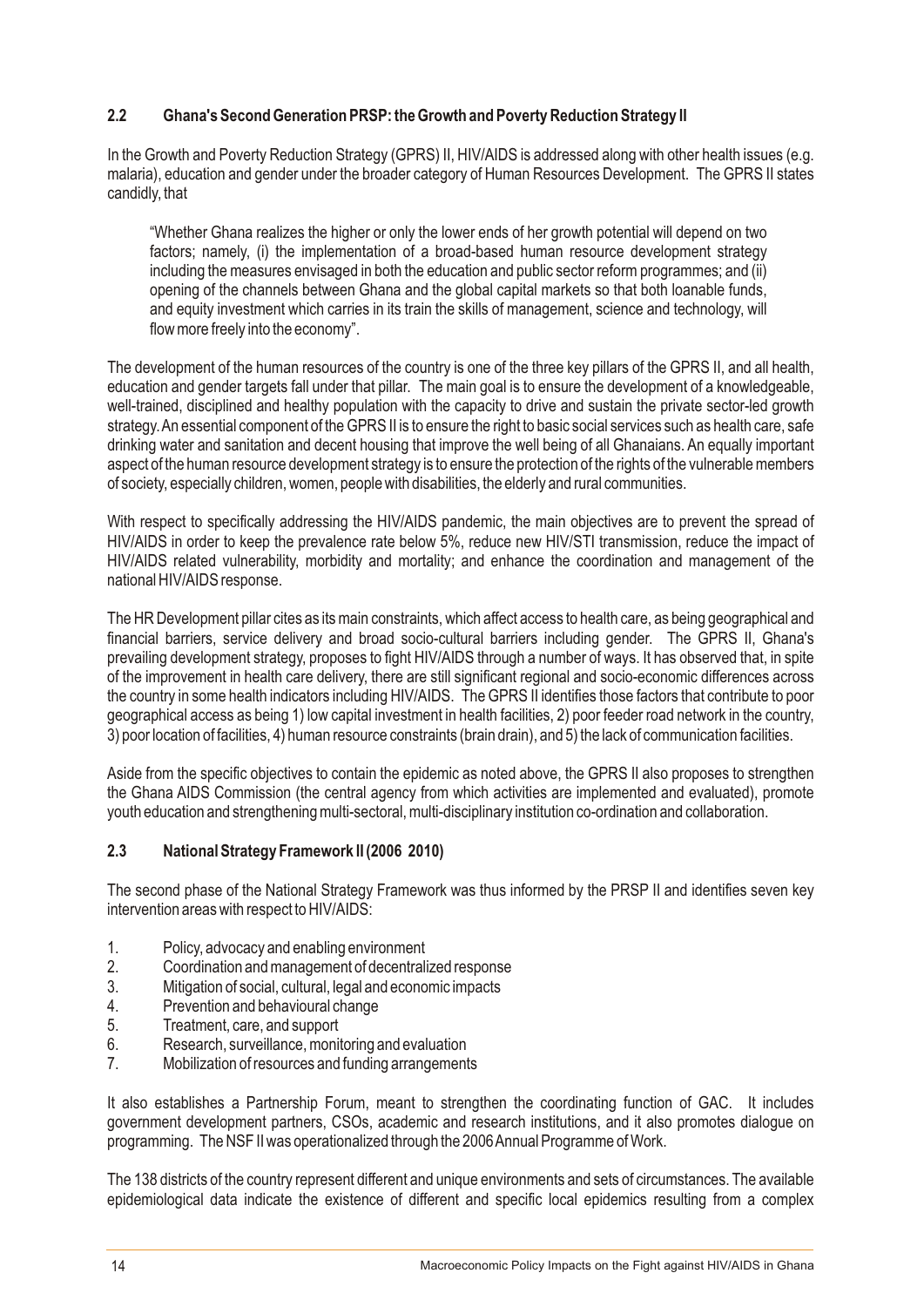combination of factors. Also, districts and local communities have different levels of capacity to support the local response to HIV/AIDS, different traditional set-ups, financial capabilities and vulnerable groups. Each district also has its own set of developmental priorities as articulated in District Development Plan. All these combine to create specific contexts within which districts and communities will react to the management and implementation of the national HIV/AIDS response.

Therefore, intervention area #2 has taken the form of District AIDS Committees (DAC). The District Chief Executive chairs the DAC, a multi-sectoral Committee whose members include representatives of all the decentralised agencies (MDA), NGO, religious and traditional leaders, youth and women's groups, private sector institutions, people living with HIV/AIDS (PLWHA) and individuals involved in developmental issues. The NSF II aims to develop the capacity of DACs, enabling them to become more effective within the decentralized institutional framework. The formation of the DAC is unique to the aid modality experience of the country. According to the PRSP II and the NSF II, development partners are meant to interact directly with the GAC and DACs, as well as NGOs and the private sector.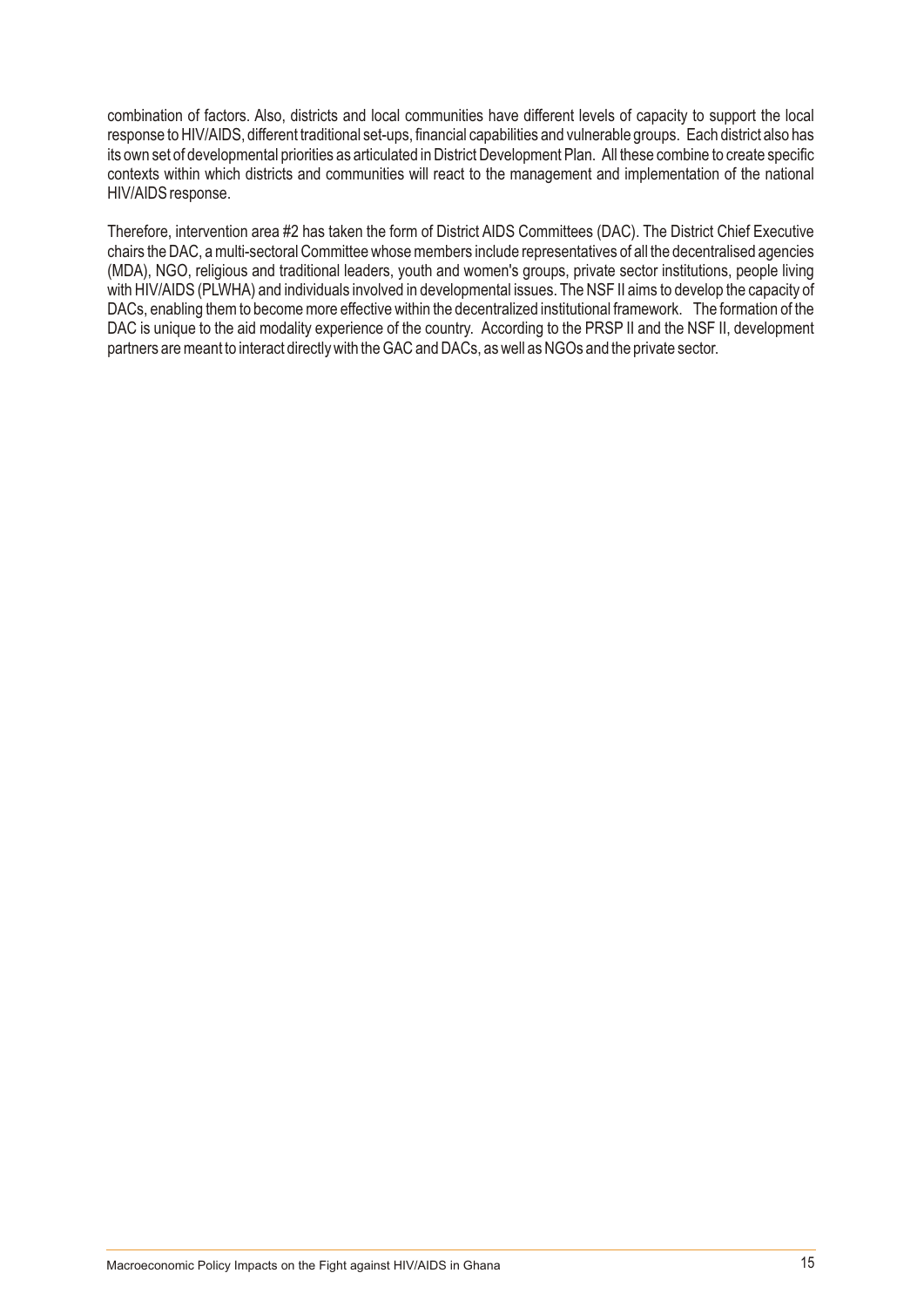# **3 Financing the Fight Against HIV/AIDS**

Funding for HIV/AIDS activities from 1987, when the National AIDS/STD Control Programme (NACP) was established under the Disease Control Unit of the Ministry of Health (MOH), was mainly through the Sector-Wide Approach (SWAp) of the MOH. Since then, funding of the national response has gone through changes up to the current system that emerged with the development of the National HIV/AIDS Strategic Framework in 2000 and the establishment of the Ghana AIDS Commission in 2001.

In June 2002, the GAC set up a \$25 million fund known as the Ghana AIDS Response Fund (GARFUND) with the support of the World Bank. This fund has ensured a multi-sector response to HIV/AIDS in Ghana by supporting activities of a broad spectrum on stakeholders including MDA, NGO (local and international), CBOs, FBOs, academic institutions, traditional authorities and religious bodies. Major new funding sources have emerged since the setting up of the GARFUND. These include a £20-million Ghana AIDS Partnership Programme (GAPP) from DFID to complement GARFUND, \$4.5 million from the Dutch Government, \$4.9 million from the Global Fund, and a commitment of \$7 million per year for five years from USAID. The UN and its agencies have also contributed funds and technical support.

#### **3.1 Government Expenditures in Health Sector**

A recent historical analysis (table 4.1) of GoG spending in the health sector shows an increase in fiscal spending on health from 2005 and an increase in the percentage of donor funds that are ear-marked.

|                | <b>Indicators</b>                                   | 2001      | 2002      | 2003      | 2004 | 2005 | 2006           | 2007      |
|----------------|-----------------------------------------------------|-----------|-----------|-----------|------|------|----------------|-----------|
|                | % GOG budget on health                              | 8.7       | 9.3       | 9.1       | 8.2  | 15   | 18             | 15        |
| $\overline{2}$ | % GOG recurrent budget on<br>health                 | 10.2      | 11.5      | 11.2      | 11.9 | 14.5 | 14             | 14        |
| 3              | % GOG recurrent health on<br>non-salary items (2+3) | 8.1       | 5.9       | 6.9       | 5.4  | 6.6  | $\overline{7}$ | 9         |
| 4              | % spending on districts and<br>below, items 2+3     | <b>NA</b> | 40.9      | 35.4      | 37.9 | 36   | 40             | <b>NA</b> |
| 5              | % Earmarked / total DP                              | 62.3      | 32.8      | 39.5      | 26.3 | 40   | 61             | <b>NA</b> |
| 6              | % IGF from pre -payment<br>schemes                  | 3         | NА        | <b>NA</b> | ΝA   | NA   | NА             | <b>NA</b> |
| 7              | % Recurrent funds from<br>GOG+HF allocated to CSOs  | 1.2       | <b>NA</b> | NA        | ΝA   | 3.1  | <b>NA</b>      | <b>NA</b> |
| 8              | % Recurrent funds, On<br>exemptions                 | 3.6       | NА        | NA        | ΝA   | 8    | 2.2            | 3         |
| 9              | Per capita expenditure on<br>health (USD)           | 6.3       | 8.1       | 10.5      | 13.5 | 19   | 25.4           | 28.1      |

**Table 3.1 National Health Budget Indicators***(5)*

*<sup>(5)</sup> Item 1 measures total allocation, which includes donor, internally generated (IGF) and statutory funds. The total allocation therefore includes private contributions (IGF), and nondiscretionary expenditure, such as the NHIS. If GoG contributions alone are analysed, the proportion (of GoG allocations to health, out of total GoG public expenditure) is lower: 13% in 2006 and 12% in the 2007 budget. Source: Ghana Ministry of Health, 2007.*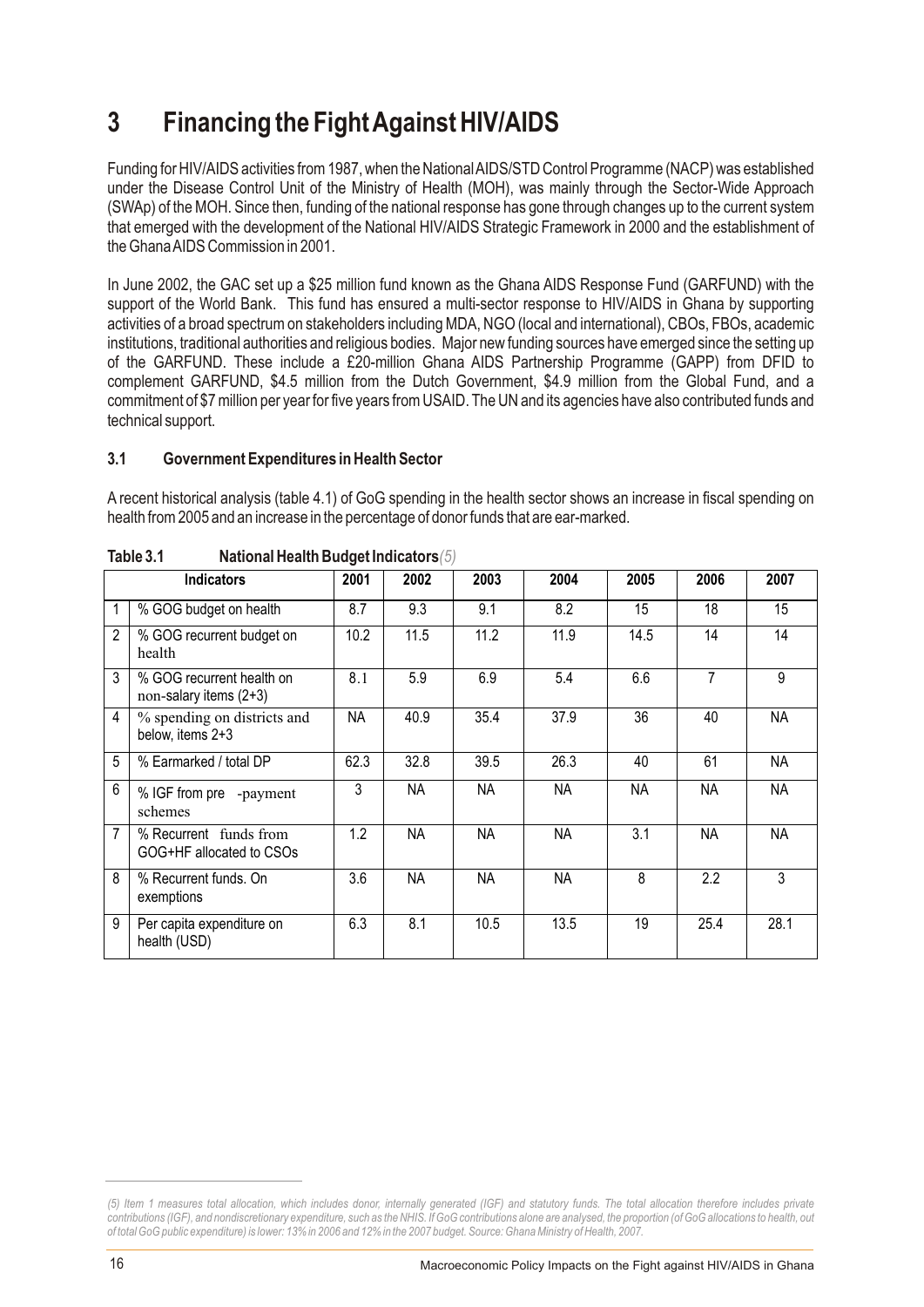Tables 4.1 and 4.2 below reveal some interesting trends. The first is that aid to the Health Fund has declined after 2004, as donors shifted to programme support; which is the cause of the significant increase in per capita health expenditure. This was anticipated, as donors become increasingly Paris Declaration compliant. Paradoxically, however, the year of the highest percentage of debt relief, 6% of health sector funding was also the year of GoG's lowest contribution, 40% in 2004.

#### **3.2 Health Sector Funding**

|               |            |          | <b>Donor</b> |            |             |             | <b>Financial</b> | <b>Project</b> |
|---------------|------------|----------|--------------|------------|-------------|-------------|------------------|----------------|
| <b>Shares</b> | <b>GOG</b> | Donor HF | earmarked    | <b>IGF</b> | <b>HIPC</b> | <b>NHIS</b> | <b>Credits</b>   | funding        |
| 2002          | 49%        | 19%      |              | 14%        | 0           |             | 10%              | 8%             |
| 2003          | 47%        | 13%      |              | 13%        | 4%          |             | 9%               | 14%            |
| 2004          | 40%        | 24%      |              | 12%        | 6%          |             | 11%              | 7%             |
| 2005          | 43%        | 15%      |              | 12%        | 0%          |             | 15%              | 14%            |
| 2006          | 53%        | 8%       | 9%           | 12%        | 5%          | 5%          | 8%               | $0\%$          |

#### **Table 3.2 Share of health sector funding, by source, 2002-6**

*Source: financial statements, 2002*-*6* 

The overall picture is of public finance sources dominating the GoG funding, together with HIPC and the NHIS make up 63% of sector funding with internally generated funds (IGF) remaining an important component and aid reducing in importance.

#### **Table 3.3 Percentage change in revenue, by source, 2005-6**

|                 |            | <b>Donor</b> | <b>Donor</b> |            |             | <b>Financial</b> | Total |
|-----------------|------------|--------------|--------------|------------|-------------|------------------|-------|
|                 | <b>GOG</b> | HF           | earmarked    | <b>IGF</b> | <b>HIPC</b> | <b>Credits</b>   |       |
| Real            | 54%        | $-36%$       | $-18%$       | <b>25%</b> | 3112%       | $-30%$           | 26%   |
| <b>Increase</b> |            |              |              |            |             |                  |       |

*(Source: financial statements, 2005 & 2006)* 

This increase in GoG funding, as a proportion of the total funding for health in 2006, reflects a number of factors, including the addition of extra-budgetary funds from the government and from a World Bank credit in the middle of the year and the switch from the HF into MDBS by some large DPs, which augments government expenditures and therefore potentially also allocations to health.

As shown in Table 3.3, the GoG funding line increased by 54% in real terms over 2005-6. Taking GoG funding alone, health was due to receive 19% of the budget for 2006 and 12% of the budget for 2007.

Direct DP contributions to the sector have dropped significantly in 2006. The Health Fund decreased by 36%, and earmarked funding dropped by 18% in real terms (comparing earmarked funds to project support in the financial statements). The Health Fund is actually suffering a two-fold squeeze. On the one hand, DPs are shifting to budget support: the EU left first, in 2005; then the World Bank, in 2006; the remaining health fund contributors are discussing a shift in 2008 to some form of budget support (possibly tied to the health sector, though channeled through the MoF). On the other hand, other DPs, such as DANIDA, have reacted to concerns over financial management and prioritization by earmarking their support within the HF in the latter part of 2006. DANIDAis providing only earmarked funds for 2007. DFID has not yet committed itself, either in terms of amounts or channels, for 2007. While these larger bilaterals are reducing or shifting their mode of support, global initiatives are increasing in importance. The Global Fund, for example, in 2006, provided 4.26% of total health sector funding, compared to 5.14% from the Royal Netherlands Embassy, 3.08% from DFID and 1.52% from DANIDA.

After a lull in 2005, HIPC funds were once again allocated to the health sector in 2006. Although 200 billion Cedis were allocated in the budget, actual expenditure was 250 billion (5% of total expenditure). Thirty (30) billion Cedis were allocated to exemptions and 1 billion Cedis were allocated to guinea worm eradication, with the remainder used for rehabilitation of KATH (Ghana Ministry of Health, 2007).

Since the implementation of NSF I, which had an original budget of US\$118.9, new dimensions of the management of the epidemic and priorities have emerged in such diverse areas as ARV, care and support for PLWHA and OVC,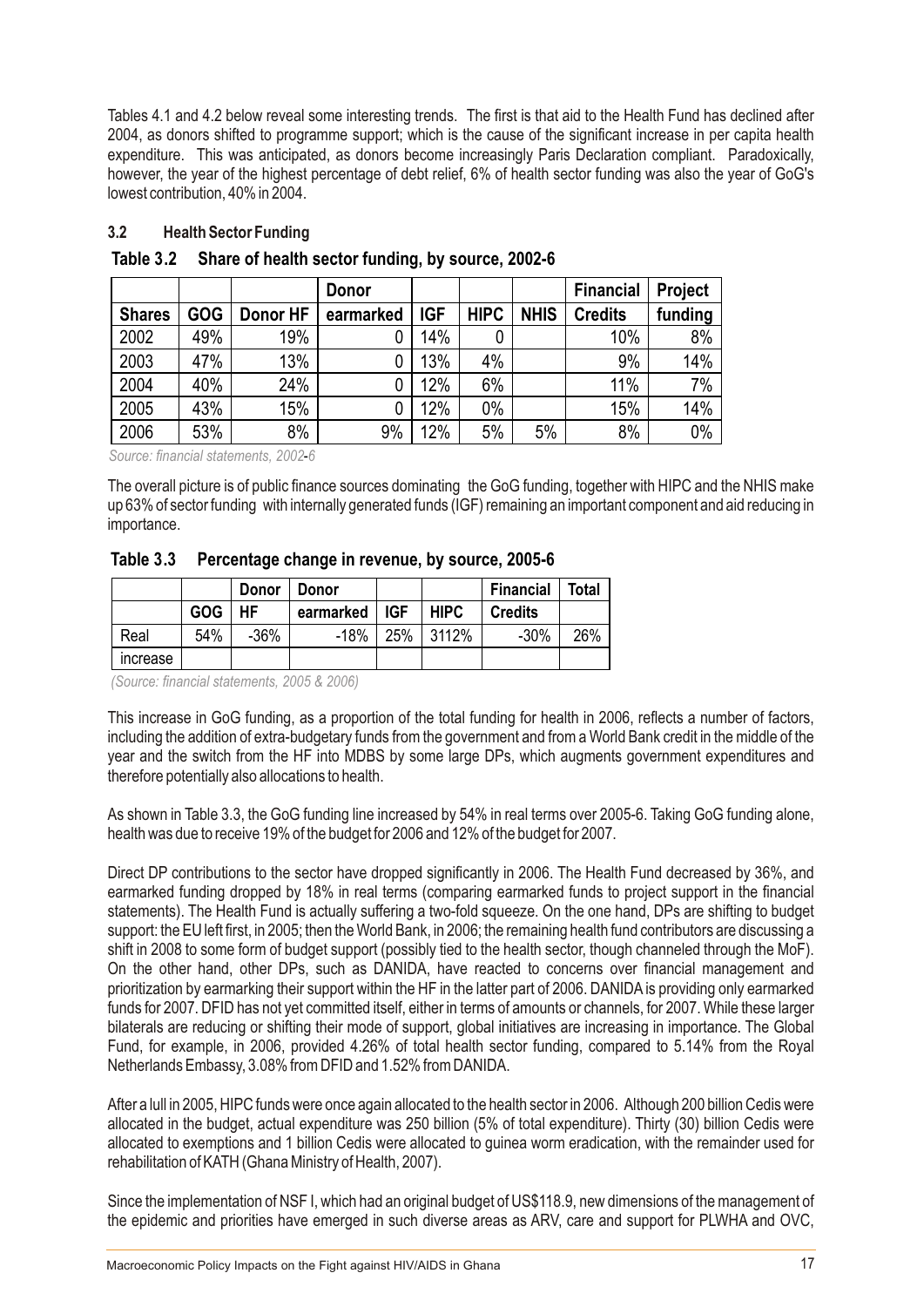prevention of MTCT, deepening of BCC activities and provision of more VCT centres. These emerging priorities have enormous resource implications for the national response, requiring significant increases in resources committed to HIV/AIDS activities. For instance, 750,000 women become pregnant each year. The annual cost of providing Nevirapine to all pregnant women who are HIV-positive in order to prevent MTCT has been estimated at US \$1.2 million (NACP/GHS, 2004). It is also estimated that about 71,000 PLWHArequire ARTyet only a small number of them are currently receiving treatment. The estimated annual cost of extending ART to all PLWHAwho need treatment is between \$47 and \$80 million (NACP/GHS, 2004). These, together with other priorities such as blood safety, BCC, infrastructural development, equipment, institutional development, training and capacity development, research and development, monitoring and evaluation have extremely large resource implications for the national response. Given the new realities of the national response and inherent resource implications, a proactive approach to resource planning, mobilisation and funding arrangements is required. This underscores the need to strengthen the resource mobilisation capacity of the national response to guarantee resource availability on a sustainable basis (NSF II). During Programme of Work I (1997-2001) and II (2002-2006), a partnership between MOH and DPs was built up, around the principles of a sector-wide approach (SWAP). The key elements of this approach were a clear nationallyowned sector policy and strategy; a medium term expenditure programme that reflects the sector strategy; systematic arrangements for programming the resources that support the sector; a performance monitoring system that measure progress and strengthens accountability; broad consultation mechanism that involve all significant stakeholders; a formalized government-led process for aid-coordination and dialogue at sector level; and, an agreed process for moving towards harmonized systems for reporting, budgeting, financial management and procurement.

Common Management Arrangements (CMA) stipulated the agreed procedures for doing business. Although this setup certainly has had teething problems, it appears that confidence in the process has been growing among the key stakeholders. The Donor Pooled Health Fund has been an essential instrument to not only strengthen the policy dialogue, but also to strengthen basic health services and systems on the ground, by making available un-earmarked funding for important day-to-day activities, such as supervision of health centres, on-the-job training, HMIS, et cetera.

The donor community has made significant contributions to the Government of Ghana (GOG) health budget. The principal donors include the World Bank, DFID, USAID, the Royal Netherlands Embassy, the UN system, Denmark and Japan. Through grants and donations, the major partners directly provide support towards the Ghana health sector reform. The existing variety of aid modalities within the country is uncoordinated, as the assistance is being received at two different level of public administration (GAC and DAC) in addition to the private sector. Agovernment official in the Ministry of Finance summed it all when he made the following observations:

Several organizations both local and international are working on the HIV/AIDS programme in this country in an uncoordinated manner. Our development partners also compound the problem when they make financial commitments to Ministries, Sectors and NGOs without the full knowledge and involvement of our ministry. This makes tracking of HIV/AIDS budget difficult.

Since the commencement of the implementation of PRSP II, the government of Ghana has earmarked 15% of its health budget for HIV/AIDS activities, and all ministries have been requested to create an HIV/AIDS budget line. In 2006, the Annual Programme of Work (APOW) committed a sum of US\$52 million to HIV/AIDS activities while the total resource requirement for the period stood at over US \$77.4 million. Table 3.4 lists the main priority areas and the respective annual budgets.

Comparison of needed funding of NSF II (Table 4.4) and projected aid disbursements to Ghana for Health (Table 3.5) reveals a total finance gap of US\$82,245,781; specifically for 2009, \$31,860,868 and for 2010; \$50,384,850.

In fact, the IMF PRGF Review (2006) acknowledged as much.

Accordingly, the authorities have prepared a broad outline of their scaled-up investment plan, which is consistent with the objectives of the GPRS II and in line with the above approach. This includes upgrading Ghana's infrastructuretransport, utilities, and energyand providing an environment conducive to private sector-led growth. In addition, resources will be directed at social servicesschools, health facilities, and preventive health care (such as universal medical vaccination)and governance (judiciary, immigration, and police). The authorities' preliminary estimate indicates that additional resources of about 4 percent of GDP a year would be required to support these initiatives during 2007-10. The relief from the MDRI has expanded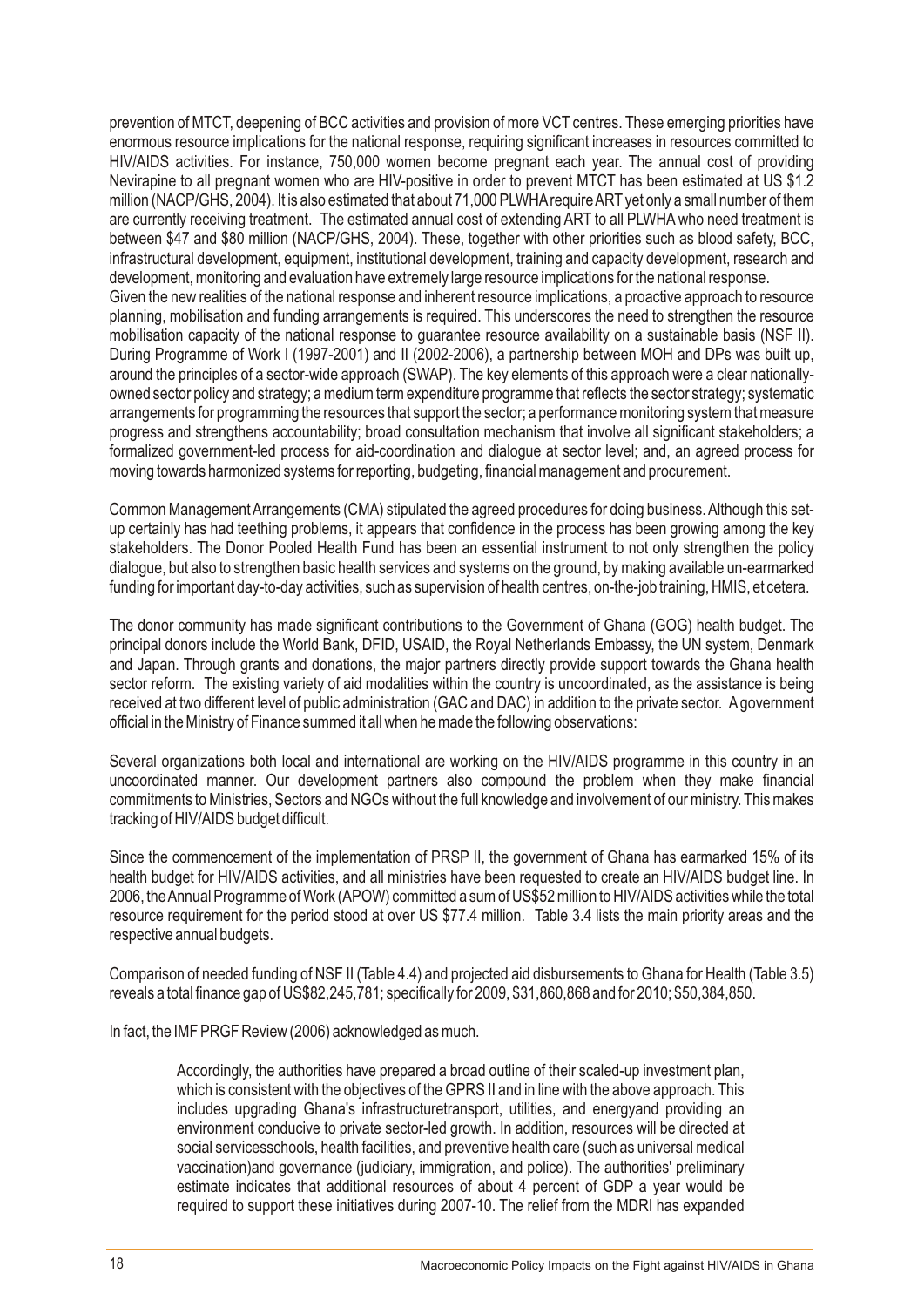the resource envelope, and the authorities welcomed the associated debt-service savings. However, the preliminary projections incorporated in the baseline scenario suggest that prospective resources (from bilateral and multilateral sources) would be significantly insufficient to achieve the objectives.

Table 3.4Resource Requirement of the NSF II by Thematic Areas of Focus

| <b>Thematic Area</b>                                           | 2006         | 2007         | 2008        | 2009        | 2010         | <b>Total</b> |
|----------------------------------------------------------------|--------------|--------------|-------------|-------------|--------------|--------------|
| Policy,<br>Advocacy and<br>Enabling<br>Environment             | \$1,968,286  | \$2,330,822  | 2,762,840   | 3,154,090   | 3,553,852    | 13,769,890   |
| Prevention and<br>Behavioral<br>Change                         | \$26,963,324 | \$30,846,257 | 34,878,517  | 39,062,130  | 43,405,562   | 175,155,790  |
| Treatment, Care<br>and Support                                 | \$13,663,116 | \$22,357,509 | 33,246,814  | 42,646,575  | 52, 177, 273 | 164,091,287  |
| Social, Cultural,<br>Legal/Economic<br>Impacts                 | \$24,983,097 | \$24,940,304 | 23,969,320  | 23,427,623  | 22,878,902   | 119,749,246  |
| Coordination and<br>Management of<br>Decentralised<br>Response | \$2,624,381  | \$3,107,763  | 3,683,786   | 4,205,453   | 4,738,470    | 18,359,853   |
| Monitoring and<br>Evaluation,<br>Surveillanceand<br>Research   | \$6,560,954  | \$7,769, 407 | 9,209,465   | 10,513,633  | 11,846,174   | 45,899,632   |
| Resource<br>Mobilization and<br>Funding<br>Arrangement         | \$656,095    | \$776,941    | 920,947     | 1,051,363   | 1,184,617    | 4,589,963    |
| <b>Total</b>                                                   | \$77,419,253 | 91,679,002   | 108,671,688 | 124,060,868 | 139,784,850  | 541,615,661  |

Source: Ghana AIDS Commission 2007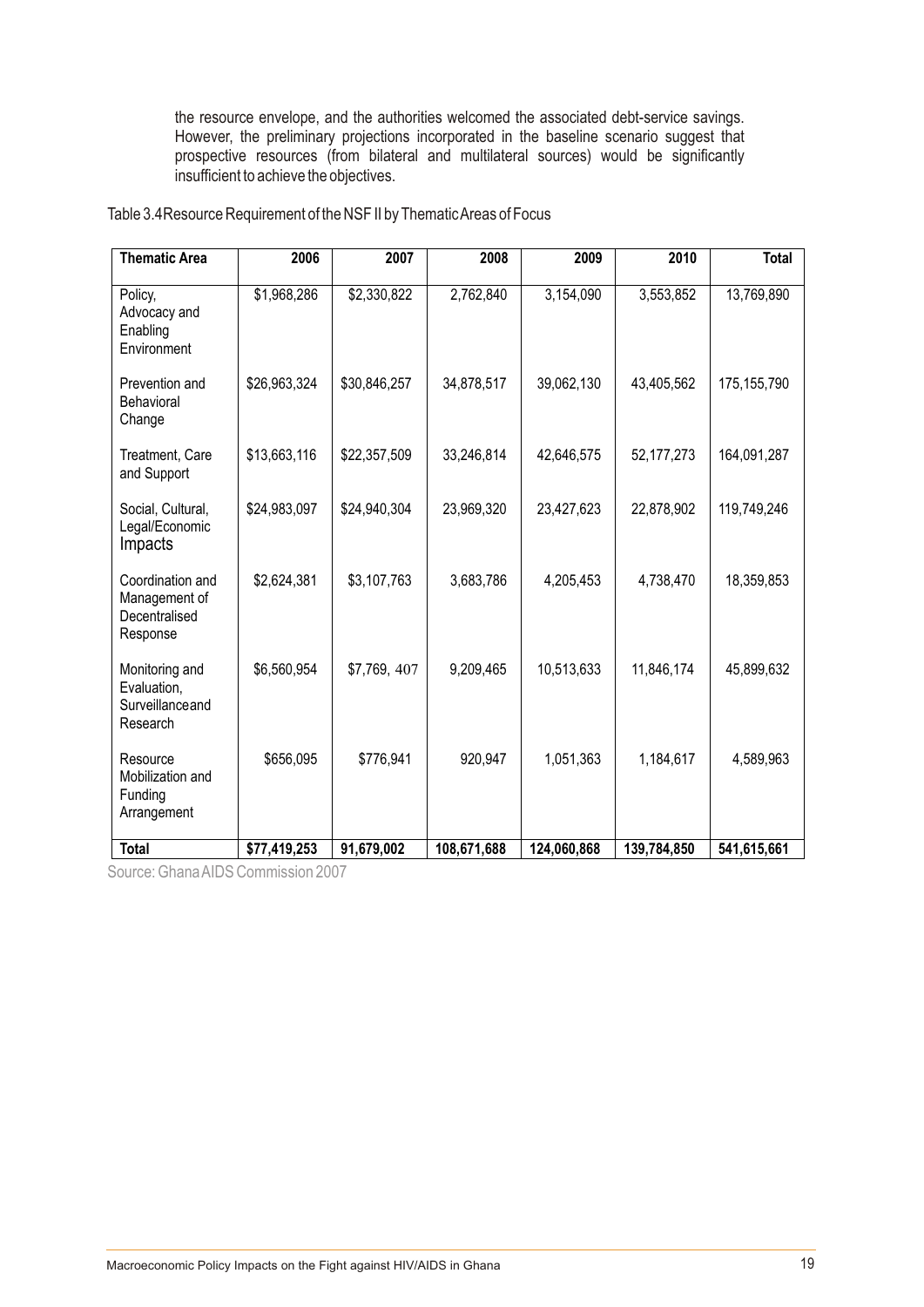Table 3.5Projected Aid Disbursements to Ghana

| Aid Instruments / GPRS II                | Total Projected Disbursement (US\$ mn) |         |         |         |              |  |  |  |
|------------------------------------------|----------------------------------------|---------|---------|---------|--------------|--|--|--|
| <b>Pillars and Sectors</b>               | 2007                                   | 2008    | 2009    | 2010    | 2007<br>2010 |  |  |  |
| <b>Total Projected Disbursements</b>     | 1,292.7                                | 1,382.9 | 1,434.7 | 1,255.0 | 5,365.3      |  |  |  |
| of which:                                |                                        |         |         |         |              |  |  |  |
| <b>Budget Support (MDBS)</b>             | 293.6                                  | 354.6   | 378.1   | 361.2   | 1,387.5      |  |  |  |
| <b>Direct Support to Civil Society</b>   | 16.8                                   | 16.1    | 12.9    | 11.9    | 57.7         |  |  |  |
| <b>Sector and Investment Support</b>     | 982.3                                  | 1,012.2 | 1,043.7 | 881.9   | 3,920.1      |  |  |  |
| of which:                                |                                        |         |         |         |              |  |  |  |
| <b>Pillar 1: Private Sector</b>          | 596.6                                  | 583.1   | 626.5   | 519.4   | 2,325.6      |  |  |  |
| <b>Competitiveness</b>                   |                                        |         |         |         |              |  |  |  |
| Agriculture (incl. NRM)                  | 200.6                                  | 244.5   | 235.2   | 190.2   | 870.5        |  |  |  |
| <b>Private and Financial Sector Devt</b> | 91.5                                   | 78.4    | 56.0    | 36.6    | 262.5        |  |  |  |
| Energy                                   | 76.6                                   | 48.5    | 53.7    | 57.7    | 236.5        |  |  |  |
| Transport                                | 227.9                                  | 211.7   | 281.6   | 234.9   | 956.1        |  |  |  |
| Pillar 2: Human Development &            | 315.0                                  | 330.6   | 307.7   | 273.3   | 1,226.6      |  |  |  |
| <b>Basic Services</b>                    |                                        |         |         |         |              |  |  |  |
| Health (incl. HIV/AIDS)                  | 115.3                                  | 116.4   | 92.2    | 89.4    | 413.3        |  |  |  |
| Education                                | 99.2                                   | 110.2   | 103.5   | 98.0    | 411.9        |  |  |  |
| <b>Water and Sanitation</b>              | 100.5                                  | 104.0   | 112.0   | 85.9    | 402.4        |  |  |  |
| Pillar 3: Good Governance &              |                                        |         |         |         |              |  |  |  |
| <b>Civic</b>                             |                                        |         |         |         |              |  |  |  |
| <b>Responsibility</b>                    | 70.7                                   | 98.5    | 109.5   | 89.2    | 367.9        |  |  |  |
| <b>Public Financial Management</b>       | 5.4                                    | 7.4     | 6.0     | 5.5     | 24.3         |  |  |  |
| <b>Public Sector Reform</b>              | 7.9                                    | 8.6     | 6.7     | 4.7     | 27.9         |  |  |  |
| Decentralization                         | 29.5                                   | 45.8    | 63.2    | 60.7    | 199.2        |  |  |  |
| Other Governance (incl. M&E)             | 27.9                                   | 36.7    | 33.6    | 18.3    | 116.5        |  |  |  |

*Source: Ghana Joint Assistance Strategy*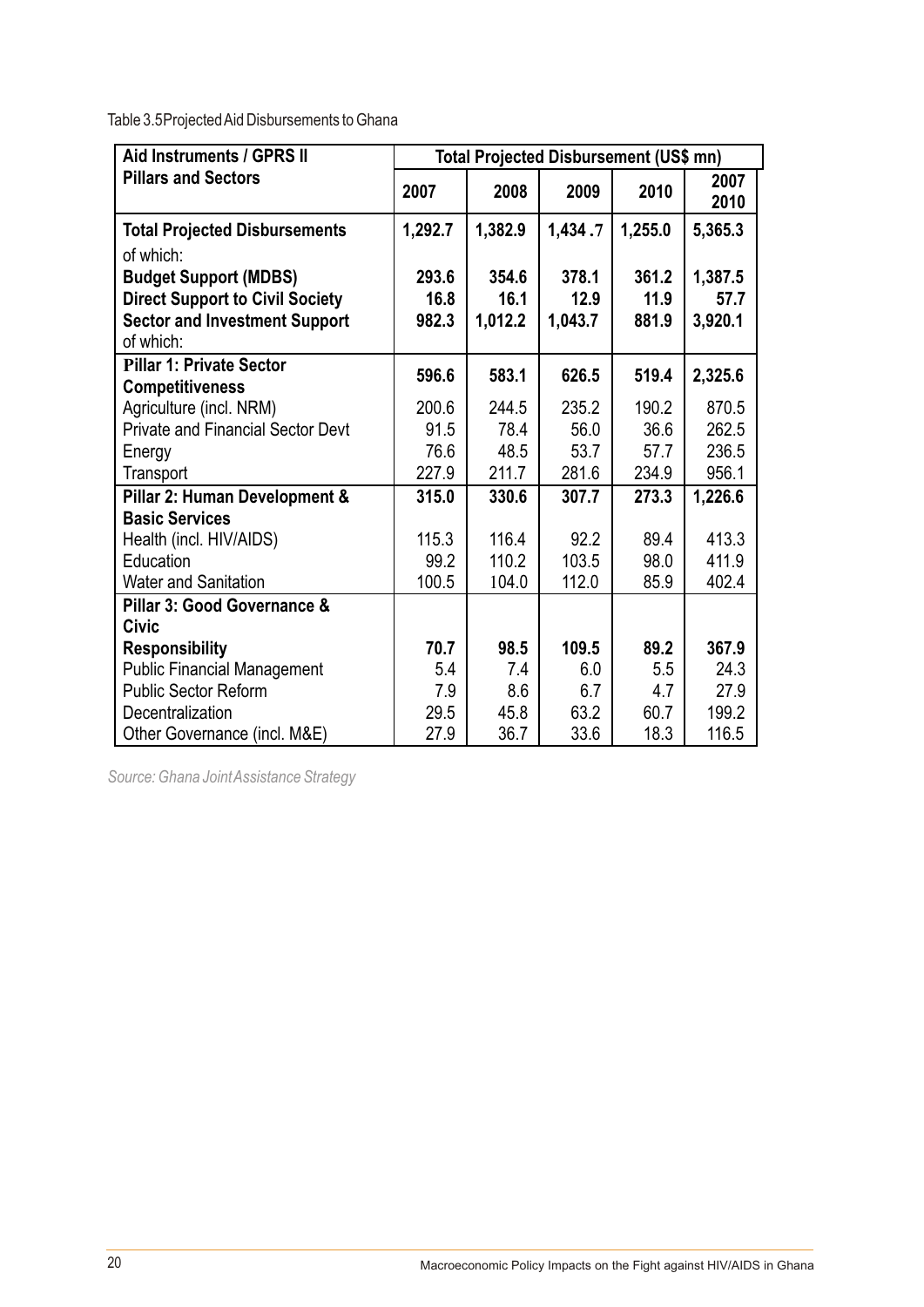### **4 Impacts on Public Expenditure Frameworks and the Macroeconomy**

In recent years, there has been increasing concerns about macroeconomic policy constraints interfering with the ability of many African governments from increasing health sector spending, and getting access to urgently needed funds for HIV/AIDS human resource development. The International Financial Institutions (IFIs) and, in particular, the IMF have been accused of undermining health care systems in many developing countries through conditionalities that favour budgetary ceilings as panacea for macroeconomic stability. The economic policies sometimes affect overall spending, resulting in caps on the health sector, salary and recruitment for health workers and the acceptance of large amounts of financial assistance. IMF policies often require that countries forgo significant grants for health care in order to ensure macroeconomic stability (6)

Ghana's fiscal policies have been more focused on ensuring effective control of public expenditure and the reduction of domestic debt(7). Emphasis in recent times has also been on increasing the revenue base. Thus, broad base taxation was widened to cover incomes and property. As can be expected taxes from domestic goods and services have exceed those of the previous year by 3.2%. Value added tax is also an area government fiscal policy has given a lot of attention in view of its contribution towards revenue generation.

|                           | 2001          | 2002 | 2003 | 2004 | 2005 | 2006 |
|---------------------------|---------------|------|------|------|------|------|
| Inflation rate            | 21.3          | 15.2 | 23.6 | 11.8 |      |      |
| Tax revenue<br><b>GDP</b> | ר ד           | 18.2 | 20.2 | 21.8 | 20.6 | 19.6 |
| GDP growth                | $\sim$<br>4.4 | 4.5  | 5.2  | 5.8  | 5.9  | ◡.∠  |

#### **Table 4.1 Macroeconomic Indicators for Ghana**

But government expenditure has also been on the rise. Total government expenditure and net lending stood at 8.3% of GDP. The stock of domestic debt increased by ¢186.7 billion to ¢22,013.6 billion representing an increment of 0.9 % over domestic debt stock. (BoG, 2006). Development partners (e.g. IMF and World Bank) have urged the curbing of the growing domestic debt stock, but have not curbed their own lending to Ghana.

Overall the performance of structural and macro-economic reforms has been good over the past 15 years with an average annual growth rate of 4.5% (as compared with 2.9% for sub-Saharan Africa), but such growth has been largely concentrated in finance, construction and gold and cocoa exports. Ghana has also experienced periodic declines in the quality of macro-economic management during election years (1992, 1996, and 2000) that caused cycles of inflation and devaluation in the subsequent years (USAID, 2007). Since the attainment of HIPC completion point, real GDP growth has been strong about 6% on annual basis inflation has declined appreciably, and the ratio of domestic debt to GDP is said to be on track to reaching the target level by the end of the year (IMF, 2005). It is worth mentioning that the macroeconomic policies and structural reforms in the past two decades are tied to commitments to development partners whose contributions to the national budgets are very significant. Not surprisingly, national budgets have often been structured along policy prescriptions provided by development partners including the IMF and the World Bank. The 2005 budget targeted debt domestic stabilization in the face of an increasing wage bill, as well as domestic debt service commitment, reducing inflation to single digits and poverty.

In spite of the institutional recognition of the link between macroeconomic policies and broad social development goals, there has always been a tendency to design macroeconomic policy with a focus on market-based criteria and financial concerns. This tendency always leads to a situation where social and human development and equity concerns take a back seat to financial consideration. Desired social and human rights objectives, such as equity, provisioning of health care needs covering HIV/AIDS and other communicable diseases need to be central to macroeconomic policymaking if we are to advance a people-centred development or rights-based approach to development.

*<sup>(6)</sup>A large coalition of NGOs representing people living with HIV/AIDS in 38 countries wrote a petition to the IMF and World bank managing directors in August 2004, demanding assurances that there will be no imposition of strict adherences to budget ceilings and inflation target and that there will not be blockade of funds available for the fight against HIV/AIDS. The petition signified major concerns of civil society organizations about the impact of the activities of IFIs on policy constraints in developing countries. (7)See for instance Azeem and Odamtey (2006).*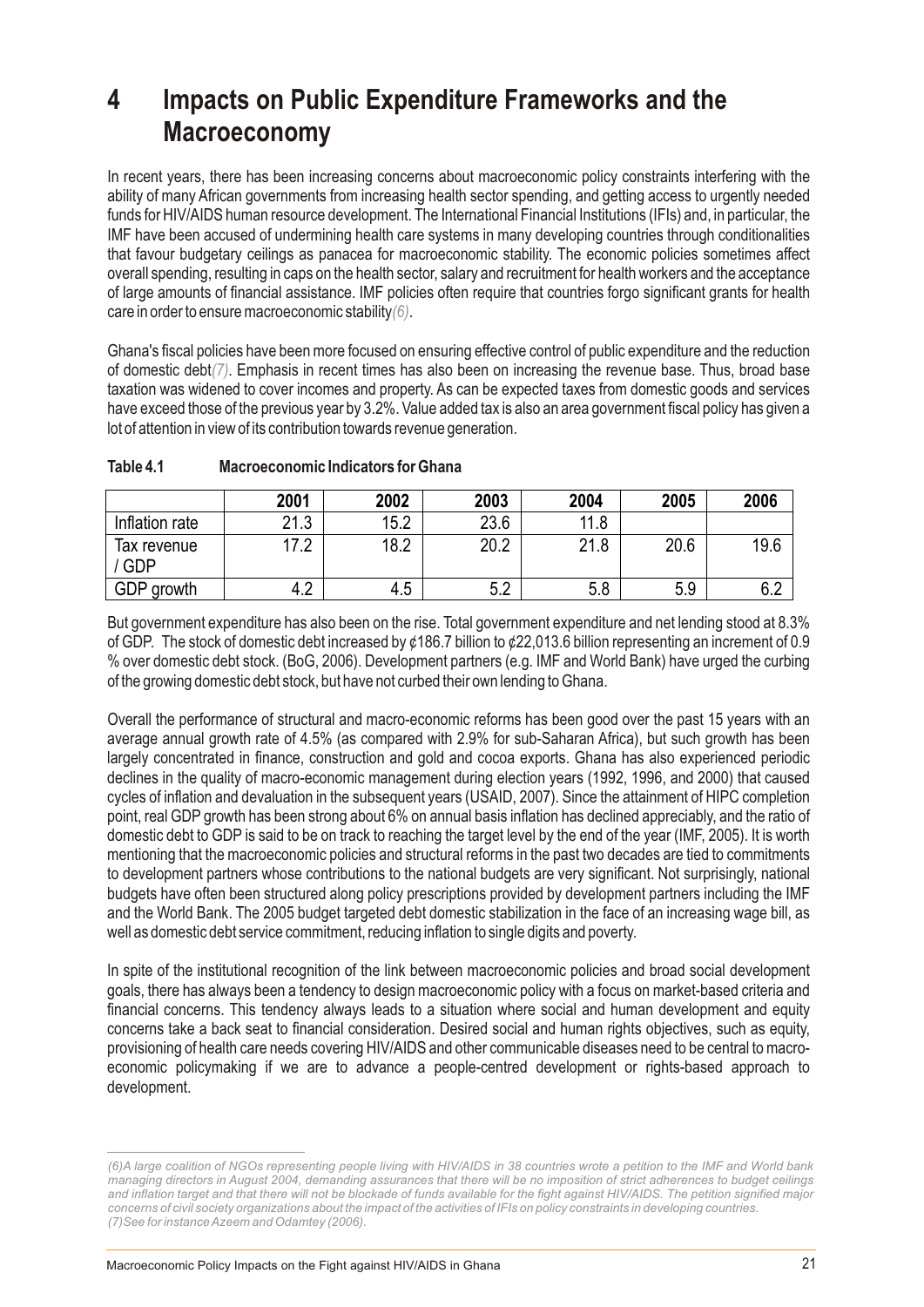#### **4.1 Some Handicaps to Government Planned Interventions**

Following HIV/AIDS funding shortfalls during the last decade, the government of Ghana has embarked upon extensive consultations with stakeholders including civil society and the private sector to finding alternative strategies to ensuring macroeconomic stability without impediments to social spending. This is also with a view to finding sustainable alternatives of footing the social spending bill even where donor support is less than satisfactory. In 2006, the estimated budget for HIV/AIDS programme in Ghana stood at US \$77,419,253 as against US \$54,000,000 total amount received in form of grants from multilateral and bilateral agencies. In view of this, the 2007 budget has introduced a beverage tax to ensure that there is adequate revenue to tackle extra budgetary requirements of the health sub-sector and in particular the treatment, care and management of HIV/AIDS in the country. Sources from the Ghana Ministry of Health indicate that other strategies that are being considered include integrating the traditional medical care to orthodox medicine in order to reduce cost of treatment and additional health budgets. This inward looking strategy reduces the danger of extra budgetary inflows distorting macroeconomic stability (Ghana Ministry of Health, 2007).

#### **Table 4.2 Medium Term Expenditure Framework (20 05-2009)**

|                                        |          | 2006          | 2007             | 2008             | 2009             |
|----------------------------------------|----------|---------------|------------------|------------------|------------------|
| 2005 Proj. Outturn                     |          | <b>Budget</b> | Projected        | Projected        | Projected        |
| $(Q1-Q4)$                              |          | Estimate      | <b>Estimates</b> | <b>Estimates</b> | <b>Estimates</b> |
| <b>Total Payments</b>                  | 35,672.2 | 38,972.9      | 44,767.4         | 49,828.7         | 55,135.9         |
| <b>Statutory Payments</b>              | 12,217.6 | 13,993.2      | 13,035.1         | 13,637.4         | 14,775.1         |
| <b>External Debt Service</b>           | 3,610.0  | 4,537.4       | 3,404.5          | 3,417.5          | 3,898.6          |
| Principal 1/                           | 2,608.0  | 3,473.1       | 2,452.9          | 2,447.1          | 2,778.4          |
| Interest                               | 1,002.0  | 1,064.3       | 951.6            | 970.3            | 1,120.1          |
| Domestic Interest                      | 2,470.6  | 2,426.8       | 1,607.9          | 1,187.4          | 848.5            |
| <b>District Assemblies Common Fund</b> | 1,069.9  | 1,204.3       | 1,443.7          | 1,607.8          | 1,780.4          |
| <b>Transfers to Households</b>         | 2,927.8  | 3,340.6       | 3,789.4          | 4,280.8          | 4,759.7          |
| Pensions                               | 613.8    | 705.9         | 804.5            | 911.0            | 1,012.9          |
| Gratuities                             | 356.0    | 409.4         | 466.6            | 528.4            | 587.5            |
| <b>Social Security</b>                 | 618.8    | 711.6         | 793.2            | 887.9            | 987.2            |
| National Health Fund (NHF)             | 1,339.2  | 1,513.7       | 1,725.1          | 1,953.5          | 2,172.1          |
| <b>Education Trust Fund</b>            | 1,175.6  | 1,386.3       | 1,538.4          | 1,727.1          | 1,912.7          |
| Road Fund                              | 883.3    | 1,068.9       | 1,251.2          | 1,416.8          | 1,575.3          |
| Petroleum-related Fund                 | 80.3     | 28.9          | 0.0              | 0.0              | 0.0              |
| <b>Discretionary Payments</b>          | 23,454.6 | 24,979.7      | 31,732.4         | 36,191.4         | 40,360.9         |
| Personal Emoluments (MDAs-Item 1)      | 8,683.1  | 9,990.0       | 11,129.7         | 12,458.2         | 13,851.9         |
| Administration (MDAs-Item 2)           | 1,613.0  | 2,186.8       | 2,507.0          | 2,853.0          | 3,184.0          |
| Service (MDAs-Item 3)                  | 969.6    | 808.8         | 927.3            | 1,055.2          | 1,177.6          |
| Domestic Investment (Item 4) (Excl.    |          |               |                  |                  |                  |
| <b>Statutory Funds)</b>                | 1,427.9  | 1,684.8       | 3,200.3          | 4,783.7          | 8,484.4          |
| Net Lending                            | 98.0     | 39.5          | 0.0              | 0.0              | 0.0              |
| New Loans                              | 98.0     | 39.5          | 0.0              | 0.0              | 0.0              |
| Loan Recoveries                        | 0.0      | 0.0           | 0.0              | 0.0              | 0.0              |
| Foreign-financed Investment (Item 4)   | 5,790.0  | 6,251.8       | 8,279.3          | 9,646.9          | 10,791.0         |
| <b>Strategic Oil Stocks</b>            | 145.0    | 145.0         | 145.0            | 145.0            | 145.0            |
| VAT refunds                            | 72.0     | 100.0         | 111.0            | 124.6            | 138.0            |
| <b>Outstanding Commitments</b>         | 1,117.7  | 347.0         | 97.0             | 0.0              | 0.0              |

(a) Total Payments (in billion cedis)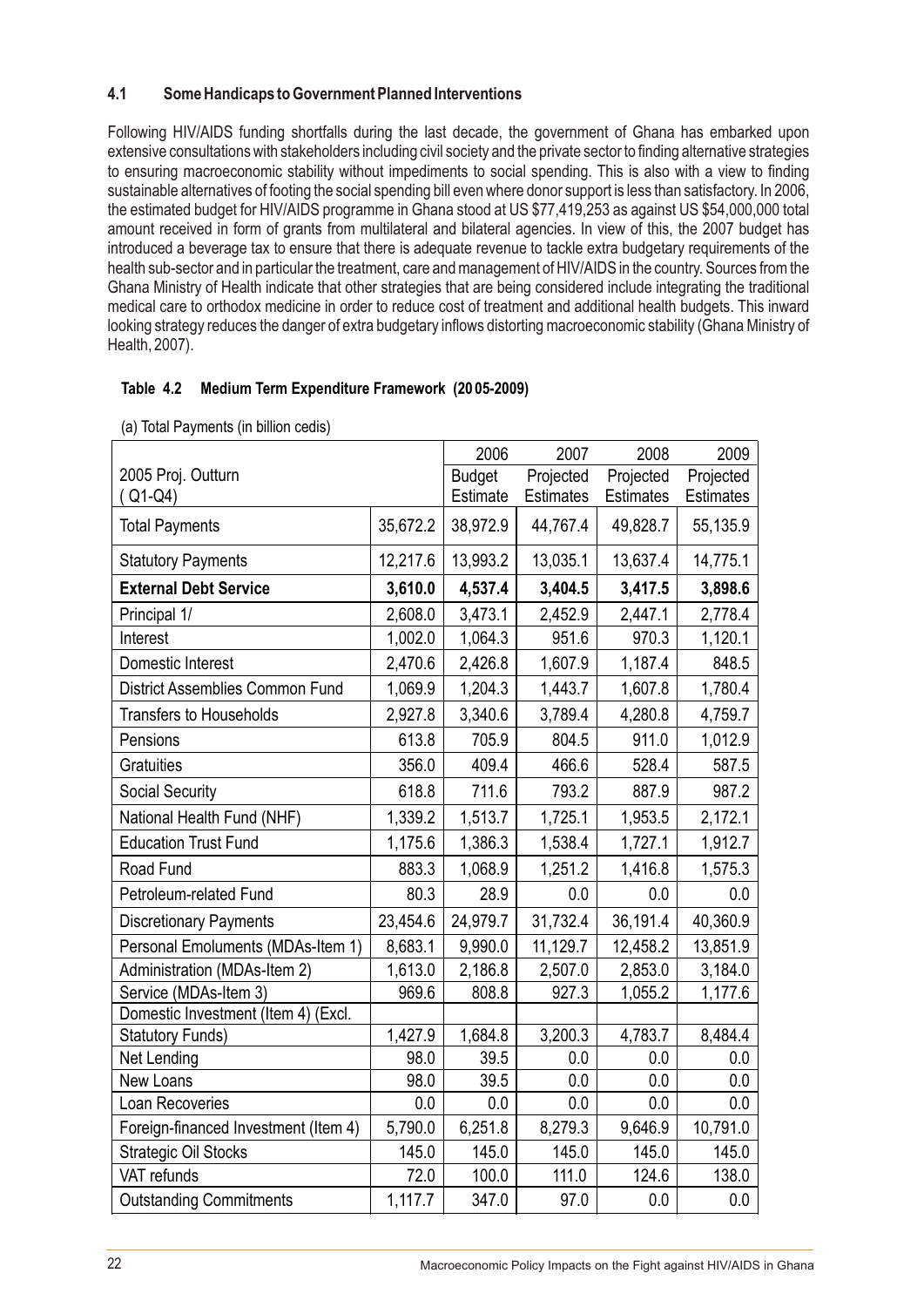| Roads                                  | 100.0   | 100.0   | 0.0     | 0.0     | 0.0     |
|----------------------------------------|---------|---------|---------|---------|---------|
| Non-roads                              | 1,017.7 | 247.0   | 97.0    | 0.0     | 0.0     |
| <b>Utility Price Subsidies</b>         | 412.0   | 0.0     | 0.0     | 0.0     | 0.0     |
| o/w TOR's Under-recovery               | 412.0   |         |         |         |         |
| <b>Other Transfers</b>                 | 350.0   | 350.0   | 398.9   | 451.8   | 502.2   |
| Safety net for petroleum deregulation  | 250.0   | 250.0   | 284.9   | 322.7   | 358.7   |
| Lifeline consumers of electricity      | 100.0   | 100.0   | 114.0   | 129.1   | 143.5   |
| <b>HIPC-financed Expenditure</b>       | 1,614.8 | 1,822.1 | 2,193.8 | 2,114.3 | 2,086.8 |
| <b>Divestiture Liabilities</b>         | 0.0     | 0.0     | 0.0     | 0.0     | 0.0     |
| <b>Repayment of Domestic Debt</b>      | 996.2   | 1,167.7 | 2,740.0 | 2,558.7 | 0.0     |
| <b>Redemption of Deferred Interest</b> |         |         |         |         |         |
| Payments on inflation-indexed Bonds    | 165.3   | 86.2    | 3.1     | 0.0     | 0.0     |
| Discrepancy                            | 0.0     | 0.0     | 0.0     | 0.0     | 0.0     |

| (b) Total Receipts                      | (in billion cedis) |            |                  |                  |            |                  |
|-----------------------------------------|--------------------|------------|------------------|------------------|------------|------------------|
|                                         |                    | 2006       | 2007             | 2008             | 2009       |                  |
| 2005 Proj. Outturn                      |                    |            | <b>Budget</b>    | Projected        | Projected  | Projected        |
| (Q1-Q4)                                 |                    |            | <b>Estimates</b> | <b>Estimates</b> | Estimates  | <b>Estimates</b> |
| <b>Total receipts</b>                   |                    | 35,672.5   | 38,972.9         | 44,767.4         | 49,828.7   | 55,135.9         |
| Total Revenue (domestic tax             |                    |            |                  |                  |            |                  |
| and non-tax)                            | 24,116.2           |            | 26,411.3         | 29,902.3         | 33,303.9   | 36,872.0         |
| Grants                                  |                    | 5,354.8    | 5,099.3          | 7,400.3          | 8,467.6    | 9,104.3          |
| Project                                 |                    | 2,840.0    | 2,505.9          | 4,028.1          | 4,866.6    | 5,443.7          |
| Programme                               |                    | 1,354.0    | 1,388.0          | 2,091.5          | 2,351.8    | 2,630.7          |
| <b>HIPC Assistance</b>                  |                    | 1,160.8    | 1,205.4          | 1,280.7          | 1,249.2    | 1,029.9          |
| Loans                                   |                    | 4,437.0    | 5,383.4          | 6,018.6          | 6,767.7    | 7,570.3          |
| Project Loans                           |                    | 2,950.0    | 3,746.0          | 4,251.2          | 4,780.4    | 5,347.3          |
| Programme Loans                         |                    | 1,487.0    | 1,637.5          | 1,767.3          | 1,987.3    | 2,223.0          |
| <b>Divestiture Receipts</b>             |                    | 150.0      | 335.0            | 0.0              | 0.0        | 0.0              |
| Domestic Financing (Borrowing)          |                    | 0.0        | 0.0              | 0.0              | 0.0        | 93.1             |
| Deferred Interest Payments on           |                    |            |                  |                  |            |                  |
| Inflation-indexed Bonds                 |                    | 66.7       | 14.8             | 0.0              | 0.0        | 0.0              |
| <b>Exceptional Financing (HIPC Debt</b> |                    |            |                  |                  |            |                  |
| Relief)                                 |                    | 1,547.8    | 1,729.1          | 1,446.2          | 1,289.6    | 1,496.3          |
| Memo items                              |                    |            |                  |                  |            |                  |
| <b>Overall Cash Balance (including</b>  |                    |            |                  |                  |            |                  |
| Divestiture)                            |                    | $-2,281.7$ | $-2,400.4$       | $-2,268.8$       | $-3,051.4$ | $-6,381.2$       |
| percent of GDP                          |                    | $-2.4$     | $-2.1$           | $-1.8$           | $-2.1$     | $-4.0$           |
| Domestic Revenue                        | 24,116.2           |            | 26,411.3         | 29,902.3         | 33,303.9   | 36,872.0         |
| percent of GDP                          |                    | 24.9       | 23.5             | 23.4             | 23.0       | 22.9             |
| <b>Domestic Primary Expenditure</b>     | 21,522.4           |            | 24,156.1         | 28,635.7         | 33,018.2   | 39,597.9         |
| percent of GDP                          |                    | 22.2       | 21.5             | 22.4             | 22.8       | 24.6             |
| <b>Domestic Primary Balance</b>         |                    | 2,593.8    | 2,255.3          | 1,266.7          | 285.7      | $-2,726.0$       |
| percent of GDP                          |                    | 2.7        | 2.0              | 1.0              | 0.2        | $-1.7$           |
| Nominal GDP (billion cedis)             | 97,018.0           |            | 112,320.3        | 128,012.8        | 144,960.7  | 161,177.3        |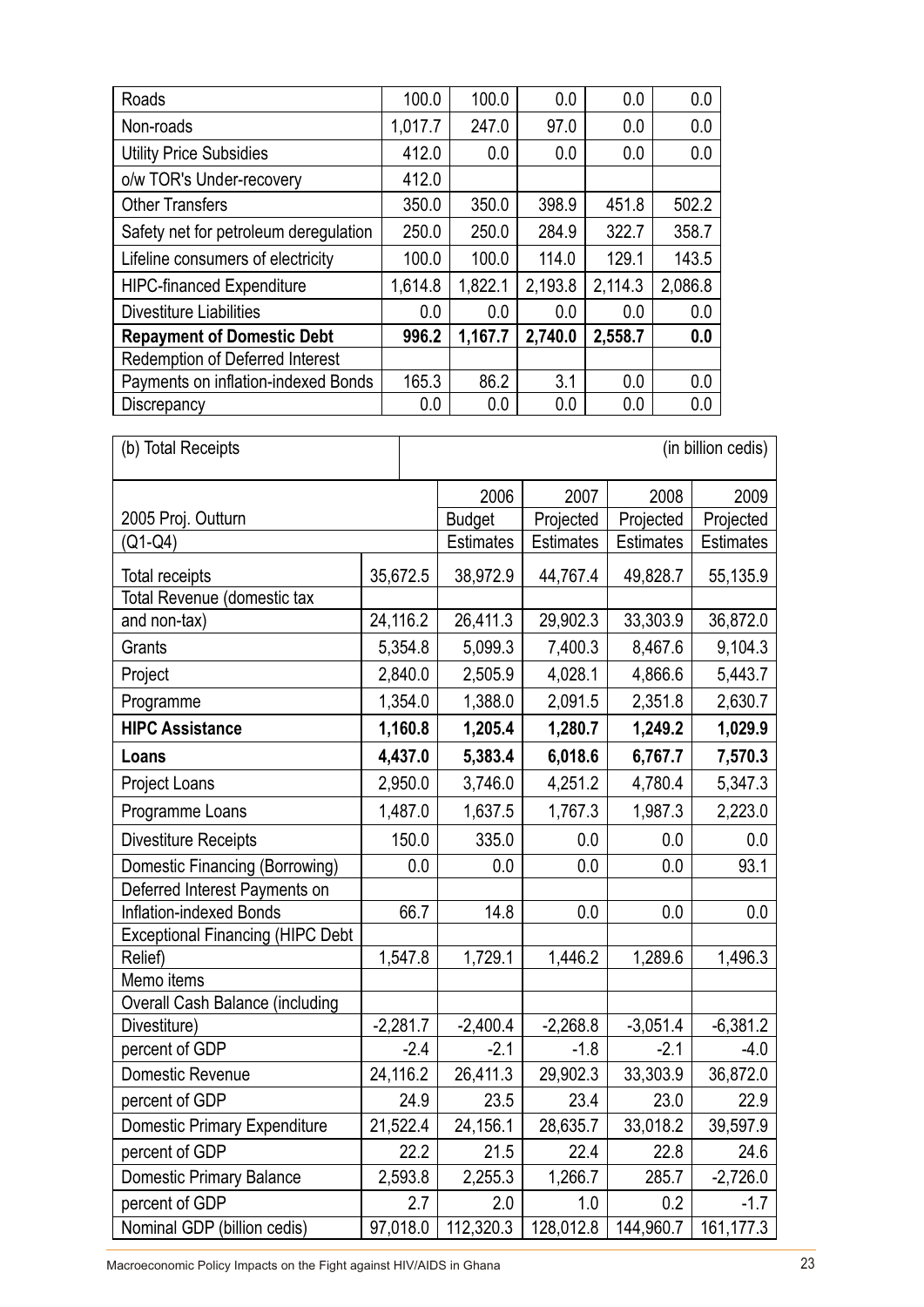There are currently major handicaps in the government's planned interventions on HIV/AIDS in Ghana. Indeed, funding in this sector has been woefully inadequate. Macroeconomic policy framework has ensured economic ceilings for social spending. The Annual Programme of Work (APOW) for HIV/AIDS 2007 indicates that "one of the major challenges for operationalizing the NSF II has been mobilizing enough funds". The report admits that less than half funding required to implement the activities to achieve the target for universal access has been secured for 2007. Consequently, the Ghana AIDS Commission(8) considers the year 2007 as the year of fund raising (APOW, 2007, p24).

Thus funding shortfall has been identified as one of the major handicaps of planned intervention. Not surprising the Ghana AIDS Commission(8) has pegged funding ceiling for NGO and Faith Based Organizations (FBOs) at ¢30,000, 000 (US\$3,333) and ¢12,000,000 (US\$1,333), respectively. Indeed, the funds allocated for HIV/AIDS intervention programmes per year for most NGOs and CBOs can hardly, cover a weekly activity. Based on the level of funding already committed by the national government and its donors, the World Health Organization (WHO) estimates a funding gap of over US \$12.8 million for HIV/AIDS activities in Ghana. Currently all aspects of HIV programmes in Ghana including prevention, treatment, care and support, behavioural change, coordination, monitoring, evaluation and surveillance are under-funded.

Furthermore, there are also infrastructural constraints as most interventions areas, especially in the rural parts of the country, which are not easily accessible by road. In addition, storage facilities for antiretroviral drugs are often lacking. The poor infrastructural conditions in rural areas have also proven to be impediments the posting of qualified health personnel to rural areas. In view of this, there is also the problem of inadequacy of personnel to cover all the intervention areas.

| Type of Facility                            | Number of Facilities<br>2006 | No. of Patients 2006 | Number<br>οf<br>Facilities 2007 | Number of Patients 2007 |
|---------------------------------------------|------------------------------|----------------------|---------------------------------|-------------------------|
| Sites as at the<br>beginning of the<br>vear | 5                            | 6,972                | 28                              | 19,132                  |
| Regional<br>Hospitals                       | 10                           | 5,000                |                                 |                         |
| District<br>Hosp/Quasi<br>Govt.             | 10                           | 1,800                | 20                              | 4,200                   |
| Tap and Private<br>Clinics                  |                              | 1,260                |                                 |                         |
| Total                                       | 32                           | 15,032               | 48                              | 23,332                  |

**Table 4.3 Expected Number of ART Sites and Clients for 2006 and 2007**

*Source: Ghana AIDS Commission*

In Ghana agencies that continue to support the national sentinel surveillance and control programmes with public health laboratories to monitor the prevalence of HIV/AIDS include USAID, the Noguchi Memorial Institute for Medical Research (NMIMR); a biomedical research facility at the University of Ghana, the Teaching Hospitals, and major regional hospitals spread across the country. The research findings in these sites provide national policy makers information on levels and trends of the disease. In addition, the research findings also enable policy makers to design activities towards behavioral change with targets towards vulnerable and high risk groups. However, the weakest link in the policy feedback chain is the District Assemblies (DAs) where rural hospitals under their control and management are often not well equipped. In particular, the laboratories often do not have the facilities as well as qualified medical personnel to facilitate proper care and treatment as well as comprehensive feedback to policy makers.

#### **4.1.1 Treatment of HIV/AIDS, Supply of Equipment and Service Delivery**

Currently, the linkages between Ministries Department and Agencies (MDAs), academic institutions, Private sector and civil society in the effort to ensure effective and efficient supply of equipment and delivery of services across the nation are weak. Indeed, as a senior health personnel interviewed in Greater Accra Health Service explained:

*<sup>(8)</sup> The Ghana AIDS Commission plays a leadership role by coordinating and managing the national response to HIV/AIDS. Yet it is handicapped in terms of human and material resources at its disposal given the quantum of problem the commission is trying to tackle.*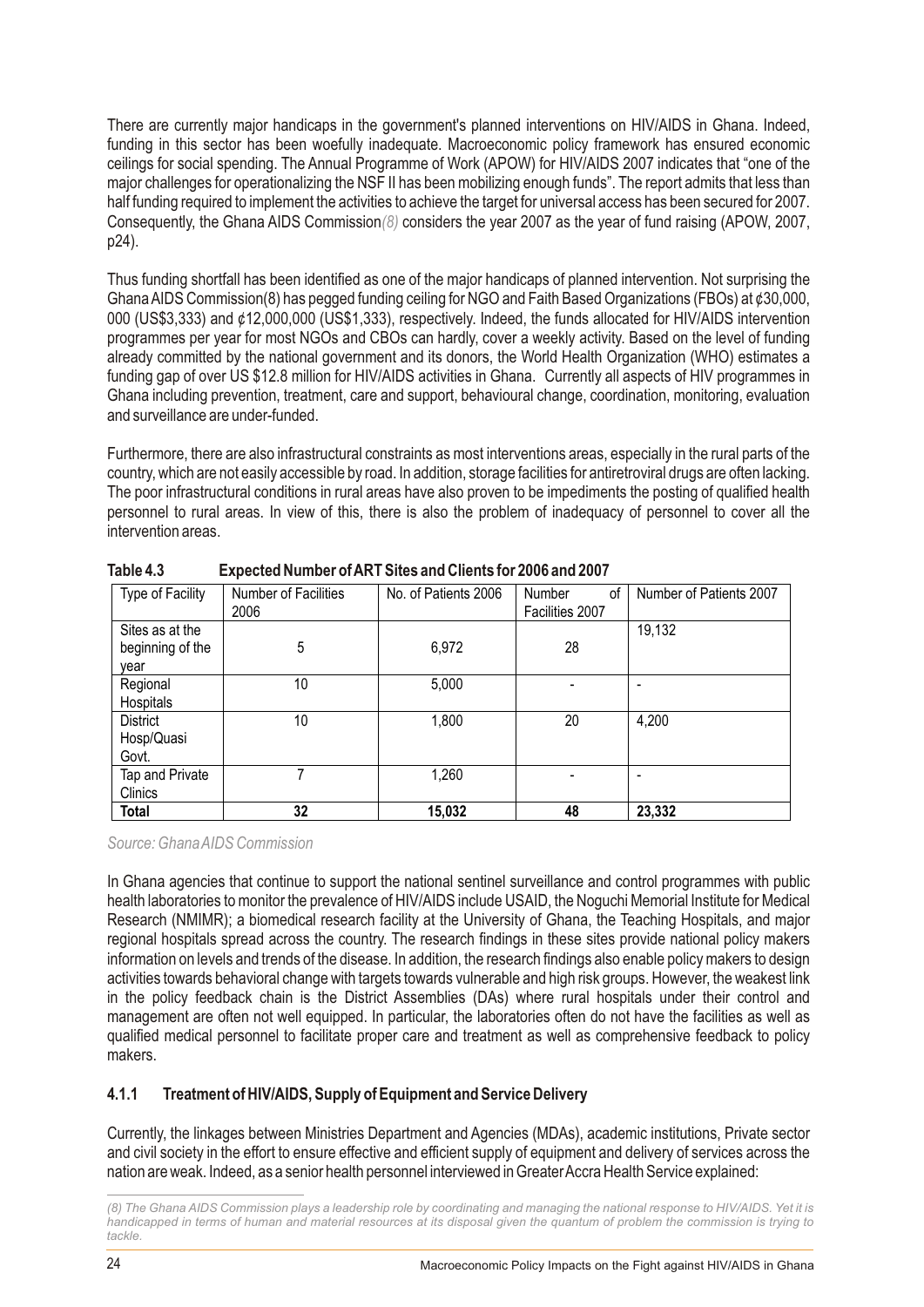Budgetary constraints and high cost of equipment have deprived most sentinel sites across the country of basic testing equipments to enhance service delivery to the local communities.

 The concern expressed by the health personnel is not a solitary one. In fifteen (15) out the twenty (20) interviews conducted there was general consensus about inadequacy of medical equipment and poor coverage of service delivery across the country. Health facilities in Ghana are mal-distributed with more access in the southern half of the country(9). Generally, health service delivery in Ghana is poor. It is estimated that nearly 40 % of Ghanaians live more than 15 kilometers from the most basic health services.

| <b>Region</b>      | <b>PMTCT/VCT</b> | <b>ART</b> | CD <sub>4</sub> | <b>Sentinel Site</b> |
|--------------------|------------------|------------|-----------------|----------------------|
| Ashanti            | 46               |            | 5               |                      |
| Greater Accra      | 35               | 10         | 5               | 5                    |
| <b>Brong Ahafo</b> | 31               |            | 3               |                      |
| Western            | 28               | 3          | 5               | 3                    |
| <b>Upper West</b>  | 8                |            |                 | 3                    |
| <b>Upper East</b>  | 15               | 2          | 2               |                      |
| Eastern            | 36               | 5          | 6               | 5                    |
| Northern           |                  |            | 2               |                      |
| Central            | 23               |            | າ               | 3                    |
| Volta              | 18               | 3          |                 |                      |

#### **Table 4.4 HIV/AIDS Related Services in the Ten Regions of Ghana 2006**

*Source: NACPBulletin September 2006*

Up to the end of the year 2004, there were only four sites in Ghana where patients had access the antiretroviral therapy, surprisingly, all the sites were located in the southern part of the country. The location of HIV/AIDS care and treatment sites is illustrated in Table 6.

It is worth mentioning that Highly Active Anti-retroviral Therapy (HAART) treatment sites have been expanded from 5 in December 2005 to 34 by September 2006. The current figures indicate that a total number of 404, 000 people were afflicted by the disease by the first quarter of 2007, out of which only 15, 000 have access to anti-retroviral treatment. Notwithstanding the improvements and low prevalence rates, the overall performance of HIV/AIDS service delivery can be described as less than satisfactory. It is significant to mention that out of the 34 Art sites the three northern regions of Ghana have only 4 sites as illustrated in Table 6. This calls for a more geographical access in the distribution of HIV/AIDS related facilities across the country.

#### **4.1.1 Investment in Human Capital Development and the Hiring of Health Personnel**

According to the 2006 World Health Report on Human resources for health, 57 countries world-wide have a critical shortage of health professionals. Of this figure, 36 countries are in Sub-Saharan Africa. In Africa alone, there is a shortfall of 1 million health professionals (DFID, 2007). Human resource development for the health sector has been a major problem for the government of Ghana in its quest to provide quality health care for the people in order to achieve the Millennium Development Goals (MDGs). Despite producing an average of 150 doctors per year, the doctor patient ratio remains abysmally poor at one medical personnel to twelve thousand patients (1:12,000) in urban areas. There are also serious variations with rural areas which are often the worst affected parts recording an average of one medical personnel to sixty five thousand patients (1:65, 000). The northern sector of the country which has 30% of the population has only 20% of total health personnel. Thus in terms of quality of staff, the three northern regions of have only 6 % of medical doctors in the country. Paradoxically, 50% of all medical doctors in Ghana are based in the national capital, Accra thus revealing a huge imbalance in the distribution of health personnel across the country.

In a bid to curb the shortfall in medical personnel previous governments entered into a medical exchange agreement with the Cuban government in 1982 with an initial figure of 17 medical doctors. Since then, the Cuban

*<sup>(9)</sup> For further details on the distribution of health facilities in Ghana, see especially, the Ministry of Health Medium Term Strategic Framework for Health Development in Ghana, 1996- 2000, Accra, Ministry of Health 1995.*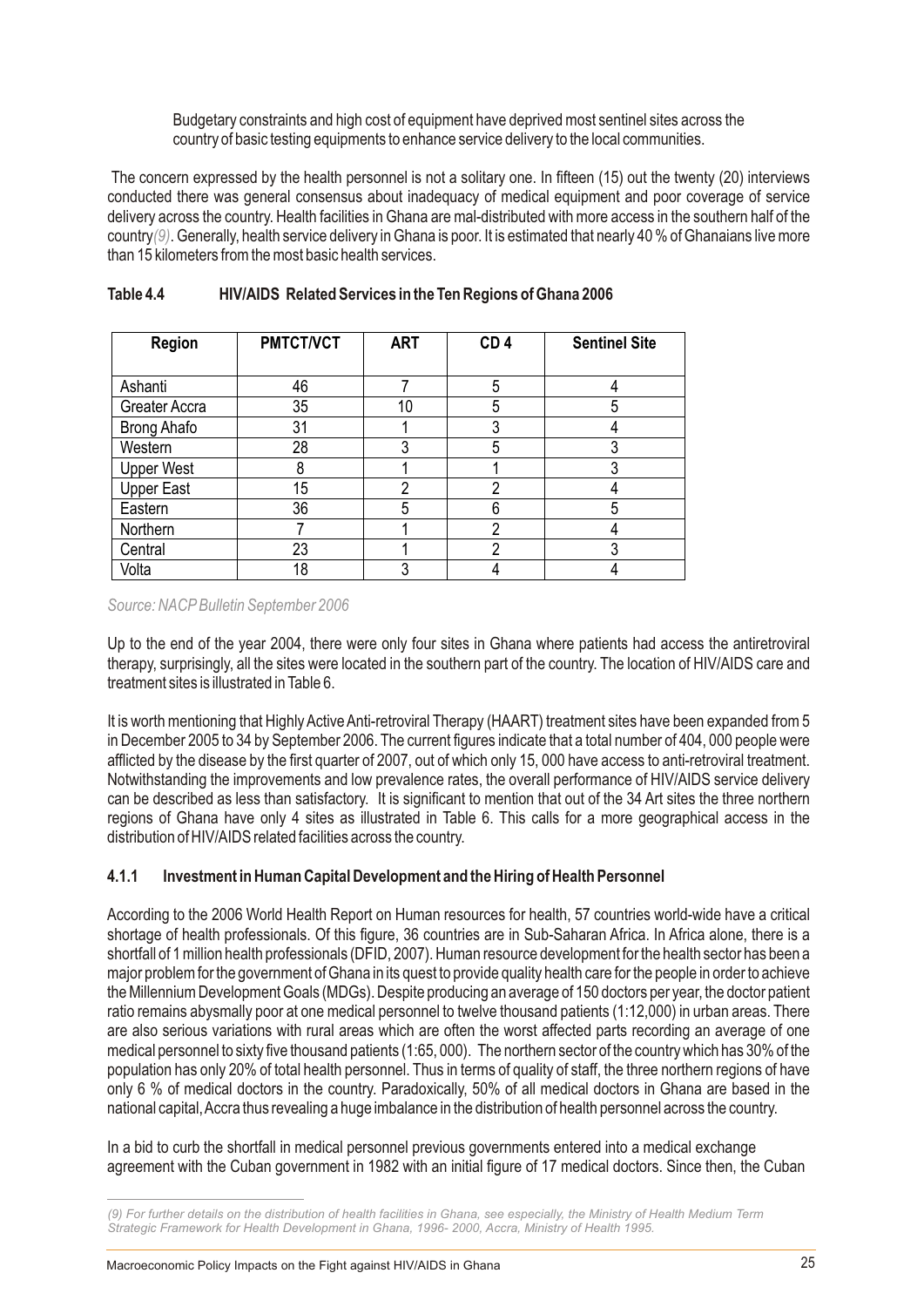government has assisted various Ghanaian governments with a steady supply of medical doctors. In June 2007 the total number of Cuban medical doctors serving in the country stood at 180. Nevertheless, there is still a huge shortfall in the need for medical doctors; a situation that has compelled the current administration to request for additional Cuban medical doctors $(10)$ .

| Category                     | 1999 | 2000 | 2001 | 2002 | 2003 | 2004* | Total |
|------------------------------|------|------|------|------|------|-------|-------|
| <b>Doctors</b>               | 72   | 52   | 62   | 105  | 117  | 40    | 448   |
| <b>Pharmacists</b>           | 49   | 24   | 58   | 84   | 95   | 30    | 340   |
| <b>Allied Health Workers</b> | 9    | 16   | 14   | 12   | 10   | 8     | 69    |
| Nurses/Midwives              | 215  | 207  | 235  | 246  | 252  | 82    | 1,237 |

| Table 4.5 | Brain Drain of Health Workers, 1999 2004 |  |
|-----------|------------------------------------------|--|
|-----------|------------------------------------------|--|

*Source: Ministry of Health*

While HIV/AIDS has resulted in the need for additional qualified health workers, poor working conditions in the Ghana health sector has triggered a massive exodus of medical personnel overseas for greener pastures. Between 1999 and 2004 total number of 448 medical doctors left the country representing more than half of the total number trained in the country during the same period. Like the medical doctors, approximately, 340 pharmacists left country. The situation was worst amongst nurses and midwives where 1,237 followed the trail of their medical colleagues on the exodus train (see Table 7). It is disheartening to note that the ugly scenario is on the ascendancy.

Distribution of medical personnel across the country is negatively skewed against rural areas. The rural urban imbalance implies that the ratio of medical doctors in urban and rural areas is approximately 10:1. Many doctors will rather prefer working in urban centres where basic facilities such as portable drinking water and electricity are available. One of the main reasons cited for the brain drain of health personnel was "poor remunerations" in the health sector. In order to curb the negative brain drain syndrome that has hit the medical sector and to entice health personnel to rural areas, through remunerations such as the "additional duty hours allowance" and the provision of cars to entice medical doctors to rural areas $(11)$ . In spite of these incentives and attractions, the allure of greener pastures elsewhere has made curbing the brain drain difficult task that confronts that Ghana Ministry of Health.

#### **4.1.3 Behavioral and Attitudinal Changes toward HIV/AIDS**

AIDS- related stigma and discrimination are the obstacles to progress that often exclude most people who need help from being able to get it (DFID, 2007). All too often, persons perceived to be living with HIV/AIDS face exclusion, abuse and denial of care in their communities and work laces. In a bid to curb HIV stigma in Ghana, the national Strategic Framework (NSF II) has embarked on intensive national campaign targeting prevention and behavioural change communication (BCC) for the period 2006 and 2010. Public education campaigns through the mass media, billboards, and in schools have been intensified to improve knowledge about the disease. In line with this is the development of the next generation of interventions will focus on changing individual risky sexual behaviour as well as community perceptions about HIV/AIDS and people living with HIV/AIDs (PLWHA). Objectives of the behavioural change campaign include the following:

- Developing, implementing, and managing targeted behavioural change in communication and other prevention programme
- ! Increasing the proportion of sexually active population that practice faithfulness, or use of condoms
- ! Promoting programmes to ensure increase age at sexual debut among young people
- Promoting the utilization of quality STI, VCT, and PMTCT, and PEP services to vulnerable/high risk group and the general population
- ! Minimizing the risk of HIV transmission through blood and blood products
- Reducing the incidence of occupational exposure to HIV and other infections

*(11) See ISSER Report on the state of the Ghana economy 2005.*

*<sup>(10)</sup>The Bua News June 18th Edition reports that the Ghana government had made request for additional Cuban Medical*  doctors. Invariably, the vice Predsident of Ghana made request for the raising of the current figure to 200 medical personnel *annually.*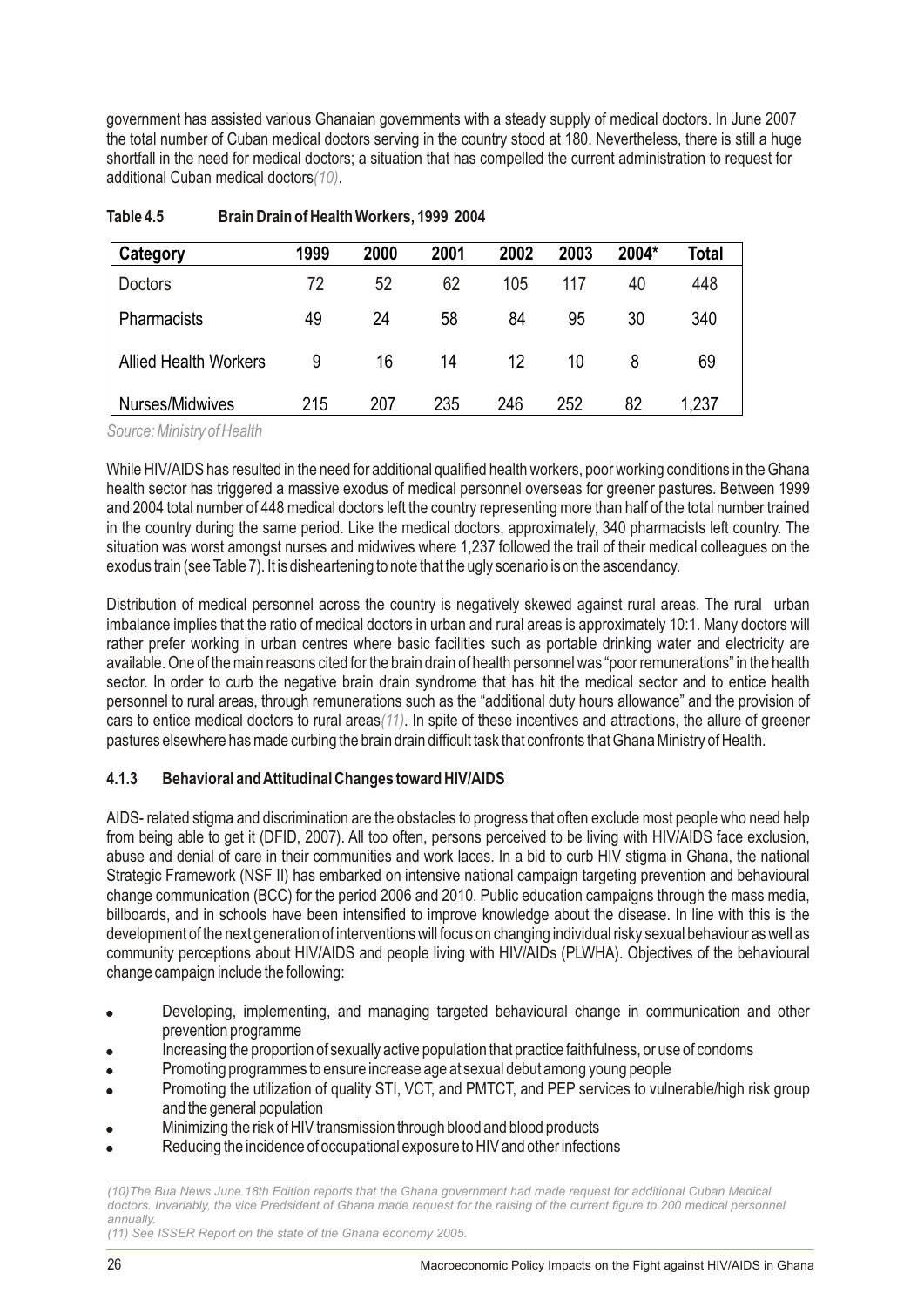Since the inception of the national strategic framework and its accompanying pursuance of attitudinal and behavioural change policy several organizations have taken up the challenge to manage community and work place programmes aimed at changing behaviours and attitudes towards HIV/AIDS. Some of the organizations include the Trade Union Congress (TUC), the Ghana Business Coalition Against AIDS (GBCAs) PEF, GEA, Chamber of Mines, Association of Ghana Industries (AGI), Association of Bankers, CSOs, CBOs, FBOs, GES and the GSFM. Following the activities of these organizations, prevention efforts in community and in the workplace are being promoted. Paradoxically, the institutions and agencies working on attitudinal and behavioural change are not coordinated and work independent of each other. Most of the time, the organizations appear to be competing among themselves for the limited financial resources. Although, awareness levels have reached 97 % in the urban areas and overall stigmatization of HIV/AIDS victims is on the decline, there is still a sharp contrast in rural areas where awareness levels are still low and stigma against HIV/AIDS afflicted persons remains high. It is worth mentioning that the 1% to 4 % decline in the number of new HIV infections in recent times is attributed to the success of mass media campaigns but this has to be linked to other interventions in order to yield positive results. The challenge however, remains in bridging the awareness gap between rural and urban communities across the country.

#### **4.1.4 Provision of Social Security to Affected Persons and the Unemployed**

The literature on HIV/AIDS indicates that it poses a serious impact on social security. Fundamentally, social security should be an essential component of health care system, but this is not the case in many developing countries including Ghana. The main social security scheme operated in the country is the Social Security and National Insurance Trust (SSNIT), established in 1972, covers only wage employees. Self-employed persons have the option of joining, but this is rare. Interestingly, the social security scheme does not cover health care. This implies that there is no sickness or maternity benefits provided, however employed persons receive worker's compensation. The ILO's preliminary data (2007) shows that "for old age, disability and survivor pensions, slightly more than 10% of the economically actively population contributes to a pension scheme in Ghana, Zambia and just over 5% in Senegal. These figures reflect the fact that only a small minority of workers are in the formal economy, while most workers in the informal economy are not covered" (Vanguard, 2007).

In Ghana, pensions are funded by 5% contributions from employees and 12.5% contributions from employers. The minimum pension is set at 50% of the average annual salary. Agricultural workers and subsistence farmers are excluded from coverage in this scheme. The poor and the vulnerable are also mostly excluded. This implies should there be pro-longed illness such as caused by HIV/AIDS, or even death, there are no social safety nets for orphans and spouses. Adult unemployment rate in Ghana is very high, and estimated around 20%. In view of widespread unemployment, the main option of support for most HIV/AIDS victims is the family. Presently, the National Health Insurance Scheme operated by the government of Ghana is not clear on its coverage for HIV/AIDS afflicted persons. The absence of effective social security coverage implies that the burden of health care lies squarely on the family. Indeed, the need for social security coverage for the sick and unemployed cannot be overemphasized. HIV infections levels in Ghana are highest in middle income and middle educational groups, with the poor and unemployed less affected(12). The fact that income earners are widely affected by HIV/AIDS in Ghana has wide implications for poverty and development. Poverty reduction strategies in Ghana and elsewhere in Africa must begin to address social security coverage for HIV/AIDS afflicted persons so that, it will make meaningful impact on the lives of the citizenry.

#### **4.1.5 Support and Protection of Vulnerable Groups**

In most parts of Sub-Saharan Africa including Ghana, women are disproportionately affected by HIV/AIDS. It is estimated that for every 10 adult men living with HIV, there are 14 adult women affected (UNAIDS, 2006, pp 88). Children under the age of one constitute just 4 % of Ghana's population, yet account for 15 % of HIV/AIDS cases. This shows that the prevalence rate among children is quite high. Ghana's system of HIV surveillance for women attending antenatal clinics has functioned relatively well since 1994 when it was first established. Sentinel survey in 2002 reveals a prevalence rate of 3.2 % amongst pregnant women. Support and protection of vulnerable groups especially women and children has been enhanced through the Prevention of Mother to Child Transmission (MTCT) programme. Consequently, this has resulted in a decline in the number of new infections from mother to child to 14% in 2006. The prevention of mother to child infection has reduced to a considerable extent and child mortality rate has significant implication on the country's quest towards reaching the Millennium Development Goals (MDGs). As of June 2004, only 2,000 of an estimated 52, 000 adults needing immediate HIV/AIDS were receiving ARV drugs.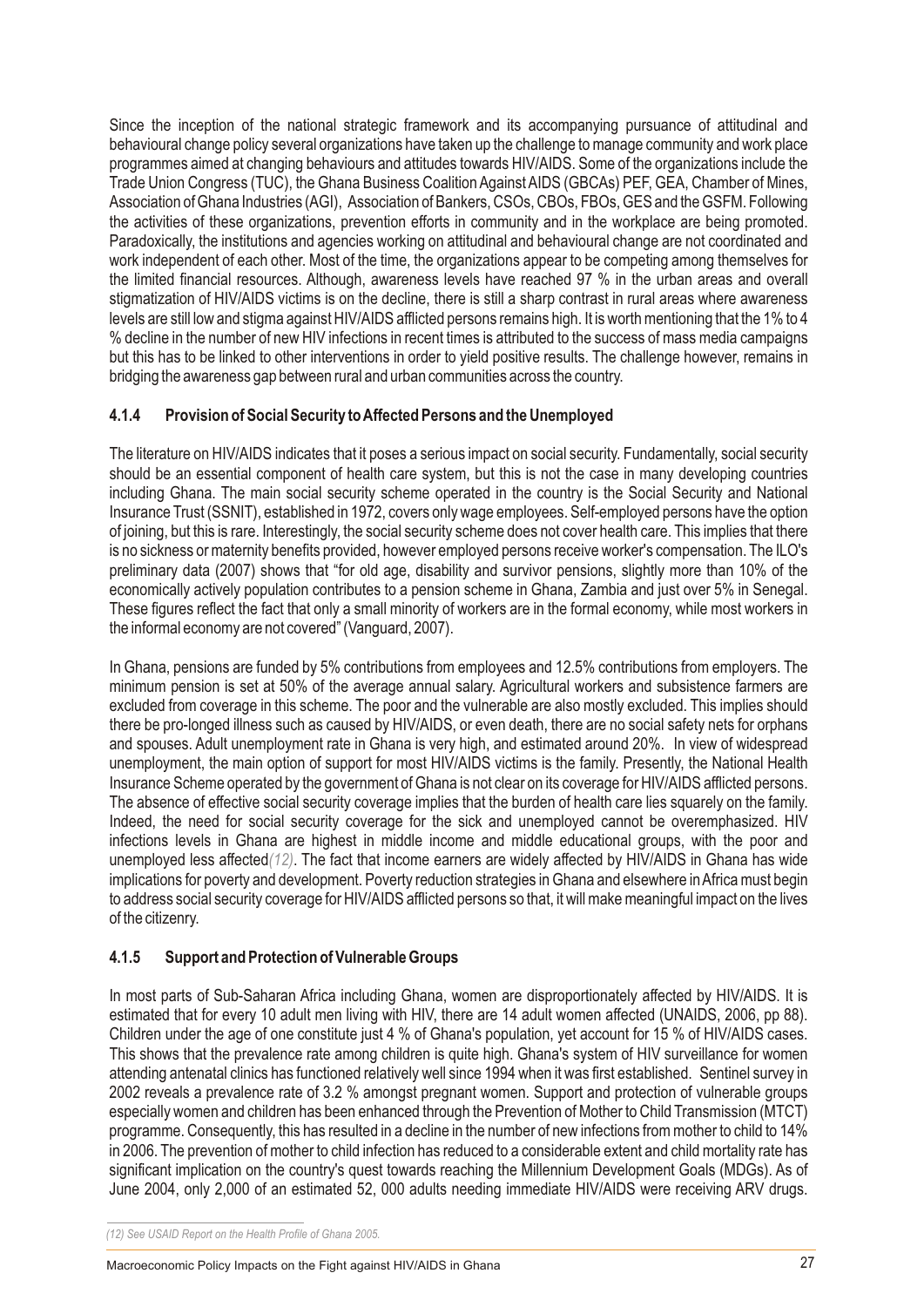Currently, 15, 000 out of an estimated 404, 000 people nation-wide are receiving ARV -related attention. This calls for action in the expansion of the support base by all stakeholders including the Ghana AIDS commission, multilateral and bilateral partners for the vulnerable groups such as women and children.

#### **4.1.6 Participatory and Multi-stakeholder Processes to Address the Pandemic**

Because of its devastating nature and the tendency to plunge society further into poverty, the need to pursue a multistakeholder approach to address the HIV/AIDS pandemic in Ghana has become imperative. Here the participation of donor agencies, policy makers, local organizations and institutions, CSOs, CBOs, FBOs, and People living with HIV/AIDS (PLWHA) is very crucial. Currently, multilateral and bilateral partners, nongovernmental organizations (NGOs) and civil society organizations (CSOs) are actively implementing HIV/AIDS programmes in Ghana. Very often, the need to beat timelines provided by development partners often compromise grassroots participation in local policy making. Furthermore, there appears to be a fragmentation of the participation process which is skewed against people living with HIV/AIDS especially in rural areas. These frustrations were revealed during an interview with an HIV/AIDS victim in Tamale - Ghana:

The talk about access to medication remains a gimmick to some of us. We only hear about free access to antiretroviral drugs on radio, but as to whether we have real access to drugs is another thing entirely. I have spent all my savings on treatment, I have lost my job and marriage as a result HIV/AIDS and I have been reduced to beggary status in order to survive. Tell the authorities to do more if only they are serious about assisting us.

Although, there are national, regional and district agencies and institutions dealing with the epidemic, yet the approach is largely top-down. Decision making in the fight against HIV/AIDS in Ghana is seen by many as a prerogative of IFIs and policy makers. Evidence from Ghana shows that it is not how much is budgeted for HIV/AIDS, but also, crucial question remains on how to achieve national full coverage of HIV/AID programmes in Ghana. Of particular significance will be the inclusion of grassroots and vulnerable groups in the decision making process of the district and rural health care system. The multi-stake holder participation will require the building of capacities of rural health institutions, district assemblies (DAs) CBOs and NGOs and well PLWHA on tracking and monitoring of HIV/AIDS resources.

#### **4.2 Share of Donor off Budget Funding of HIV/AIDS and its Impacts**

In recent times, the share of donor funding on HIV/AIDS in Ghana has been on the upsurge. Nevertheless, this is not enough to meet the total financing requirements for the annual programme of work on HIV/AIDS. Donor contribution is nearly 80 % of the entire HIV/AIDS budget. Public contribution accounts for 15 % whereas private contribution accounts for 5 percent. Invariably, three types of funding have been identified for the support of the HIV/AIDS programme which includes the following:

- ! Foreign or International Funding from, IFIs, bilateral, multilateral, international NGOs etc
- ! Public, from Central Government, Regional and District Assemblies (DAs)
- Private corporate bodies, personal savings, household and family support.

Thus funding can also be direct or indirect. In the direct funding, the funding is provided to agencies and institutions working on HIV/AIDS. Agencies such as DANIDA, DFID, United Nations and the World Bank provide support through the Sector Wide Approach (SWAP) or indirectly through Multi-Donor Budget Support (MDBS) and government budget process (Azeem and Adamtey, 2006). Sometimes donor agencies also maintain monies in their offices and Embassies while working closely with local CSOs and CBOs. Between 2000 and 2002, Ghana received a total of US  $\$$  35 million from bilateral and multilateral donors for AIDS control $(13)$ . Part of the support came from the Global Fund managed by the United Nations (UN). The World Bank alone contributed US \$ 25 million for the management of HIV/AIDS programme in Ghana. Currently, the country is in the second phase of donor funding involving a multisectoral pool which covers 2006 and 2010. During the projected period, the World Bank has pledged support of US \$ 20 million while DFID's pledge is €7.5 (Euro) for a period of three years. DANIDA pledges US\$1.195 while expected contribution from the Multi-Sectoral HIV/AIDS Programme (MSHAP) stands at \$7 million. The Government of Ghana (GoG) will contribute US\$2.8 million during the period.

The overwhelming support from external sources has had some negative impacts on HIV control. Indeed, donor

*(13) For further reading on global sources of HIV/AIDS funding, see for instance Guthrie (2006) "Overview of Existing Resource Tracking Effort", September.*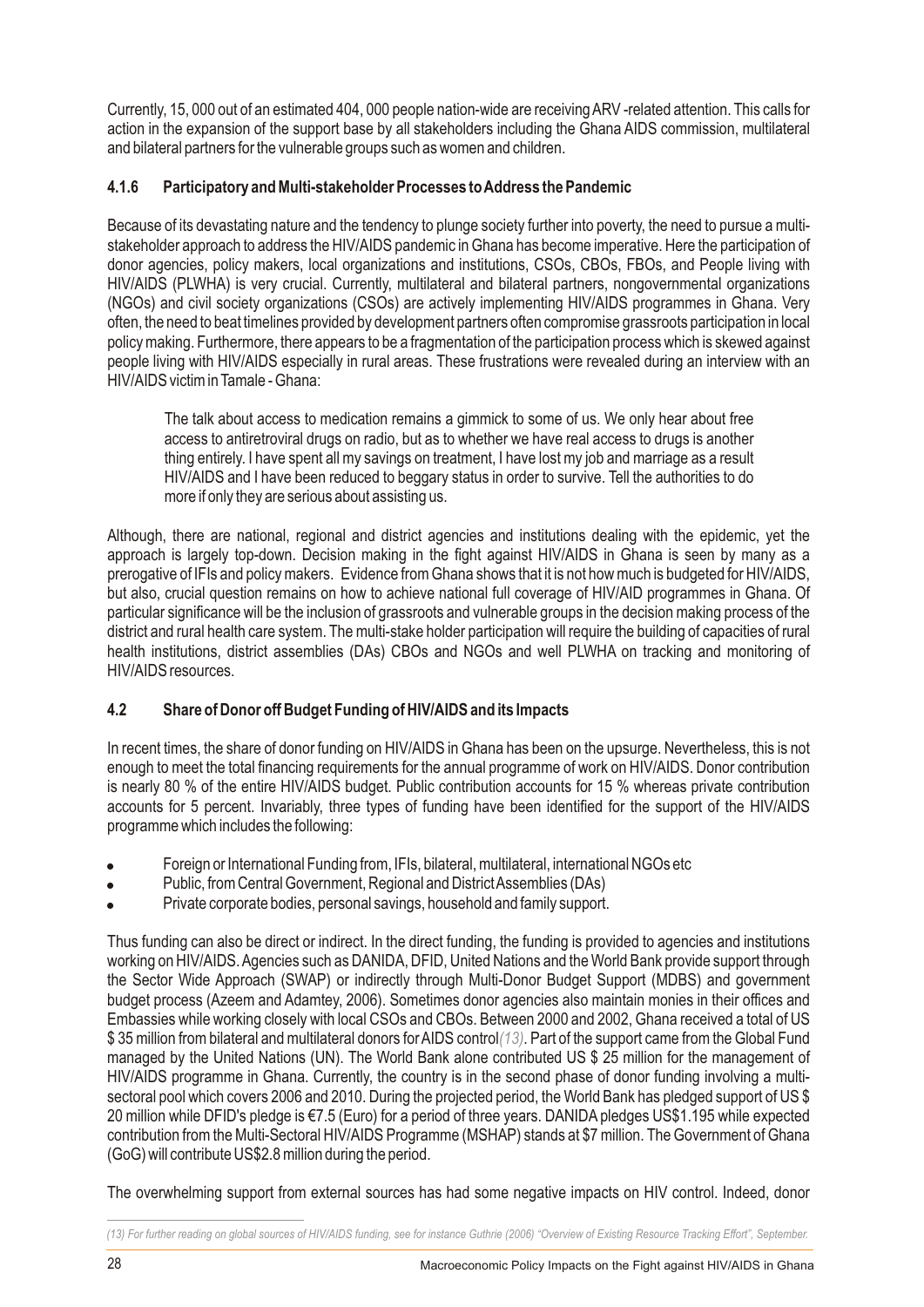support is always accompanied by restrictions "not only where the funds can be spent but also on how the sector can be run" (opcit, 2006). There has been significant shortfalls in donor pledges for instance in spite of US \$20 million pledge of support from DFID, only 500,000 US dollars came as direct contribution to HIV/AIDS programme in the country in 2006. Similarly, only half of the pledge of US \$70 million from the Global Fund was made available to the government.

#### **4.3 Mechanism by which HIV/AIDS has affected Service Delivery and Public Expenditure**

The HIV/AIDS has affected social service delivery in Ghana in several ways. Firstly, in terms of prevention, care, treatment and management of HIV/AIDS this has brought additional pressures to bear on an already overstretched health sector. The spread of the epidemic since the early 1990s has implied that in the face of mass exodus of health personnel out of the country, the health care system has come under severe test.

| <b>Sector</b>        | 2004      | Percentage<br>allocation | 2005      | Percentage<br>allocation | 2006      | Percentage<br>allocation |
|----------------------|-----------|--------------------------|-----------|--------------------------|-----------|--------------------------|
| Social Sector        | 5,048.51  | 38.82%                   | 5,705.12  | 39.10%                   | 13,200.01 | 44.8%                    |
| Administration       | 2,229.84  | 17.15%                   | 2,512.58  | 17.20%                   | 4,286.26  | 14.5%                    |
| <b>Public Safety</b> | 1,517.99  | 11.67%                   | 1,728.93  | 11.85%                   | 1,893.06  | 6.4%                     |
| Infrastructure       | 1,420.93  | 10.93%                   | 1,525.48  | 10.46%                   | 5,183.61  | 17.6%                    |
| Economic             | 1,160.72  | 8.92%                    | 1,262.99  | 8.66%                    | 2,152.82  | 7.3%                     |
| Contingency          | 920.77    | 7.08%                    | 1,048.59  | 7.18%                    | N/A       |                          |
| Revenue Agencies     | 387.62    | 2.98%                    | 442.47    | 3.03%                    | N/A       |                          |
| <b>Utilities</b>     | 319.00    | 2.45%                    | 364.14    | 2.50%                    | N/A       |                          |
| <b>Grand Total</b>   | 13,005.38 | 100.00%                  | 14,590.30 | 100%                     | 29,483.98 |                          |

**Table 4.6 Sectoral Resource Allocations (2004 2006) (¢000, 000)**

*Source: Annual Budget Statements (2004 2006)*

In particular, HIV/AIDS has brought additional pressures to bear on obsolete and inadequate medical facilities across health centres. The creation of PMTCT, VCT, STI, and sentinel surveillance centres have taken an increasing toll on public expenditure in recent times. In 2001, government's total expenditure stood at 9%. However, the spread of HIV and other communicable diseases have compelled the government to allocate 15% of the Ghana health budget. The estimated annual public expenditure for meeting MDG target in Ghana is US\$77 million. Perhaps in the absence of HIV/AIDS the monies could have diverted to other poverty reduction activities such as the improvement of agricultural sector, road network and access to portable drinking water. In addition off-budget donor support for HIV/AIDS campaign is quite substantial and would have yielded significant impact on deteriorating public utilities and indeed the energy sector.

The social sector has received the largest share of budgetary allocation accounting for 38.2 % in 2004, 39.1 % in 2005 and 44 % by 2006 (see Table 4). Of this allocation the Health Sector has received the largest share of the social sector budget followed by education. The increase in health sector allocation is a direct result of the GPRS commitments, and debt forgiveness that has not only reduced debt servicing but also made more funds available for government projects. Ghana received a debt relief of US \$ 3.7 billion in 2002, to finance its health, education and rural sectors. Paradoxically, most the aid that has come in form of grants and loans will cover a period of twenty years. Consequently, the trickle-down effect of this relief has yielded rapid positive impacts as has been expected.

#### **4.4 Assessing the Link between Achieving the MDGs and Indebtedness**

Ghana has achieved significant debt relief in recent years after reaching the HIPC status in July 2004. Approximately US\$2.186 billion in HIPC assistance was committed by all its creditors (IMF, 2006). Under the G8 multilateral debt relief, Ghana is to be forgiven an additional US\$ 4.2 billion by the middle of 2006(14). However, despite the tremendous debt relief does not mean that the country has no other external debts. From an external debt of \$5.9 billion in 2001, Ghana's current debt in 2007 is estimated around US\$3.546 billion. Prior to the attainment of HIPC status, Ghana had an enormous debt servicing costs which required over 70% of 2001 government revenue (US \$560 million).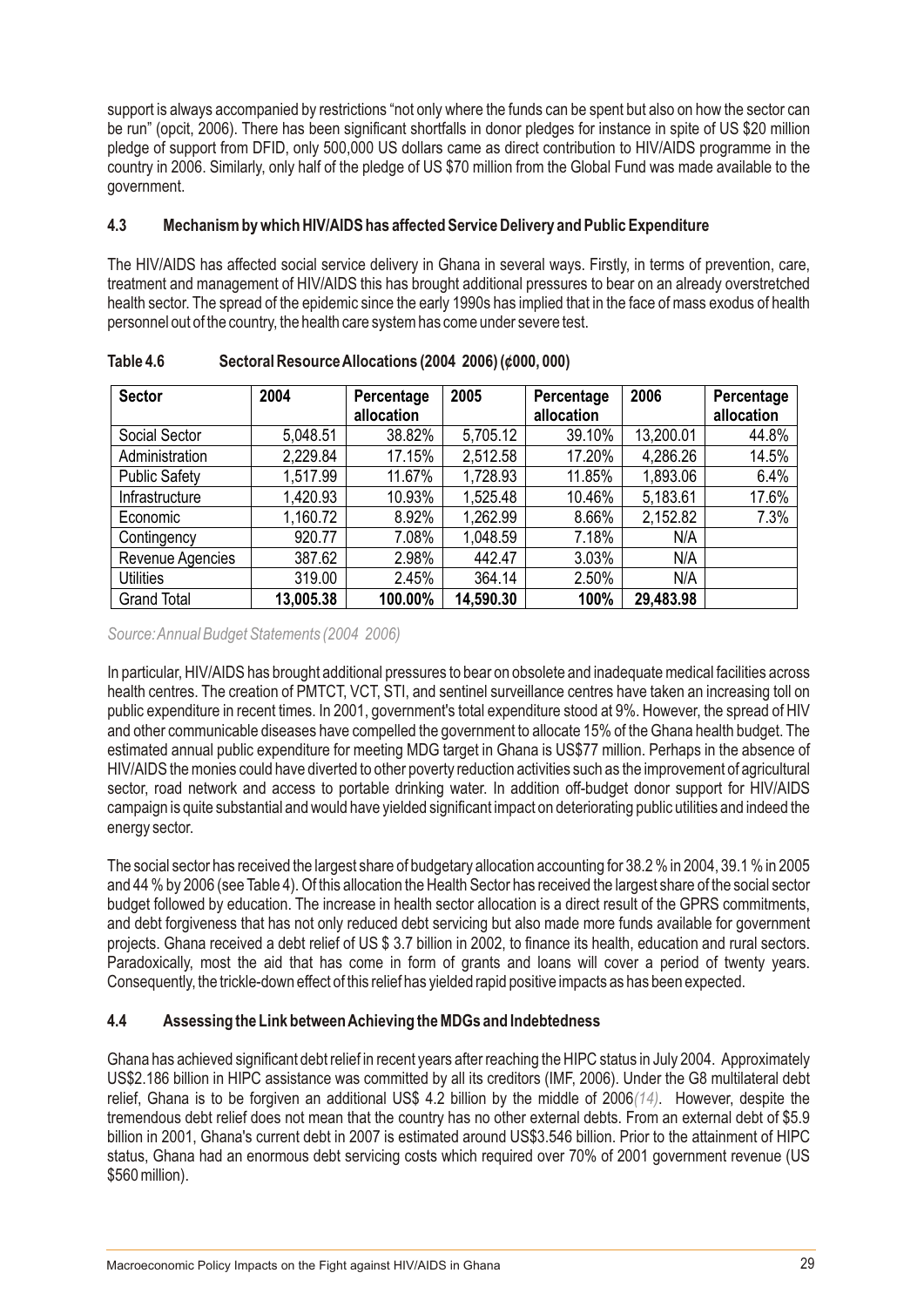| Table 4.7 | <b>Key Debt Sustainability Indicators</b> |  |
|-----------|-------------------------------------------|--|
|           |                                           |  |

|                                                    | 2002   | 2003   | 2004   | 2005   | 2006  |
|----------------------------------------------------|--------|--------|--------|--------|-------|
| <b>Real GDP</b>                                    | 4.5    | 5.2    | 5.8    | 5.8    | 6.0   |
| Government Revenue, excluding<br>grants, % change  | 27.5   | 56.2   | 38.2   | 21.9   | 14.1  |
| <b>Total Grants (billions cedis)</b>               | 1,533  | 3,119  | 5,080  | 5,100  | 6,348 |
| Total Expenditure, % GDP                           | 25.9   | 28.8   | 33.3   | 30.8   | 32.4  |
| External Debt Service due, %<br>government revenue | 37.0   | 23.2   | 21.2   | 17.7   | 12.9  |
| Net domestic debt (billions cedis)                 | 11,690 | 12,089 | 12,133 | 10,461 | 9,799 |

*Source: IMF, 2006*

Examination of Table 4.7 reveals some interesting fiscal habits of Ghana. GDP has remained more or less unchanged. In fact, since 1985, it has hovered between 4% and 5.8%, with only four years when it fell below 4% (Ghana GPRS II). Its revenue has increased as a result of wider and deeper tax base. Not surprisingly total expenditures have increased as a proportion of GDP, an attempt to meet the Millennium targets. What is alarming is the level of domestic debt stock and external debt service.

Despite being a HIPC graduate and qualified for debt relief with the International Development Association and the African Development Fund, Ghana is the recipient of a new Poverty Growth and Reduction Facility (PRGF), amounting to SR 184.5 million, which is fifty percent of its quota with the IMF!

The HIPC initiative as it is currently constituted is inadequate since it does not address debts that are owed by HIPC countries to non-Paris Club creditors and which have not been rescheduled or serviced at all for a long period of time. Consequently, the debt-sustainability ratio for these debtor countries is misleading, since the actual debt situation of most developing countries including Ghana is worse than is apparent.

Admittedly, the prevalence of HIV in Ghana is quite low when compared to other African countries. Nevertheless, the GoG, through the GPRSII, that stemming the HIV/AIDS pandemic could only be done via a multi-sectoral approach and that targeting certain groups (women, rural poor, youth) in order to make them less vulnerable to contracting the virus, which included economic empowerment initiatives, the provision of basic social services, extension of education and incentives to attend school and vocational training centres.

Under the HR development Pillar, there are five projects that account for 22% of total lending from the World Bank. The Board approved the financing for the Education Sector Project in February 2004 (IMF, 2006). Table 4.8 lists the IDACredits to Ghana.

*<sup>(14)</sup>See highlights of Ghana budget 2006.*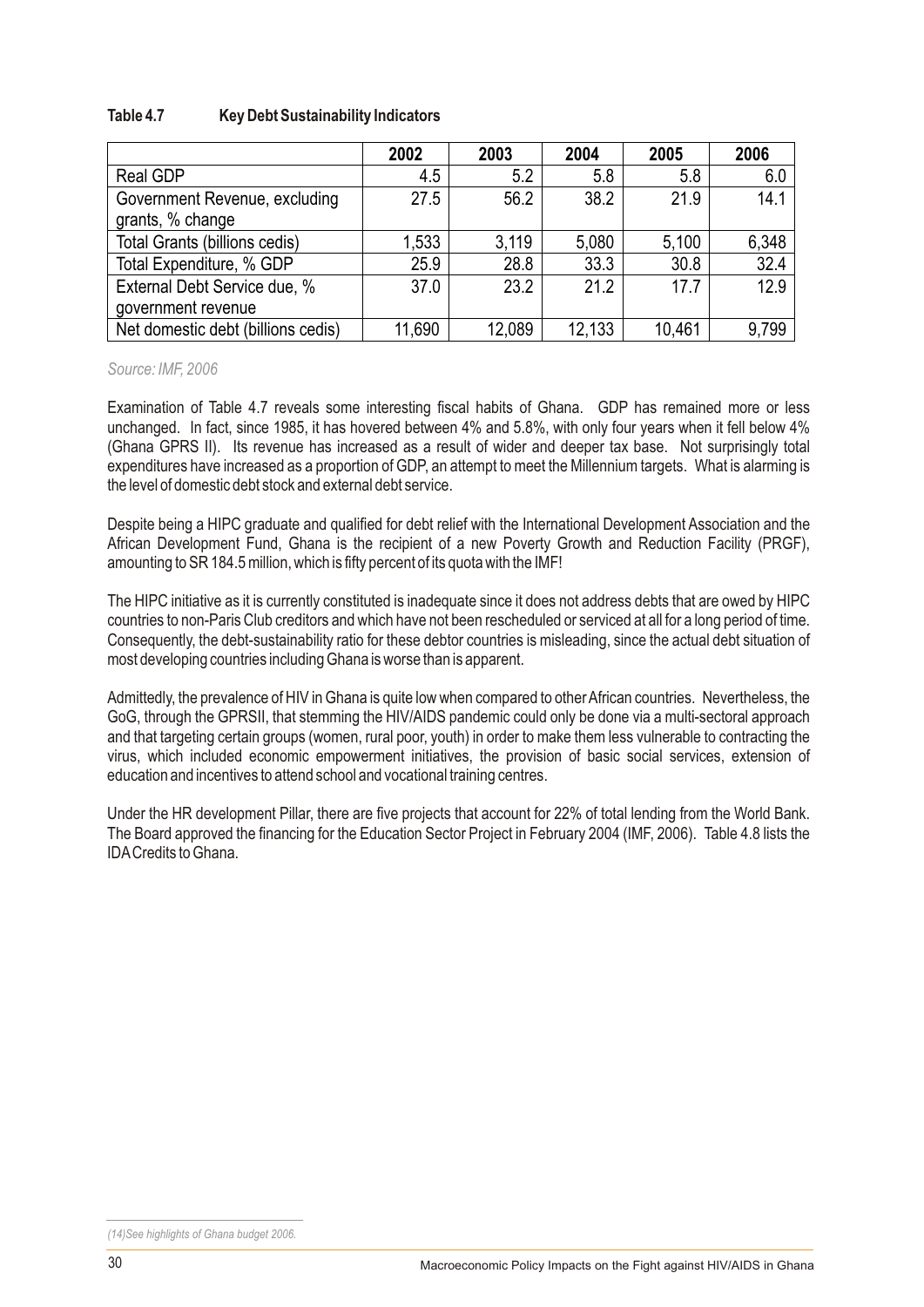|                                      |                       | (Active portfolio as of 18 April, 2007 millions of U.S. dollars) |                             |                            |                            |                      |        |
|--------------------------------------|-----------------------|------------------------------------------------------------------|-----------------------------|----------------------------|----------------------------|----------------------|--------|
| <b>Credit/Grant</b><br><b>Number</b> | <b>Fiscal</b><br>Year | <b>Project Name</b>                                              | <b>IDA</b><br><b>Credit</b> | <b>IDA</b><br><b>Grant</b> | <b>GEF</b><br><b>Grant</b> | <b>IDA</b><br>Guar.1 | Undis- |
| 20412-GH                             | 1998                  | <b>GEF Forest</b><br><b>Biodiversity</b>                         |                             |                            | 8.7                        |                      | 0.2    |
| 31140-GH                             | 1999                  | Trade Gateway and<br>Investment                                  | 50.5                        |                            |                            |                      | 17.3   |
| 33740-GH                             | 2000                  | <b>Rural Financial</b><br><b>Services</b>                        | 5.1                         |                            |                            |                      | 0.0    |
| 34050-GH                             | 2001                  | <b>Agricultural Services</b>                                     | 67.0                        |                            |                            |                      | 0.0    |
| 35540-GH                             | 2002                  | Road Sector<br>Development                                       | 220.0                       |                            |                            |                      | 0.6    |
| 50723-GH                             | 2002                  | <b>GEF Northern</b><br>Savanna                                   |                             |                            | 7.6                        |                      | 2.2    |
| 37310-GH                             | 2003                  | <b>Health Sector</b><br>Program II                               | 57.6                        | 32.4                       |                            |                      | 0.0    |
| H0190-GH                             |                       |                                                                  |                             |                            |                            |                      |        |
| 38170-GH                             | 2004                  | <b>Land Administration</b>                                       | 20.5                        |                            |                            |                      | 12.3   |
| 38650-GH                             | 2004                  | <b>Education Sector</b><br>Project                               | 78.0                        |                            |                            |                      | 52.7   |
| 38890-GH                             | 2004                  | 2nd Urban<br><b>Environment and</b><br>Sanitation                | 62.0                        |                            |                            |                      | 58.2   |
| TF 50723                             | 2004                  | <b>GEF Community-</b><br>based Int. Nat. Res.<br>Mgt.            |                             |                            | 0.85                       |                      | 0.3    |
| H1320-GH                             | 2005                  | <b>Urban Water</b>                                               |                             | 103.0                      |                            |                      | 85.6   |
| 39710-GH                             | 2005                  | <b>Small Towns Water</b><br>Supply                               | 26.0                        |                            |                            |                      | 15.9   |
| 39640-GH                             | 2005                  | Community-Based<br><b>Rural Development</b>                      | 60.0                        |                            |                            |                      | 31.5   |
| 41250-GH                             | 2006                  | Multisectoral<br>HIV/AIDS program                                | 20.0                        |                            |                            |                      | 16.3   |
| 41860-GH                             | 2006                  | PRSC <sub>4</sub>                                                | 143.1                       |                            |                            |                      | 0.0    |
| 41240-GH                             | 2006                  | Economic<br>Management<br><b>Capacity Building</b>               | 25.0                        |                            |                            |                      | 22.1   |
| 41390-GH                             | 2006                  | Micro, Small, and<br><b>Medium Enterprise</b><br>Development     | 45.0                        |                            |                            |                      | 43.0   |
| 42260-GH                             | 2007                  | e-Ghana                                                          | 40.0                        |                            |                            |                      | 39.5   |
|                                      |                       |                                                                  |                             |                            |                            |                      |        |
|                                      |                       | Total (number of credits/grants: 18) 2                           | 919.80                      | 135.4                      | 17.15                      |                      | 397.7  |
| N.A.                                 | 2005                  | <b>West Africa Gas</b><br>Pipeline                               |                             |                            |                            | 8.0                  |        |

| Table 4.8 | <b>Financial Relations with the World Bank Group</b> |
|-----------|------------------------------------------------------|
|-----------|------------------------------------------------------|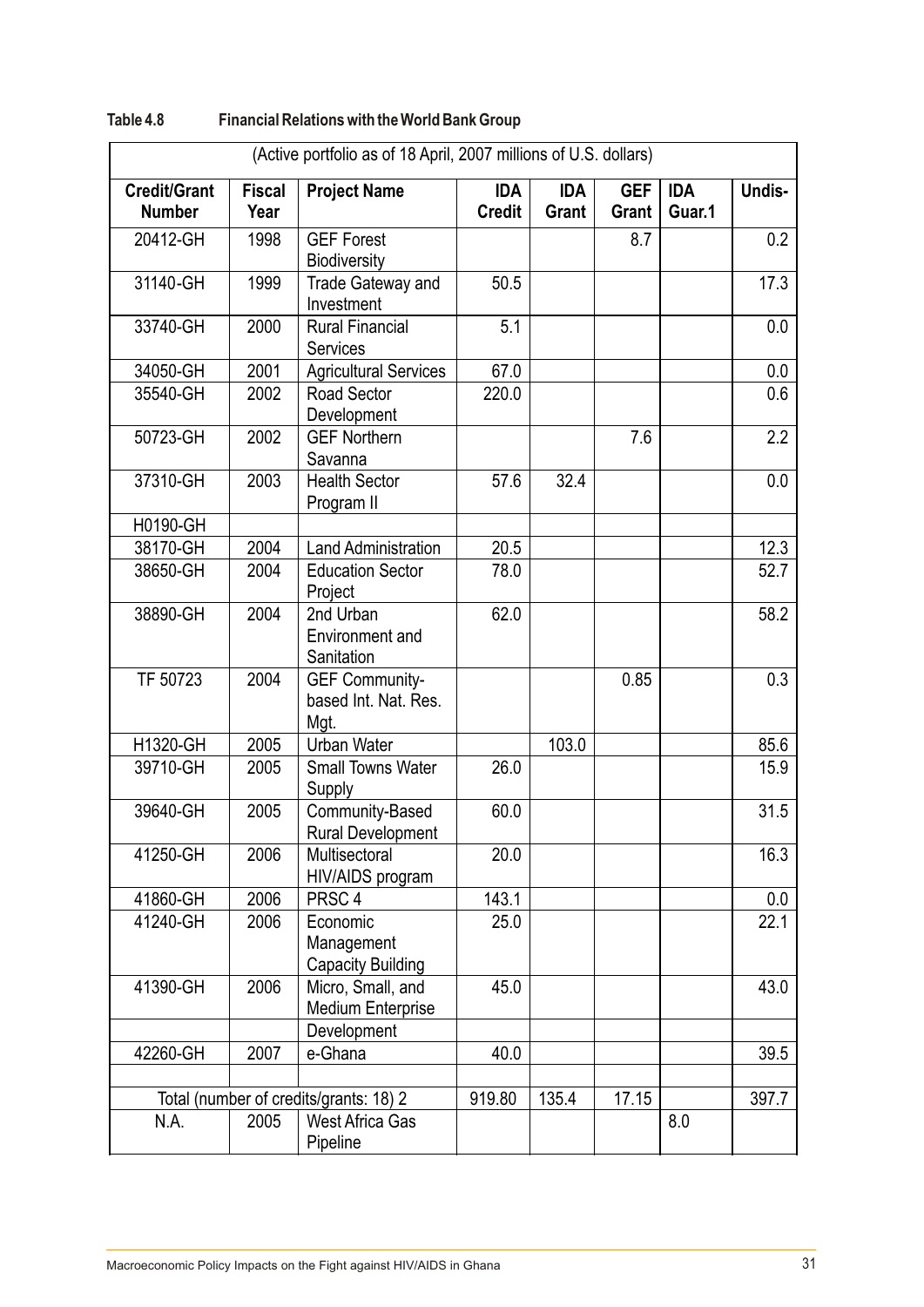| Total (number of partial risk guarantees: 1)                                                                      |      |                                              |         |       |       | 8.0 |       |
|-------------------------------------------------------------------------------------------------------------------|------|----------------------------------------------|---------|-------|-------|-----|-------|
| H <sub>1050</sub> -                                                                                               | 2004 | Regional HIV/AIDS Treatment                  |         | 14.9  |       |     | 7.3   |
| <b>GH</b>                                                                                                         |      | Acceleration                                 |         |       |       |     |       |
| 40920-GH                                                                                                          | 2005 | <b>West Africa Power Pool APL-1</b>          | 40.0    |       |       |     | 38.0  |
|                                                                                                                   |      | Phase 1                                      |         |       |       |     |       |
| 42130-GH                                                                                                          | 2006 | <b>West Africa Power Pool APL-1</b>          | 45.0    |       |       |     | 45.0  |
|                                                                                                                   |      | Phase 2                                      |         |       |       |     |       |
|                                                                                                                   |      | Total (number of regional credits/grants: 3) | 85.0    | 14.9  |       |     | 93.4  |
|                                                                                                                   |      | Total (all operations)                       | 1,004.8 | 150.3 | 17.15 | 8.0 | 488.0 |
|                                                                                                                   |      |                                              |         |       |       |     |       |
| Source: World Bank                                                                                                |      |                                              |         |       |       |     |       |
| 1 IDA partial risk guarantee up to US\$50.0 million (of which 25 percent is IDA commitment) to protect commercial |      |                                              |         |       |       |     |       |
| parties against sovereign risk.                                                                                   |      |                                              |         |       |       |     |       |

2 Cumulative commitments for active projects total US\$1.04 billion.

There are huge gaps in infrastructural needs. The Global Competitiveness Report in 2004 ranked the quality of infrastructure in Ghana 66th out of 104 countries. The relevance of infrastructural services to efficient health service delivery cannot be down-played. The timely delivery of antiretroviral and other relevant drugs depends on efficient road networks. Indeed smooth access to rural areas is a determining factor for attracting qualified health personnel and access to health care centres is a determining factor for PLWHA to receiving treatment. Estimates of budgeted infrastructure spending is about 1 percent of GDP in 2005 (Estache and Vigliasindi 2007), which is very inadequate according to the parameters of global institutions.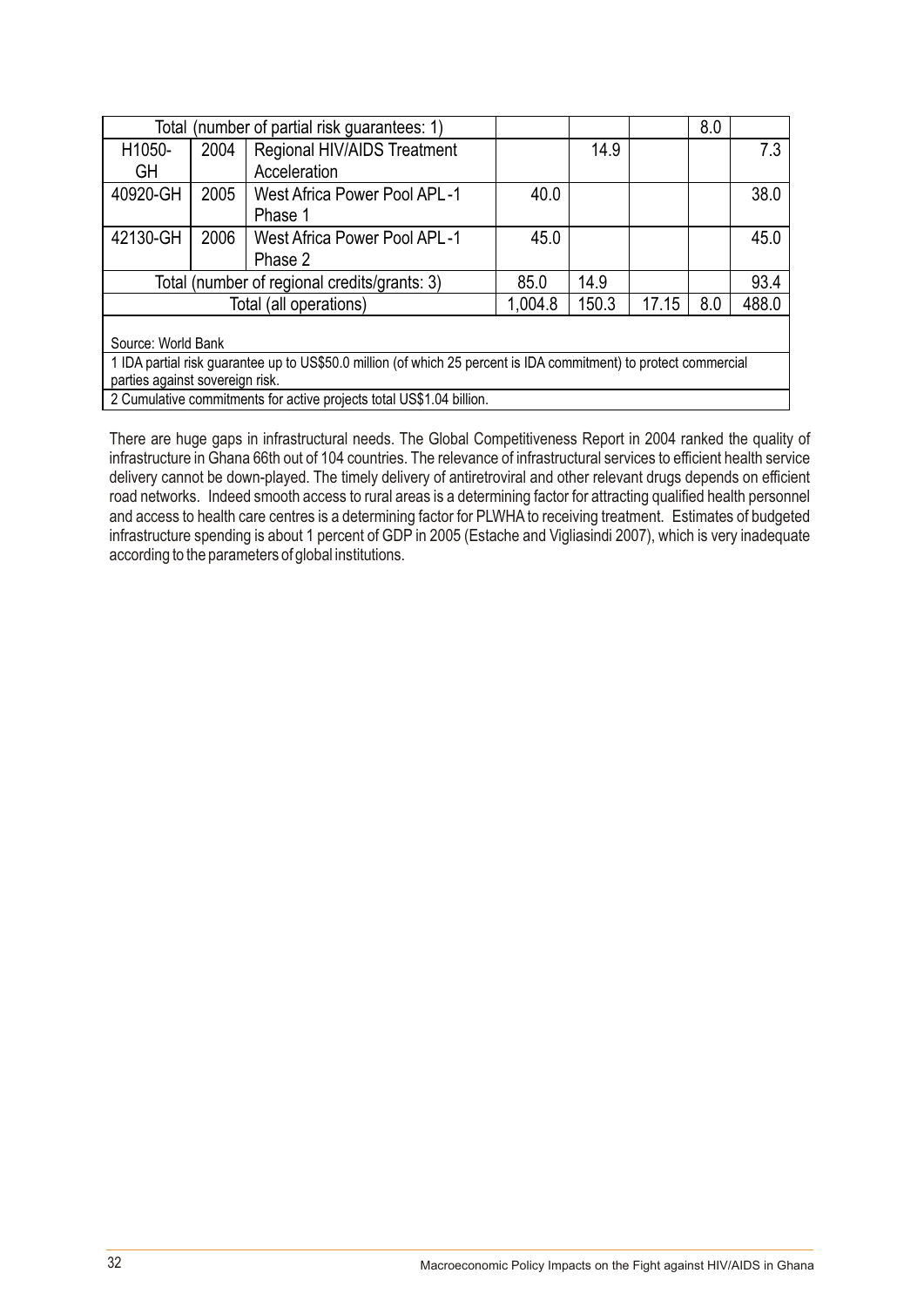### **5 Evaluation of Fiscal Space**

The Pre-Paris Declaration aid disbursement mechanism in Ghana was bi-modal. Donor partners could either engage directly with DACs and NGOs or with the GAC. Agencies such as DANIDA, DFID, United Nations and the World Bank provide support through the Sector Wide Approach (SWAP) or indirectly through Multi-Donor Budget Support (MDBS) and government budget process (Azeem and Adamtey, 2006). Sometimes donor agencies also maintain monies in their offices and Embassies while working closely with local CSOs and CBOs. Between 2000 and 2002, Ghana received a total of US \$ 35 million from bilateral and multilateral donors for AIDS control*(15)*. Part of the support came from the Global Fund managed by the United Nations (UN). The World Bank alone contributed US\$25 million for the management of HIV/AIDS programme in Ghana.

Currently, the country is in the second phase of donor funding involving a multi-sectoral pool which covers 2006 and 2010. During the projected period, the World Bank has pledged support of US\$20 million while DFID's pledge is €7.5 (Euro) for a period of three years. DANIDA pledges US\$1.195 while expected contribution from the Multi-Sectoral HIV/AIDS Programme (MSHAP) stands at \$ 7 million. The Government of Ghana (GoG) will contribute US \$2.8 million during the period. The overwhelming support from external sources has had some negative impacts on HIV control. Indeed, donor support is always accompanied by restrictions "not only where the funds can be spent but also on how the sector can be run" (opcit, 2006). There has been significant shortfalls in donor pledges for instance in spite of US\$20 million pledge of support from DFID, only 500,000 US dollars came as direct contribution to HIV/AIDS programme in the country in 2006. Similarly, only half of the pledge of US\$70 million from the Global Fund was made available to the government.

A recent independent evaluation of the CMA II found that policy dialogue between the Ministry of Health and donor partners had become tense. It is not easy to identify the underlying factors for this. One reason for misunderstandings between MOH and DPs is likely to be the observed loose relationship between formulated budgets and budget execution (budget discipline), and diverging views on setting priorities and reflecting those in budget formulation (budget credibility). Another possible reason may be that discussions on reasons why agreed intentions (such as described in the detailed aide memoires and during business meetings) have not been followed-up may not always take place in a business-like manner. Yet another reason may be that the aid structure itself is changing, with trends a) towards shifting DP resources through sector budget support, and towards more ownership by GOG, and b) towards a stronger 'verticalisation' of programme execution and financing. Lastly, the pressure by GOG, and by some DPs - to achieve results, also in terms of 'outcome' (morbidity and mortality reduction), and different expectations about the 'performance' of the sector as a whole, may also put some stress on the policy dialogue (Ghana Ministry of Health, 2007).

Overall the performance of structural and macro-economic reforms has been good over the past 15 years with an average annual growth rate of 4.5% (as compared with 2.9% for sub-Saharan Africa), but such growth has been largely concentrated in finance, construction and gold and cocoa exports. Ghana has also experienced periodic declines in the quality of macro-economic management during election years (1992, 1996, and 2000) that caused cycles of inflation and devaluation in the subsequent years (USAID, 2007). Since the attainment of HIPC completion point, real GDP growth has been strong about 6 % on annual basis inflation has declined appreciably, and the ratio of domestic debt to GDP is said to be on track to reaching the target level by the end of the year (IMF, 2005). It is worth mentioning that the macroeconomic policies and structural reforms in the past two decades are tied to commitments to development partners whose contributions to the national budgets are very significant. Not surprisingly, national budgets have often been structured along policy prescriptions provided by development partners including the IMF and the World Bank. The 2005 budget targeted debt domestic stabilization in the face of an increasing wage bill, as well as domestic debt service commitment, reducing inflation to single digits and poverty.

In spite of the institutional recognition of the link between macroeconomic policies and broad social development goals, there has always been a tendency to design macroeconomic policy with a focus on market-based criteria and financial concerns. This tendency always leads to a situation where social and human development and equity concerns take a back seat to financial consideration. Desired social and human rights objectives, such as equity, provisioning of health care needs covering HIV/AIDS and other communicable diseases need to be central to macroeconomic policymaking if we are to advance a people-centered development or rights-based approach to development.

*<sup>(15)</sup> For further reading on global sources of HIV/AIDS funding, see for instance Guthrie (2006) "Overview of Existing Resource Tracking Effort", September.*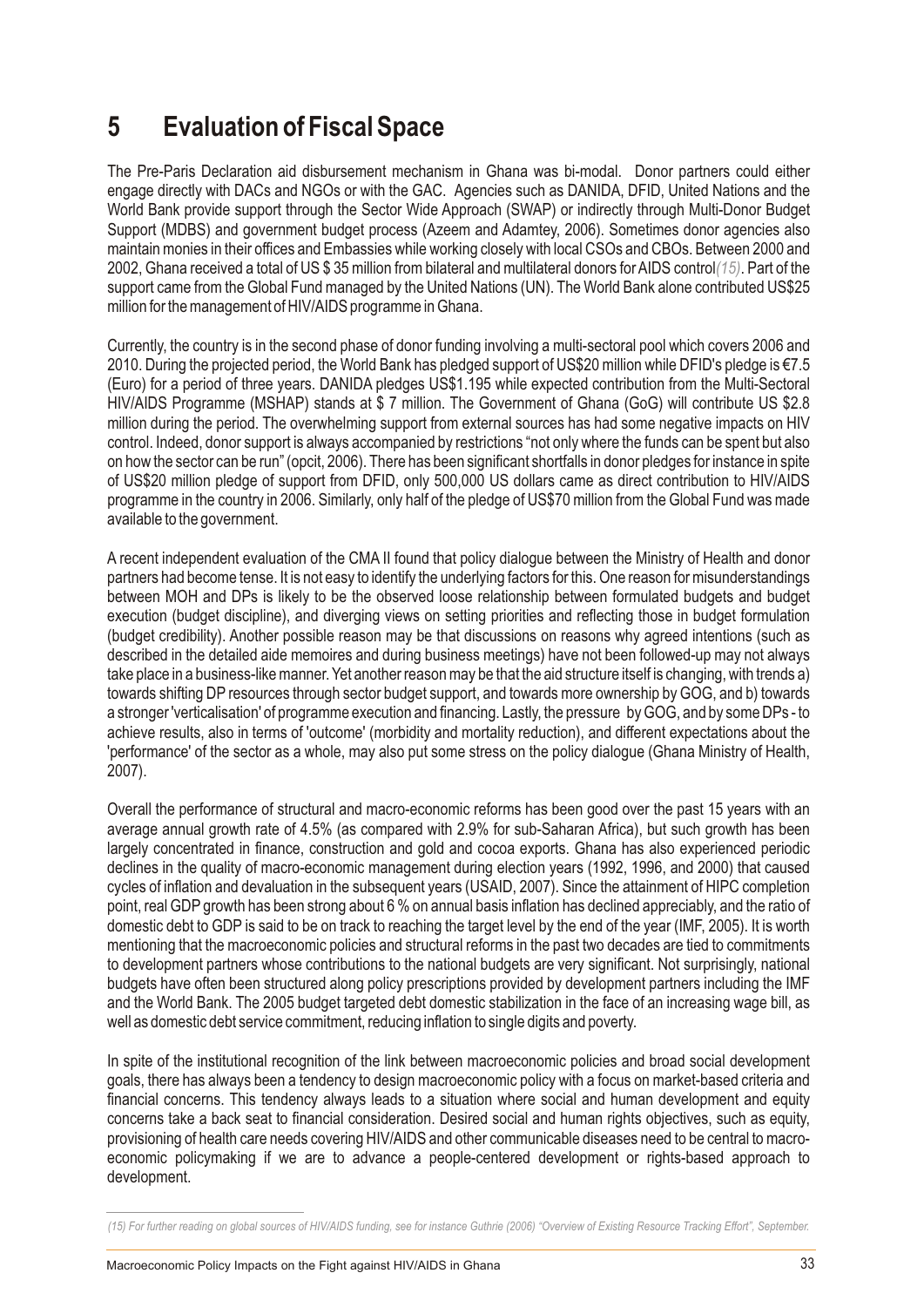In recent times, there have been claims about rapid resource inflows putting pressure on institutions in developing countries often ill-equipped to deal effectively with quick disbursement of funds (Lewis, 2005). In contrast, some analyst believe that given the magnitude of the HIV pandemic in hardest hit countries, the resources can be said to be paltry (Burkhalter, 2004). Perhaps due to low prevalence rate, Ghana has not experienced a jump in external funding of HIV/AIDS as was the case in Lesotho and Swaziland (1000%), and Zambia (560%). Nevertheless a 4 % aid inflow into Ghana between 1984 and 1988 is believed to have triggered 30 % inflation (Younger, 1992). Overall the health budget has not been swamped by donor funding to create macroeconomic instability(16). As a result, there is has neither been significant appreciation of exchange rate nor inflationary tendencies in the economy as depicted on table 2. Significantly, the aid flows that come to Ghana have been absorbed across the sectors appropriately without negative consequences to macroeconomic stability. Indeed, the evidence in Ghana shows that in spite of significant improvements in health spending, the budget still falls short of the MDG requirements.

In recent times, the IMF has been supporting a wage-freeze policy to curtail macroeconomic instability. According to IMF May Report 2007, public sector wage overruns stemmed from large wage increases in the health sector in the first half of the year, aimed at retaining skilled labor, which led to demands for additional wage increases in the rest of the public sector later in the year. It also recommends a streamlining of the wage-setting process and speeding up civil service reform which in some way includes job cuts across all sectors including health. The recent report by IMF indicates that the progress in public and civil service sector reforms has been slow. Conversely, the IMF would have preferred much faster reforms in the Ghanaian economy which would have affected social service delivery including health service delivery and the fight against HIV/AIDS. Although, the IMF favours Tariff increases for electricity and water, and monthly reviews of petroleum product pricing introduced in April 2006, these measures are in no small way affecting the poor and vulnerable who continue to absorb transport hikes and prohibitive water bills as a result of this policy. The IMF has also been in favour of the reinstatement of full cost recovery of the utility tariff regulation as a means of accelerating divesture, a key to easing future burdens on the budget. Thus, far the IMF recommendations for policy reform in Ghana often include austere economic measures that portend negative consequences on social service delivery. Regardless, of macroeconomic performance, the impact can be negative if it fails to pay attention to national priority, which is poverty reduction and social service delivery.

Following HIV/AIDS funding shortfalls during the last decade, the government of Ghana has embarked upon extensive consultations with stakeholders including civil society and the private sector to finding alternative strategies to ensuring macroeconomic stability without impediments to social spending. This is also with a view to finding sustainable alternatives of footing the social spending bill even where donor support is less than satisfactory. In 2006 the estimated budget for HIV/AIDS programme in Ghana stood at US \$77,419,253 as against US \$54,000,000 total amount received in form of grants from multilateral and bilateral agencies. In view of this, the 2007 budget has introduced a beverage tax to ensure that there is adequate revenue to tackle extra budgetary requirements of the health sub-sector and in particular the treatment, care and management of HIV/AIDS in the country. Sources from the Ghana Ministry of Health indicate that other strategies that are being considered include integrating the traditional medical care to orthodox medicine in order to reduce cost of treatment and additional health budgets. This inward looking strategy reduces the danger of extra budgetary inflows distorting macroeconomic stability.

Nevertheless, a prudent policy framework has ensured that inflation has been kept in check in recent times. Headline inflation, measured year on-year changes in consumer price index dropped significantly from 14.8 % in 2005 to 10.5 % in 2006, just above single digit target set for the year 2006. By the end of the first quarter of 2007, inflation has reduced further to 10.2 %. The ultimate goal is to have single digit inflation before the end of the year 2007. But it is feared that this will yield negative impact on social service delivery. Part of the strategy for reducing inflation includes drastic cuts in domestic debts and government expenditure social services. It is in this context that the delivery of social services can be negatively affected.

#### **5.1 Government Expenditures and Priority Differences with IFIs**

Work on the 2007 World Bank Country Economic Memorandum (CEM) identified four policy challenges that have constituted constraints to growth in Ghana. This includes a relatively fragile macroeconomic environment that needs to be strengthened, improving productivity and innovation, closing the infrastructure gap, and strengthening the investment climate (Bogetic et al, 2007). Consequently, the IFIs think that given the relatively high inflation rate, financial development has not contributed to growth. The World Bank CEM Report notes that high inflation may have

*<sup>(16)</sup> For further reading on the fiscal ramifications of external funding on HIV/AIDS on fragile heath systems in Sub-Saharan Africa see the CGD Report (2005).*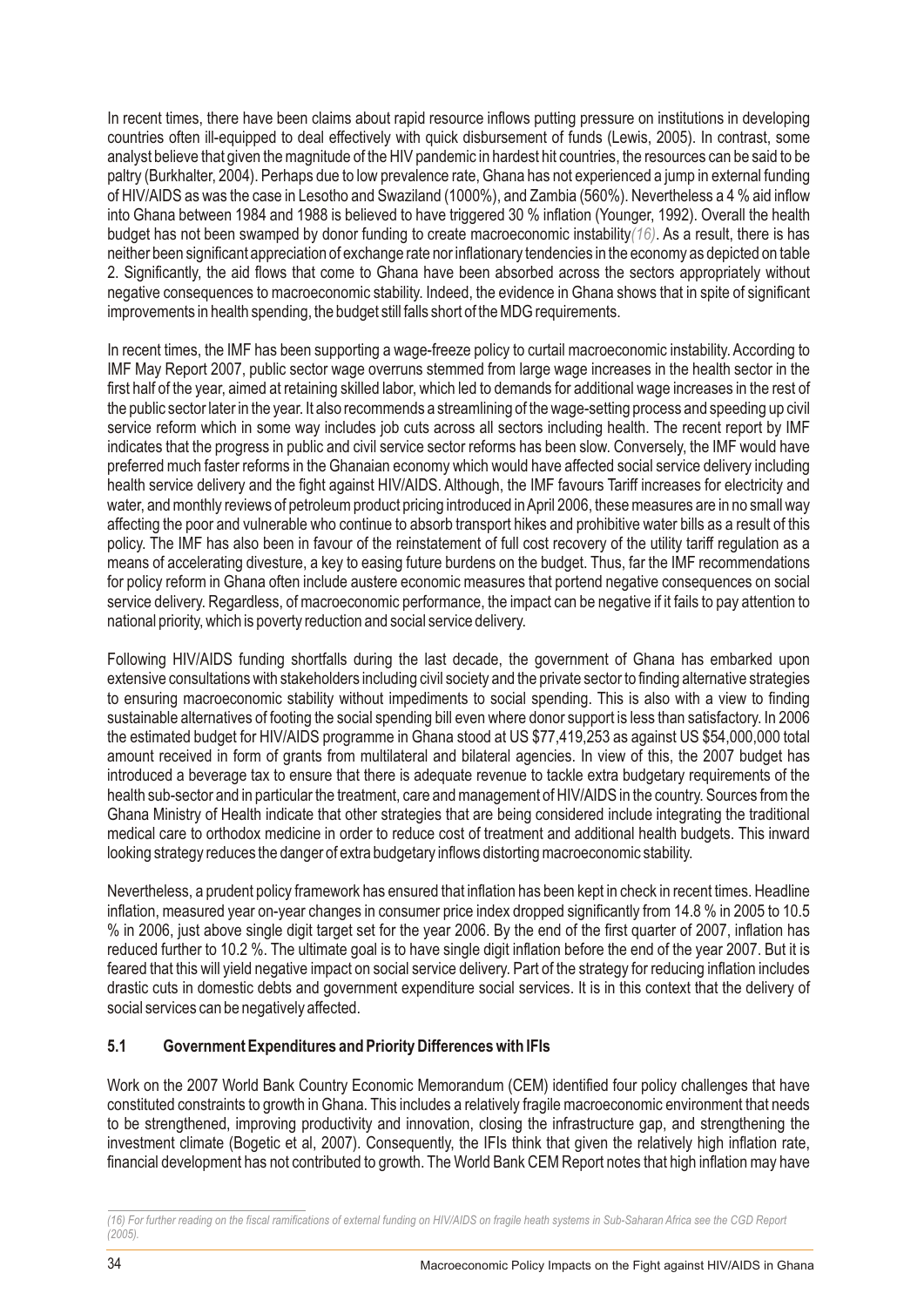slowed down financial deepening in Ghana. Invariably credit constraint has hindered both investment and agricultural growth. In particular, the IFIs think that the private sector has not lived up to its bidding as the "engine room for growth".

Huge gaps in infrastructural need were identified by the IFIs, which also believe that cost recovery pricing in utilities are becoming very difficult in the current environment. The report also observes intermittent electricity supply and inability to extend water services to new customers. Consequently, infrastructural constraint is seen by the IFIs as a major problem to development in Ghana. Estimates of budgeted infrastructure spending is about 1 percent of GDP in 2005 (Estache and Vigliasindi 2007), which is very inadequate according to the parameters of the IFIs. In contrast to the current government expenditure, the World Bank estimates that achieving infrastructure MDG targets as specified in the Ghana poverty reduction strategy would cost the nation 8 percent of GDP (Briceno et al 2004). Not surprisingly, the Global Competitiveness Report in 2004 ranked the quality of infrastructure in Ghana 66th out or 104 countries. The relevance of infrastructural services to efficient health service delivery cannot be down-plaid. The timely delivery of antiretroviral and other relevant drugs depends on efficient road networks. Indeed smooth access to rural areas is a determinant factor for attracting qualified health personnel.

One major priority area observed between Ghana and IFIs is on budget ceilings on remunerations of health and medical personnel. While the government wants to pay competitive salaries to retain the health workers, the IFIs on the other hand think that salary increases have inflationary tendencies that may create macroeconomic instability. This is indeed, one key area which the government will have to resolve with development partners in order to maintain a vibrant health sector capable of winning the fight against HIV/AIDS epidemic. The World Bank 2007 report notes that the extent to which government wants to link its wages with those of large manufacturing firms implies that the wage policy might affect competitiveness of manufactured exports a growth. The IFIs have noted lose ends in budgetary implementation and consequently, have suggested the tightening of the links between MTEF and budget implementation.

On HIV/AID expenditure, one area of the priority difference in the insistence by partners the Ghana Annual Progamme of Work (APOW) will be approved on condition that "arrangements are made for full funding of condom procurement and distribution within the APOW budget at an estimated cost of US \$ 1.3 million dollars. Aministry of finance official interviewed observed that "while, the government would have loved to use these funds in public education and other areas of poverty reduction, development partners are insisting on condom purchases". Indeed, priority setting in HIV/AID will yield more fruitful results if they are done in consultation with development partners and relevant government agencies and institutions.

#### **5.2 The Poverty Reduction and Growth Facility**

Ghana's three-year PRGF arrangement was approved in 2003 for SDR 184.5 million (about US\$272.8 million). So far, Ghana has drawn SDR 105.4 million (about US\$155.8 million) under the arrangement.

|                                               | 2002 | 2003 | 2004 | 2005 | 2006 |
|-----------------------------------------------|------|------|------|------|------|
| <b>IMF PRGF Disbursements (US\$ millions)</b> | 68   |      | 39   | 39   | 115  |
| Total Enhanced HIPC relief (billions cedis)   | 759  | 1163 | 2117 | 2155 | 2280 |

*Source: IMF (2006); 9,138.8 cedis = US\$1*

The IMF, through its reviews of Ghana's performance, has expressed some concern with certain macroeconomic indicators related to the performance criteria and indicative targets imbedded in the arrangement.

#### **5.2.1 Ghana's public wage bill**

IMF staff expressed concern that real increases in government wages could have an adverse effect on those of the private sector. IMF staff also expressed concern that the wage bill, which was estimated to be 40% of tax revenue, had a high opportunity cost in terms of foregone essential investments and outlays to fight poverty (IMF, 2006).

However, the payments currently going to external debt service are greater than the total amount combined going to pensions, social security, gratuities and the national health fund.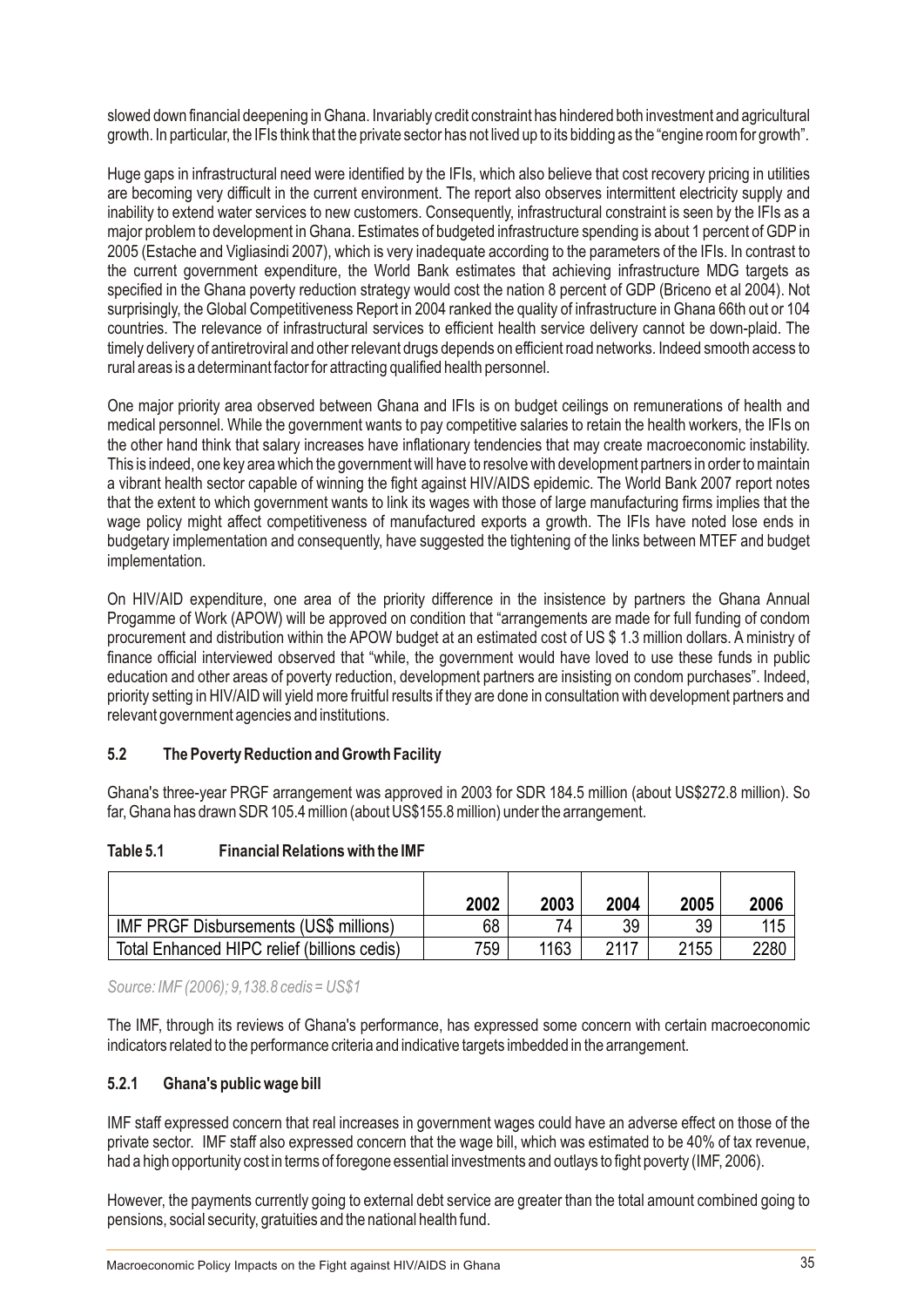#### **5.2.2 Net Present Value of External Debt**

IMF staff maintains that the projected net present value (NPV) of external debt at end- 2006 of about 12 percent of GDP is about one-third the level of end-2002 (Figure 1), and the NPV of total government debt of 34.4% of GDP at end-2006 compares with 87.8% in 2002. Thus, the relief under the HIPC at the completion point, combined with the relief under the MDRI, created a significant space between the existing position and most established threshold points for prudent debt management. The conclusion being that this has provided Ghana with some cushioning against external shocks.

The NPV of its external debt has indeed declined, but this is due to the significant drop in inflation rates (15.2% in 2002 and 8.3% in 2006) and not the stock of external debt, which was 2,345 billion Cedis in 2002 and 3,473.1 in 2006.

Further, Ghana being an agriculture-dominated economy, external shocks would most likely result from falls in commodity prices, lowering the expected amount of foreign capital reserves. This would indeed inhibit Ghana from making its currently exorbitant external debt service payments (\$4,537.4 billion cedis in 2006), while having contracted new loans amounting to 5,383.4 billion cedis in the same year.

#### **5.2.3 Concerns Regarding Ghana's Debt Sustainability**

IMF staff cautioned Ghanaian authorities against contracting non-concessional debt given continuing vulnerabilities and that care would have to be taken to ensure that the public and external debt do not become unsustainable in the future, and that all resourcesincluding foreign assistanceare used efficiently and transparently. Furthermore, the staff observed that preliminary indications are that there is not much support from donors for accessing the international markets so soon after the MDRI relief and before a comprehensive set of guidelines to ensure long-term debt sustainability is established.

However, the need to access international markets is based on Ghana's desire to meet its development targets. The GPRS II estimates that a resource envelope of US\$8.6 billion is required to do so; indicating an overall funding gap of \$1.79 billion. Furthermore, accessing international markets will keep Ghana within the ceiling for net domestic financing and the floor for net international reserves; both of which are performance criteria of the IMF.

#### **5.2.4 Concerns Regarding Fiscal Spending and Inflation**

IMF staff noted that there was a risk that bunching large investment projects may create supply bottlenecks and wage pressures that could jeopardize macrostability. This was important because inflation is still about 10 percent and because pressures for additional fiscal spending may re-emerge on the way to next year's presidential elections (IMF, 2007).

In another report, IMF officials observed that Ghana had previously used aid flows to build up it international reserves, as per the performance criteria. It was following the IMF's policy of "don't spend, don't absorb". The document cited that in 2001 2003, when Ghana experienced an increase in aid flows, it used its improved fiscal position to pay off its domestic debt (IMF, 2007(a)).

The link between increased fiscal spending and economy-wide inflation is unsubstantiated. Ghana's history of inflation notwithstanding, it can not be viewed in isolation of external price shocks of its leading export commodities, nor remittances which spurred consumption, nor the IMF pressure to increase tariffs of essential services like water and electricity.

Large infrastructural projects are needed to remove supply bottlenecks in the energy sector and infrastructure. This will go a long way in helping to ease the upward pressures on prices that inevitably come from increases in demand; leading to the improved absorption of aid. Most of the investments referred to are thermal and hydro-generation projects as well as improvements in utilities, which are IDAcredits.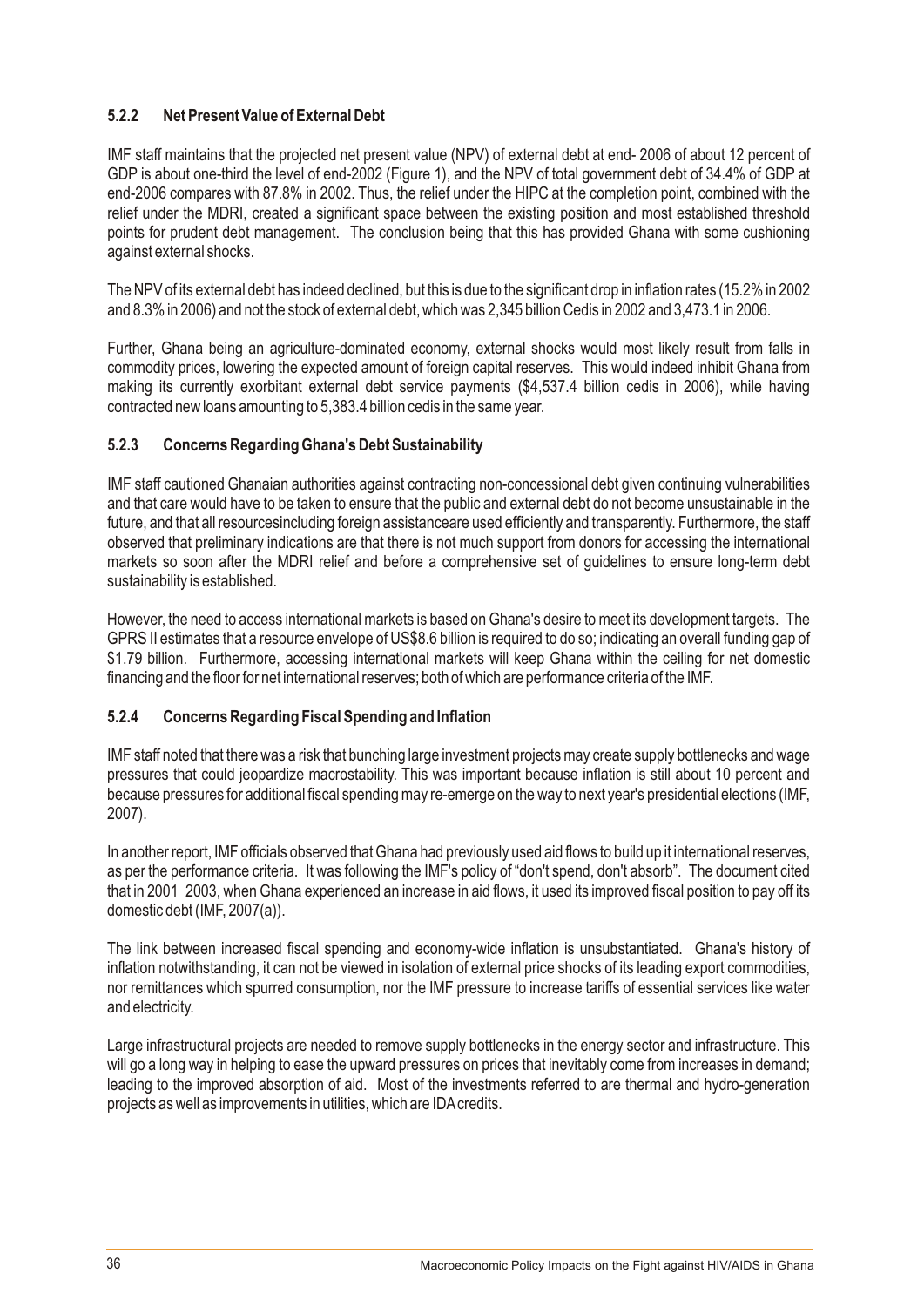### **6 Conclusion**

HIV/AIDS had initially been treated as a disease in Ghana. After realizing that the virus was attacking productive segments of the population, Ghana re-evaluated its national strategy.

Ghana's second generation PRSP, the Growth and Poverty Reduction Strategy II, places HIV/AIDS in the broader category of Human Resource Development; along with all other health issues, gender, and education. The underlying theme being that the development of a knowledgeable, well-trained, and healthy population are fundamental to meeting the Millennium Development goals and economic growth. The HR Development pillar of the GPRS cites among its main constraints poor road networks, lack of facilities and their poor location and communications technology.

The National Strategic Framework II, which operationalizes the HIV/AIDS part of the GPRS II, created a bi-modal aid delivery mechanism. Donor partners may engage directly with either the national government via the Ghana AIDS Commission or the District AIDS Committees.

In seeking to comply with the Paris Declaration, donor partners have increasingly directed funds to the GAC and programme budget. The switch to general budget support notwithstanding, the NSF II has a resource gap of approximately US\$82 million; the years 2009 and 2010 being grossly under-funded.

Donor partners have discouraged the growing domestic debt stock, but have not curbed their own lending to Ghana. New loans to Ghana are four times the amount of debt relief in the form of HIPC assistance.

Ghana is currently under an IMF facility, the PRGF, which entails a number of benchmarks. The IMF has expressed concerns over the government's wage bill, citing high opportunity costs; though payments going to external debt service (approximately 3 trillion cedis) are greater than pension, social security, gratuities and the national health fund combined. Furthermore, despite graduation from the HIPC programme, the volume of Ghana's debt stock has increased. The higher opportunity costs of external debt service payments constrain the fiscal space available for social development planning. Lastly, the IMF has identified investments in large infrastructural projects as potentially being the cause of future inflationary trends and cautions Ghana not to undertake additional non-concessional loans. The linking of inflationary trends to fiscal spending has not taken into consideration price volatilities of leading export commodities and the high volume of remittances spurring domestic consumption.

#### **6.1 Recommendations**

#### **6.1.1 Need for the Decentralization of HIV/AIDS Treatment**

There is indeed a major problem regarding geographical access to health in Ghana. Evidence gathered from this study shows that rural communities and in particular those far away from the national capital Accra, and indeed other regional capitals are those worst affected by this problem. Invariably, there is big gap in access to anti-retroviral treatment for HIV/AIDS patients in rural communities across the country. Even where the community health clinic is available, there is often inadequacy of medical supply or a total lack of antiretroviral drugs for HIV/AIDS patients. Policy levers must be put in place to induce competent physicians to serve in rural areas where very often HIV/AID and patients of other common ailments such as tuberculosis and malaria are left to seek alternative access to traditional medicine or left in the lurch to die. Consequently the quest towards reaching the MDG target of universal access to basic primary health care is greatly compromised. Direct state intervention is imperative to make the goal of universal access to health in rural areas in Ghana possible. Not surprisingly even some International Financial Institutions are in favour of the provision of additional incentive to entice medical personnel in developing countries to rural areas*(17)*.

*<sup>(17)</sup> A vast amount of literature in the health sector is in favour of the optimal pay and additional incentive to physicians operating in under difficult circumstances. In many developing countries including Ghana, the rural- urban imbalance in basic infrastructure and social services makes it imperative for additional incentive for the health worker, operating under such circumstances. For further reading on incentives for rural health care providers see report by Development Economic Research Group of the World Bank (2001).*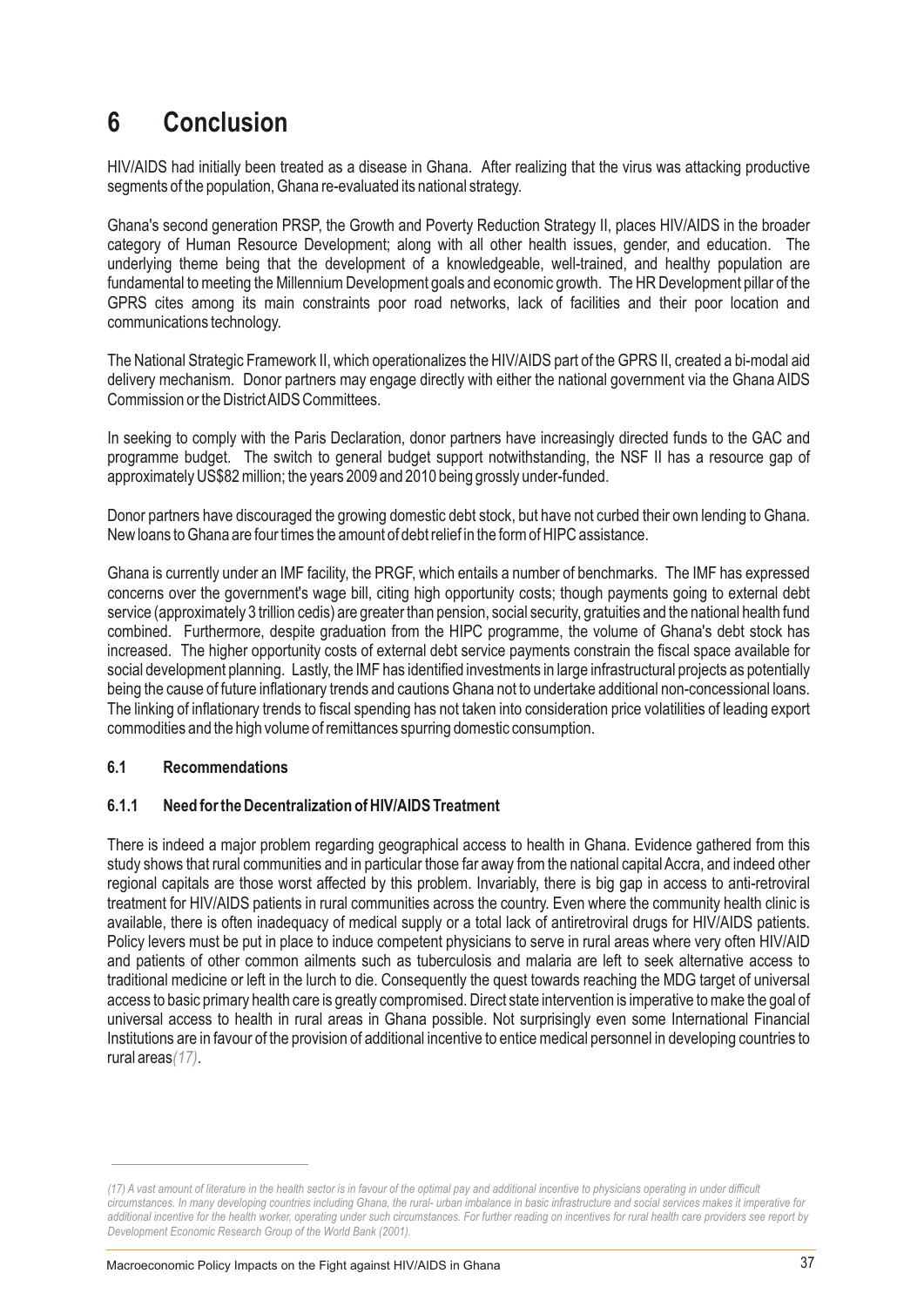#### **6.1.2 Ensure Wider Linkages with Rural Communities through Provision of Doorstep Services to Underserved HIV/AIDS Victims**

In spite of the deployment of over 310 auxiliary and paramedical nurses to rural communities in recent times through the CommunityBased Health Planning Services (CHPS), there are still major gaps in the delivery of doorstep services. Indeed, most of the doorstep services provided by Community Health Officers (CHO) are antenatal and maternity oriented services. Invariably, HIV/AIDS patients are hardly covered by rural doorstep health service. There is therefore urgent need to extend the delivery of doorstep services to HIV/AID victims as well. It is heart-warming to note that the practice has already started in some East African countries including Zambia.

#### **6.1.3 Need for a Multi-Stakeholder Strategic Planning**

There is ever growing need for strengthening the relationship among donor organizations, civil society, policy makers and the citizenry to ensure that resources meant for the health sector and in particular HIV/AIDS are utilized in an optimum manner to ensure effective prevention, treatment and care of HIV/AIDS victims. The current structures do not promote grassroots participation in the policy making process. We therefore suggest that for the process to become more participatory it must involve extensive consultations amongst development partners, policy makers, for poor people at the grassroots who are often at the receiving end of bad policies.

#### **6.1.4 Need for Timely Fulfillment and Delivery of Pledges by Donors**

Predictability and constancy of annual allocation of funds enhances the sustainability of aid-funded government programmes. Timely delivery of funds especially for the health sector is essential for the delivery of comprehensive health policy for the underprivileged and vulnerable groups. Nearly two years after pledging a doubling of AID to US \$ 50 billion by 2010, foreign assistance to African countries has not been as regular as has been expected. Thus far, resource flows are lagging behind. Net official flows of aid to Africa dropped to US \$ 35.8 billion in 2005 to US \$ 3.1 billion in 2006. Thus apart from debt reduction, African countries have not realized the full benefits promised at the G8 summit at Gleneagles nearly two years ago $(18)$ . This lack of fulfillment of pledges distorts macroeconomic planning and in particular health budgeting in developing countries including Ghana. It is hoped that the recent pledge of US \$ 60 billion to fight HIV/AIDS, malaria and tuberculosis in Africa will be fulfilled to make macroeconomic planning more stable for the sake of the poor and vulnerable groups.

#### **6.1.5 Need for Education of the Citizenry on How to Monitor Macroeconomic Policies and Social Service Budgeting**

Civil society in Ghana has a Herculean task of educating the citizenry to monitor macroeconomic policies and their impacts on social services in Ghana. In this sense the need to build capacities of vulnerable groups at the grassroots level to monitor macroeconomic policies and be able to make inputs for corrective measures to be taken by relevant authorities. This capacity which is currently lacking and it will require extending education in the local languages to bring ordinary people at a level of understanding macroeconomic policies and pave the way for engagement with policy makers on issues that may hurt them.

#### **6.1.5 Need for strong CSO Advocacy for Favourable Macroeconomic Policies**

A strong advocacy base can become a veritable tool for transforming domestic policy in a way that will benefit the poor. Civil Society and Community based organizations in Ghana need to work extra hard through advocacy and lobby to ensure that domestic macroeconomic policies have a human face so that social services will be delivered to the needy. There are currently over one thousand NGOs, and CBOs working on HIV/AIDS related themes in Ghana. These NGOs have quite a large support base to be able mobilize their constituencies in a way that will positively influence change in macroeconomic policy decisions and health care delivery in Ghana and in particular HIV/AIDS.

#### **6.1.7 Scaling-up Must be Backed with Improvement of Existing Capacity**

In spite of the quest for scaling-up HIV/AIDS financing in Ghana, this in itself alone is not enough unless it is backed up with the improvement of existing capacity. We have observed that the current capacity of the main institutions working on HIV/AIDS in Ghana is weak and need to be strengthened in terms of dearth of skill and in size. The entire number of

<sup>(18)</sup> World Bank (June 3, 2007) Pre-G 8 Assessment in Heiligendamm Germany observes that donors are failing Africa fulfillment of pledges to improve infrastructure and *combatdiseasessuchasmalariaandHIV/AIDS.*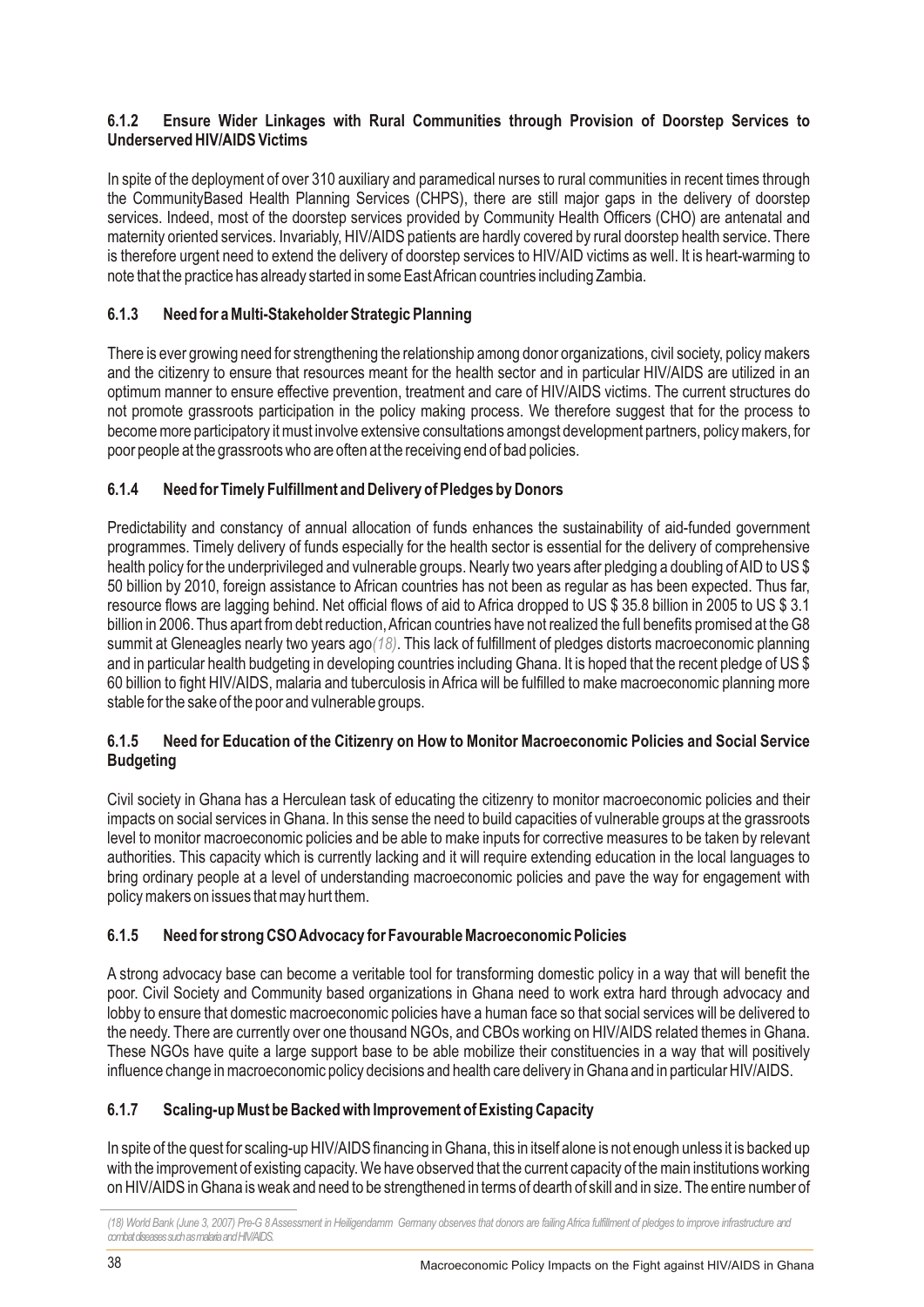qualified medical, administrative, and other allied personnel is woefully inadequate and needs to be increased to cope with a pandemic that is on a national scale. In particular, the regional and district health centres must be improved, with additional incentives to attract qualified medical personnel. Indeed, the provision of antiretroviral drugs (ARVs) requires more time and training than is currently available in Ghana. There is urgent need to integrate primary heath care response, with those of secondary and tertiary health care in relation to the tackling the pandemic.

#### **6.1.8 Proper Structures Must be in Place to Ensure that ARVs Get to Patients**

Finally, we suggest that proper delivery structures must be put in place to ensure that ARVs and medicines and vaccines targeting HIV/AIDS patients get to them. The present way of distribution does not favour people living in rural areas. In view of this, the Ghana AIDS commission and allied institutions working on HIV/AIDS must make it a deliberate policy to maintain regular supply of much needed ARVs to rural communities through district health centres, CSO, and CBOs for the benefit of the poor.

#### **6.2 Conclusions**

The relevance of any policy is its ability to yield positive dividends to its targeted populace or constituency. Thus, regardless of the economic benefits of meeting inflationary targets reducing the size of domestic debts and stabilizing exchange rates, a macroeconomic policy can hardly be termed successful if it fails to address the social needs of the poor. Development partners must begin to appreciate that in developing countries where the poor are in overwhelming numbers, social service delivery matters a great deal especially for the marginalized individuals and groups of the society. Consequently, there is urgent need for development partners to show a human face in their dealings with governments in developing countries. In particular, development partners along with local policy makers must begin to appreciate the crucial nature of health care delivery to poverty alleviation. Thus far, placing budget ceilings and caps on health care delivery negates the philosophy of poverty reduction strategy and other related programmes championed by the IFIs.

The study demonstrates that even in the case of Ghana where social service delivery and particularly HIV/AIDS funding have increased over the years, this has not resulted in macroeconomic instability, rather the economy is said to be among the finest in Sub-Saharan Africa; according to recent World Bank Report (May 2007). Consequently, it will be fair to conclude that scaling up social services does not necessarily disrupt the macroeconomic environment and hence, should be supported. The Ghanaian experience makes a strong case for the scaling up of resources in the health sector. It also makes a case for the relaxation and total removal of conditionalities and caps on health budgets by development partners. Indeed, there is also increasing need for the Ghanaian government to look more inward in its bid to deliver social services and in particular quality health-care services to the poor and vulnerable groups. This is the only way of weaning herself from the IFIs and avoiding the imposition of unpopular policies to the citizenry.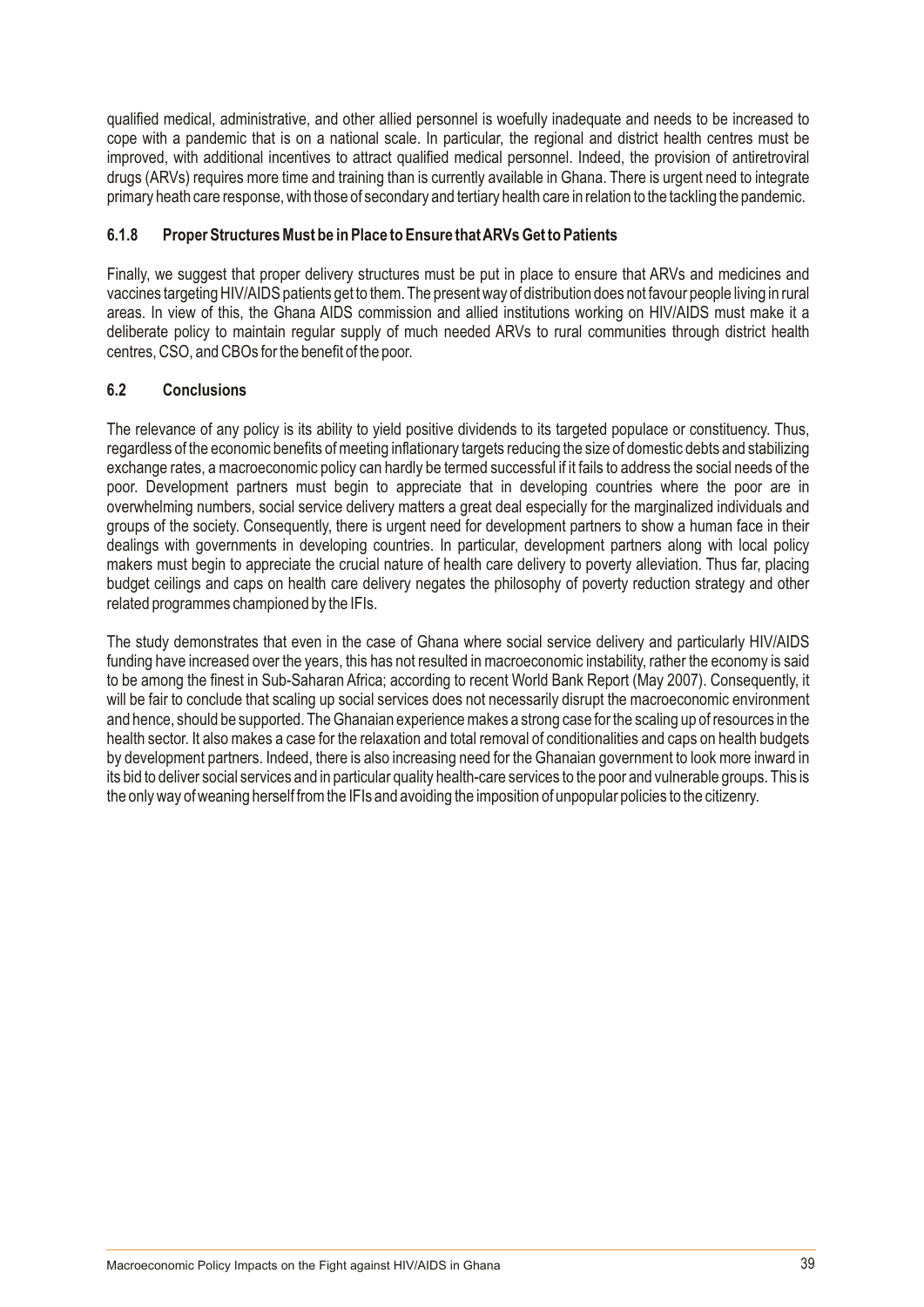### **References**

Ambrose, S. (2004) "IMF Budget Rules Threaten Health Funding: Grants fro Global Fund for AIDS, Malaria and Tuberculosis in Danger", *Economic Justice* September, Vol. 7 No. 3,

Azeem, V and Odamtey, N. (2006) "Budget Ceilings and Health in Ghana, Centre for Budget Advocacy of ISODEC Ghana, July.

Bogetic, *Z et al* (2007) "Ghana's Growth Story", Paper Presented at the Ghana CEM Workshop on Accelerated and Shared Growth , May 2-3, Accra, Ghana (Washington: World Bank).

Briceno, *C. et al* (2004) "Infrastructure Gaps in Ghana" World Bank: Washington.

Bulir, A. and Hammann A. J (2005) Volatility of Development AID: from Frying pan to fire, IMF Staff Papers, 50 (1): 64- 89.

Burkhalter, H (2004) Misplaced help in the HIV fight, Washington Post Editorial, May 25.

DFID (2007) "HIV/AIDS and the Millennium Development Goals, DFID Fact sheet, January.

Dovlo, D. (2004) "Causes of Health Worker Emigration, Perspectives from Ghana", *Voices of Health Worker Paper* presented at the Institute of Futures Studies, Workshop on Global Migration, Stockholm, Sweden June 13th.

Ghana Ministry of Health. "Health Sector 5 Year Programme of Wrok (2002 2006): Independent Review", June 2007.

Ghana Aids Commission (2007) Annual Programme of Work, HIV and AIDs, Scaling up towards Universal Access and Creating a more Enabling Environment, Republic of Ghana.

Guthrie, T. (2006) "Overview of Existing Resource Tracking Efforts and Findings: Lessons and Challenges", Centre for Economic Governance and AIDS in Africa, OSI Workshop, Istanbul, September.

IMF (2003) Executive Board Retreat Discussion Paper 1 (2003) 11th November

IMF (2005). "Staff Assessment of Qualification for Multilateral Debt Relief, prepared by the African Department of the IMF in consultation with other Departments", December.

IMF (2006). "Ghana: Fourth and Fifth Reviews Under the Three-Year Arrangement Under the Poverty Reduction and Growth Facility and Request for Waiver of Nonobservance of Performance CriteriaStaff Report; and Press Release on the Executive Board Discussion for Ghana. IMF Country Report No. 06/228, June 2006.

IMF 2007. Executive Board Concludes Article IV Consultations with Ghana, Public Information Notice, N0 07/64, June

IMF 2007 (a). "Ghana: Ex Post Assessment of Longer Term Programme Engagement". Country Report No. 07/211, June 2007

ISSA (2005) "Social Health Insurance: Social Security and HIV/AIDS, the Experience of National Social Security", Paper presented at ISSAregional Conference for Africa, Lusaka Zambia, August.

ISSER, (2006) The State of the Ghanaian Economy in 2005, Legon University Publication Accra, Ghana.

Lewis, M. (2005) Addressing the Challenge of HIV/AIDS: Macroeconomic, Fiscal and Institutional Issues, *Centre for Global Development*, Working Paper 58, April

Ministry of Health (1995)"Medium Term Strategic Framework for Health Development in Ghana", 1996- 2000, the Ghana Ministry of Health, Accra.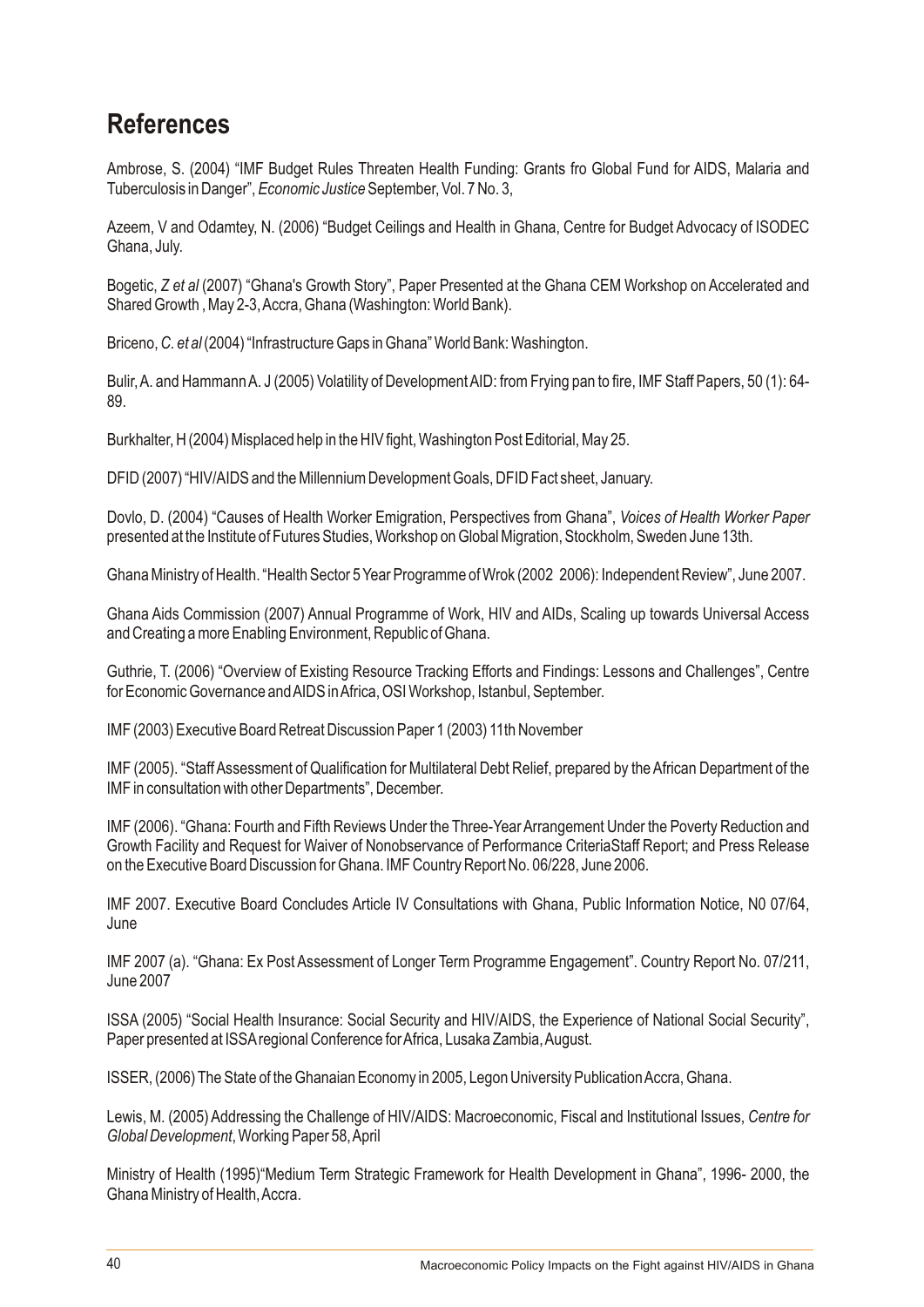NACP Bulletin (2006) "HIV/AIDS in Ghana: Current Projections, Impact and Interventions", Quarterly Technical Bulletin on HIV/AIDS STI in Ghana/NACP/GHS, September.

NDPC (2005) "Growth and Poverty Reduction Strategy (GPRS II): the Coordinated Programme for the Economic and Social Development of Ghana 2006 2009", Government of Ghana Publication, September 2005.

Oppong, F. (2006) "Fiscal Policy and Domestic Consumption in Ghana", Institute African de Development Economique et de Planification, Dakar, Senegal.

Sternberg, S. (2001) "Rich Nations Support AIDS Fund Summit Addresses Money Issue, but not Enough to Suit Critics", Centre for International Development (CID), Harvard University, July

The Ghanaian Times (2007) "HIV/AIDS Prevalence Rate Increasing" June 5, p23.

UNAIDS (2006), Report on the Global AID Epidemic: AUNAIDS 10th Anniversary Special Edition.

UNDP(2003), HIV/AIDS Results

UNDP(2006) "Halting the Spread of HIV/AIDS", Annual Report pp 1- 4.

USAID, (2002) "Ghana the Development Challenge", U. S Agency for International Development Publication May.

USAID, (2005), "Health Profile: Ghana", U. S Agency for International Development Publication March.

Vanguard (2007), "Social Protection Crucial to Descent Work", ILO Report, Addis Ababa June.

Walters, B (2006) "The Fiscal Implications of Scaling Up, ODAto Deal with HIV/AIDS Pandemic", *Global Conference on Macroeconomic Policies to Reverse HIV/AIDS Epidemic*, Brasilia November 20-21.

World Bank (2001) Designing Incentives for Rural Health Care Providers in Developing Countries, Development Economics Research Group, pp 1-10, November, Washington D. C.

World Bank (2007), "Donors Failing Africa" Pre-G8 Assessment Meeting in Heiligendamm - Germany, June 3.

Younger, S (1992) Aid and the Dutch Disease: Macroeconomic Management when everybody Loves You, World Development, 20 (11) 1587-1597.